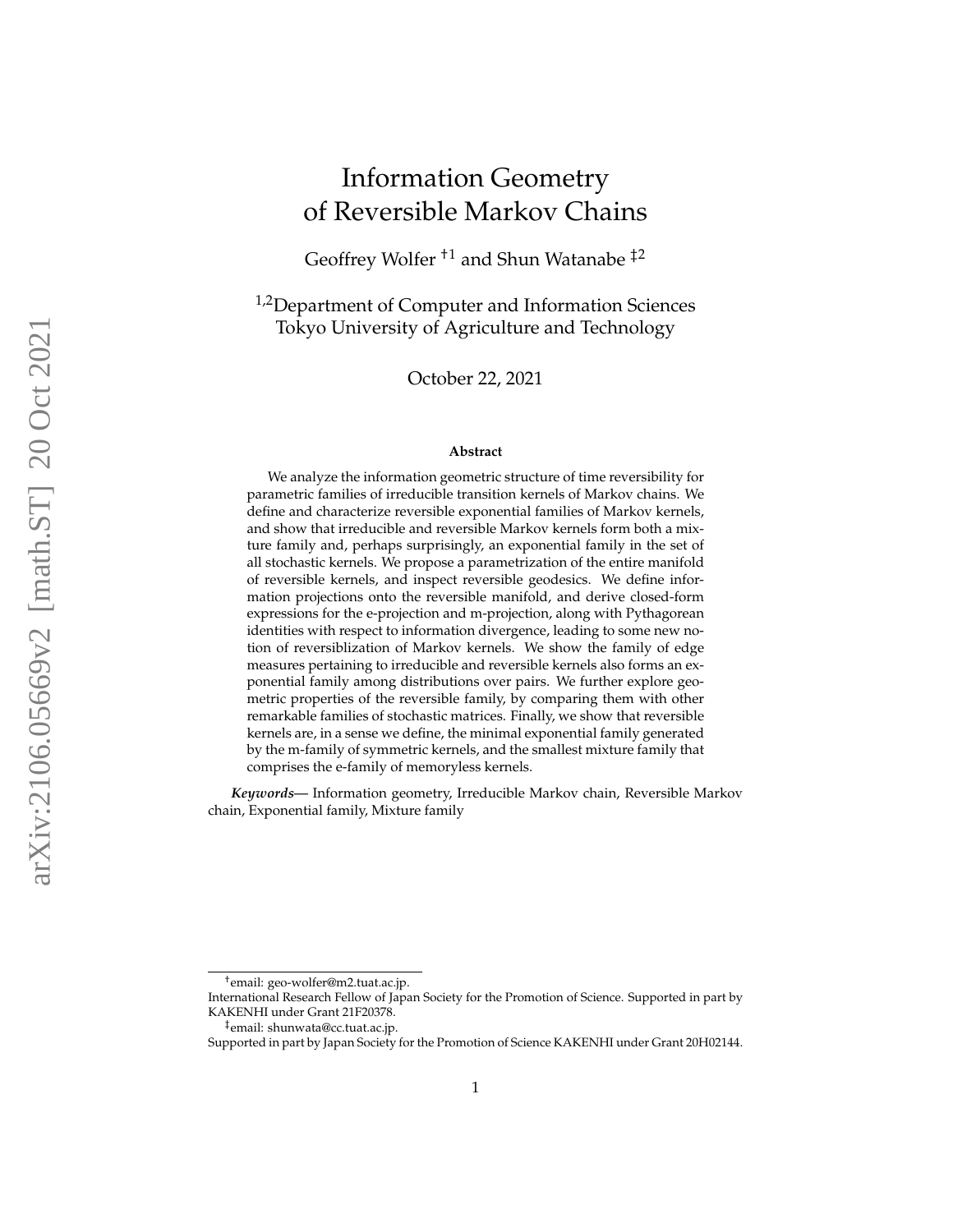### **Contents**

|             | 1 Introduction<br>1.1<br>1.2                                                                                                                                                                                          | $\overline{2}$<br>$\mathbf{3}$<br>3                         |  |  |  |
|-------------|-----------------------------------------------------------------------------------------------------------------------------------------------------------------------------------------------------------------------|-------------------------------------------------------------|--|--|--|
| $2^{\circ}$ | Preliminaries<br>2.1<br>2.2                                                                                                                                                                                           | $\overline{\mathbf{4}}$<br>$\overline{4}$<br>$\overline{5}$ |  |  |  |
| 3           | 7<br>Time-reversal of parametric families                                                                                                                                                                             |                                                             |  |  |  |
| 4           | Reversible exponential families                                                                                                                                                                                       | 9                                                           |  |  |  |
| 5           | The e-family of reversible Markov kernels<br>5.1<br>5.2 Parametrization of the manifold of reversible kernels 17<br>The doubly autoparallel submanifold of reversible kernels $\ldots \ldots \ldots$ 20<br>5.3<br>5.4 | 14<br>21                                                    |  |  |  |
| 6           | Reversible information projections<br>22                                                                                                                                                                              |                                                             |  |  |  |
| 7           | The e-family of reversible edge measures<br>25                                                                                                                                                                        |                                                             |  |  |  |
| 8           | Comparison of remarkable families of Markov chains                                                                                                                                                                    | 28                                                          |  |  |  |
| 9           | Generation of the reversible family<br>32                                                                                                                                                                             |                                                             |  |  |  |

### <span id="page-1-0"></span>**1 Introduction**

Time reversibility is a fundamental property of many statistical laws of nature. Inspired by Schrödinger [\[1931\]](#page-36-0), Kolmogorov was the first [\[Dobrushin et al.,](#page-35-0) [1988\]](#page-35-0), in his celebrated work [\[Kolmogorov,](#page-35-1) [1936,](#page-35-1) [1937\]](#page-36-1), to investigate this notion in the context of Markov chains and diffusion processes. Reversible chains also find numerous applications in computer science, for instance in queuing networks [\[Kelly,](#page-35-2) [2011\]](#page-35-2) or Markov Chain Monte Carlo sampling algorithms [\[Brooks et al.,](#page-34-0) [2011\]](#page-34-0). For instance, a random walk over a weighted network corresponds to a reversible Markov chains [\[Aldous and](#page-34-1) [Fill,](#page-34-1) [2002,](#page-34-1) Section 3.2].

Reversible Markov operators enjoy a considerably richer mathematical structure than their non-reversible counterparts, enabling a wide range of analytical tools and techniques. Indeed, the significance of reversibility spans across surprisingly many areas of mathematics, from spectral theory [\[Levin et al.,](#page-36-2) [2009,](#page-36-2) Chapter 12] to abstract algebra [\[Pistone and Rogantin,](#page-36-3) [2013\]](#page-36-3). For instance, the mixing time of a reversible Markov chain, i.e. the time to guarantee closeness to stationarity, is controlled up to logarithmic factors by its absolute spectral gap (the difference of its two largest eigenvalues in magnitude). The diversity of the existing tools and analyses prompts our first question of whether reversibility can also be treated from an information geometry perspective.

Through the lens of information geometry, the manifold of all irreducible Markov kernels forms both an exponential family (e-family) and a mixture family (m-family).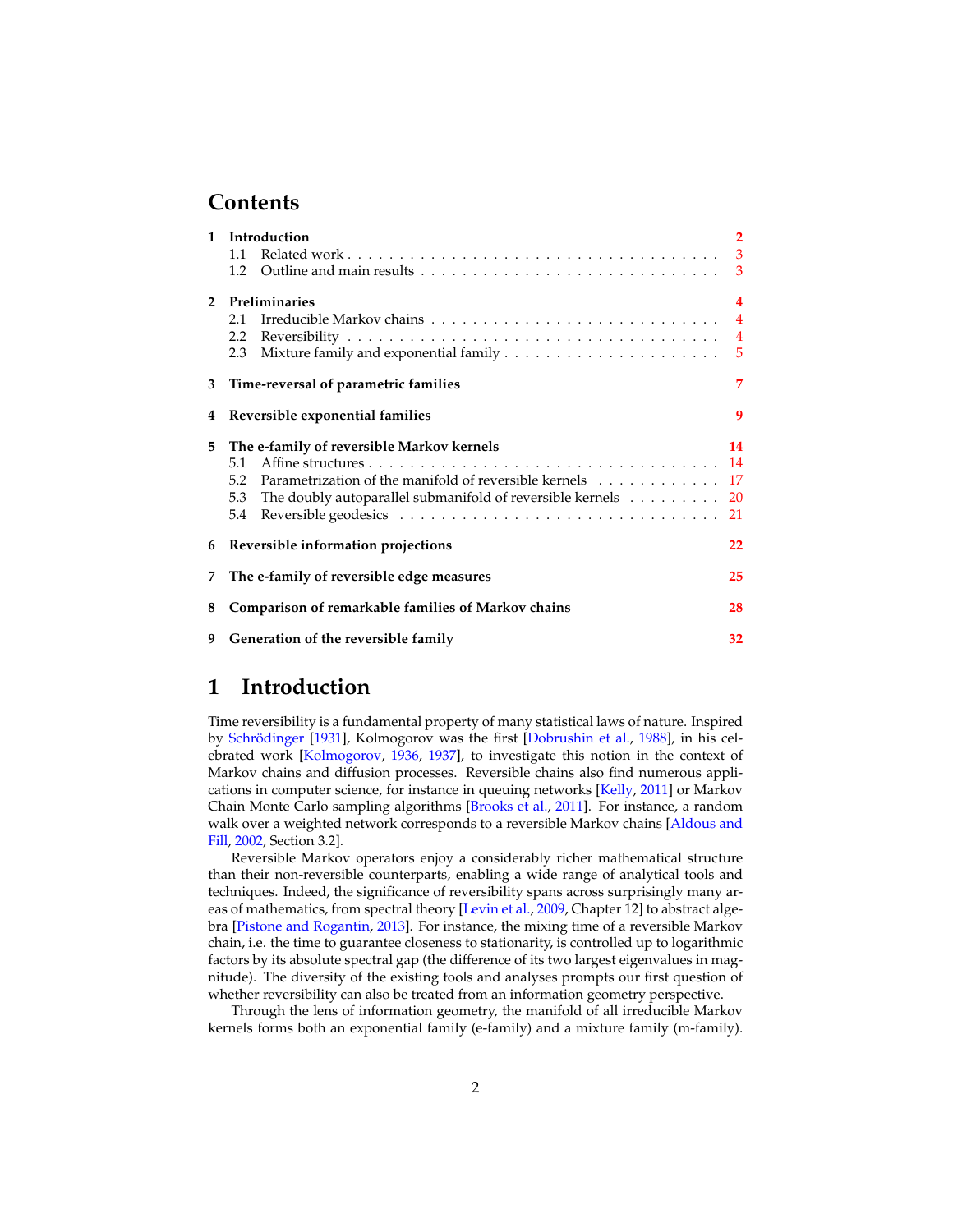Our natural second question is whether we can find subfamilies of irreducible kernels that enjoy similar geometric properties, or in other words, can we find submanifolds that are autoparallel with respect to affine connections of interest? For instance, the set of doubly-stochastic matrices is known to form an m-family [\[Hayashi and Watanabe,](#page-35-3) [2016\]](#page-35-3), while a tree model is an e-family of Markov kernels, if and only if it is an *FSMX model* [\[Takeuchi and Nagaoka,](#page-37-0) [2017b\]](#page-37-0).

In this article, we will answer these two questions, see that reversible irreducible Markov chains enjoy the structure of both exponential and mixture families, and explore their geometric properties.

#### <span id="page-2-0"></span>**1.1 Related work**

The concept of exponential tilting of stochastic matrices using Perron-Frobenius (PF) theory can be traced back to the work of [Miller](#page-36-4) [\[1961\]](#page-36-4). The large deviation theory for Markov chains, whose crown achievement is showing that the convex conjugate of the log-PF root of the tilted kernel essentially controls the large deviation rate was fur-ther developed by [Donsker and Varadhan](#page-35-4) [\[1975\]](#page-35-4), Gärtner [\[1977\]](#page-35-5), [Dembo and Zeitouni](#page-35-6) [\[1998\]](#page-35-6). Csiszár et al. [\[1987\]](#page-35-7) seem to be the first to recognize the exponential structure of the set of irreducible Markov kernels, in the context of information projections. Independently, [Ito and Amari](#page-35-8) [\[1988\]](#page-35-8) implicitly introduced the notion of *asymptotic exponential families*, and exhibited irreducible Markov kernels as an example. [Takeuchi and](#page-37-1) [Barron](#page-37-1) [\[1998\]](#page-37-1) later formalized this definition (see also [Takeuchi and Kawabata](#page-37-2) [\[2007\]](#page-37-2)), and [Takeuchi and Nagaoka](#page-37-3) [\[2017a\]](#page-37-3) subsequently proved that exponential families and their asymptotic counterparts are equivalent. [Nakagawa and Kanaya](#page-36-5) [\[1993\]](#page-36-5) formally defined the exponential family of irreducible Markov chains and [Nagaoka](#page-36-6) [\[2005\]](#page-36-6) later gave a full treatment in the language of information geometry, proving its dually flat structure. A notable collection of works has also explored the implications of this geometric structure for problems related to parameter estimation [\[Hayashi and Watanabe,](#page-35-3) [2016\]](#page-35-3), hypothesis testing [\[Nakagawa and Kanaya,](#page-36-5) [1993,](#page-36-5) [Watanabe and Hayashi,](#page-37-4) [2017\]](#page-37-4), large deviation theory [\[Moulos and Anantharam,](#page-36-7) [2019\]](#page-36-7), and hidden Markov models [\[Hayashi,](#page-35-9) [2019,](#page-35-9) [2021+\]](#page-35-10).

We refer the reader to [Levin et al.](#page-36-2) [\[2009\]](#page-36-2) and [Amari and Nagaoka](#page-34-2) [\[2007\]](#page-34-2) for thorough treatments of the theory of Markov chains and information geometry.

#### <span id="page-2-1"></span>**1.2 Outline and main results**

In Section [2,](#page-3-0) we begin with a primer on reversible Markov chains, define exponential and mixture families, and briefly discuss the importance of affine structures for our analysis of exponential families. In Section [3,](#page-6-0) we define a time-reversal operation on parametric families, and show in Proposition [3.1](#page-6-1) that both m-families and e-families are closed under this transformation. In Section [4](#page-8-0) we introduce the concept of a reversible e-family, and provide a characterization (Theorem [4.2\)](#page-10-0) of such family in terms of its carrier kernel and set of generator functions. Adapting the Kolmogorov criterion, we show that the necessary and sufficient conditions can be verified in a time that depends polynomially on the number of states. In Section [5,](#page-13-0) we prove that the set of all reversible and irreducible transition kernels is both an m-family, and an e-family (Theorem [5.1\)](#page-15-0), construct a basis (Theorem [5.2\)](#page-15-1), and derive a parametrization (Theorem [5.3\)](#page-18-0) of the entire set of reversible kernels. In Section  $6$ , we investigate information projections of an irreducible Markov chain onto its reversible submanifold. We show that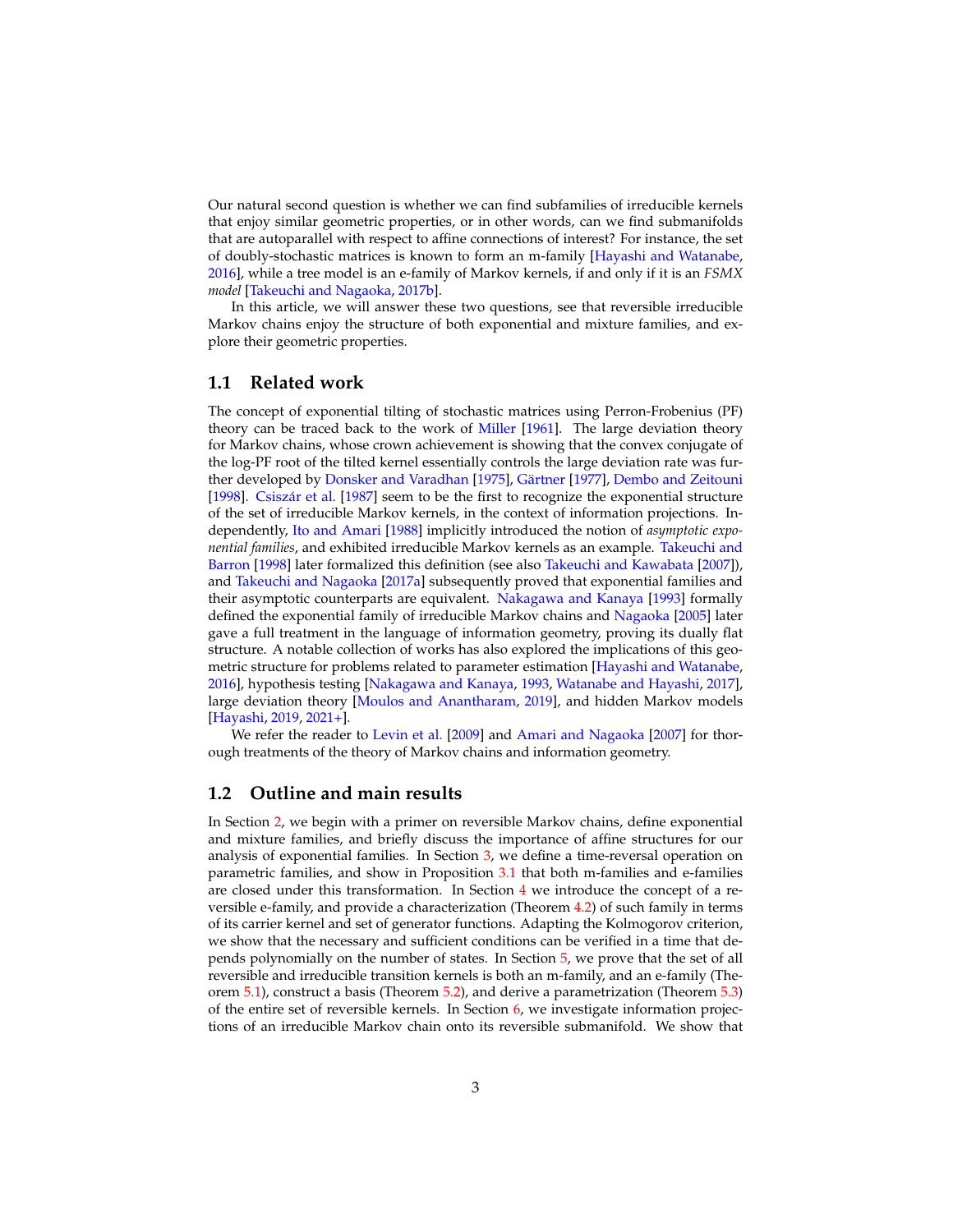the projections verify Pythagorean identities, and obtain closed-form expressions (Theorem [6.1\)](#page-22-0). Additionally, we prove that the projections are always equidistant from an irreducible Markov kernel and its time-reversal (bisection property, Proposition [6.1\)](#page-24-1). In Section [7,](#page-24-0) we show that reversible edge measures also form an e-family in distributions over pairs (Theorem [7.1\)](#page-26-0). In Section [8,](#page-27-0) we briefly compare the geometric properties of reversible chains with several other natural families of Markov kernels. Finally, in Section [9,](#page-31-0) we characterize the reversible family as both the smallest exponential family that comprises symmetric kernels (Theorem [9.1\)](#page-31-1), and the smallest mixture family that contains memoryless Markov kernels (Theorem [9.2\)](#page-33-0).

### <span id="page-3-0"></span>**2 Preliminaries**

For  $m \in \mathbb{N}$  we write  $[m] = \{1, 2, ..., m\}$ . Let X be a set such that  $|\mathcal{X}| = m < \infty$ , identified with  $[m]$ , where to avoid trivialities, we also assume that  $m > 1$ . We denote  $P(\mathcal{X})$  the probability simplex over  $\mathcal{X}$ , and  $P_+(\mathcal{X}) = {\mu \in P(\mathcal{X}) : \forall x \in \mathcal{X}, \mu(x) > 0}.$ All vectors will be written as row-vectors, unless otherwise stated. For some real matrices *A* and *B*,  $\rho(A)$  is the spectral radius of *A*,  $f[A]$  for  $f: \mathbb{R} \to \mathbb{R}$  is the entry-wise application of *f* to *A*;  $A \circ B$  is the Hadamard product of *A* and *B*,  $A > 0$  (resp.  $A > 0$ ) means that *A* is an entry-wise positive (resp. non-negative) matrix. We will routinely identify a function  $f: \mathcal{X}^2 \to \mathbb{R}$  with the linear operator  $f: \mathbb{R}^{\mathcal{X}} \to \mathbb{R}^{\mathcal{X}}$ .

#### <span id="page-3-1"></span>**2.1 Irreducible Markov chains**

We let  $(\mathcal{X}, \mathcal{E})$  be a strongly connected directed graph, where X is the set of vertices, and  $\mathcal{E} \subset \mathcal{X}^2$  the set of edges. Let  $\mathcal{F}(\mathcal{X}, \mathcal{E})$  be the set of all real functions over the set  $\mathcal E$ , identified with the totality of functions over  $\mathcal X^2$  that are null outside of  $\mathcal E$ , and let  $\mathcal{F}_+(\mathcal{X}, \mathcal{E}) \subset \mathcal{F}(\mathcal{X}, \mathcal{E})$  be the subset of positive functions over  $\mathcal{E}$ . Similarly, we define  $\mathcal{P}(\mathcal{E})=\mathcal{P}(\mathcal{X}^2)\cap\mathcal{F}_+(\mathcal{X},\mathcal{E})$ , the set of distributions whose mass is concentrated on the edge set  $\mathcal{E}$ . We write  $\mathcal{W}(\mathcal{X})$  for the set of row-stochastic transition kernels over the state space  $\mathcal{X}$ , and  $\mathcal{W}(\mathcal{X}, \mathcal{E})$  for the subset of irreducible kernels whose support is  $\mathcal{E}$ , i.e.

$$
\mathcal{W}(\mathcal{X}) \triangleq \left\{ P \in \mathbb{R}^{\mathcal{X}^2} : P \geq 0, \forall x \in \mathcal{X}, \sum_{x' \in \mathcal{X}} P(x, x') = 1 \right\},\
$$
  

$$
\mathcal{W}(\mathcal{X}, \mathcal{E}) \triangleq \mathcal{F}_+(\mathcal{X}, \mathcal{E}) \cap \mathcal{W}(\mathcal{X}),
$$

and where  $P(x, x')$  corresponds to the transition probability from state *x* to state  $x'$ <sup>[1](#page-3-3)</sup>. For  $P \in \mathcal{W}(\mathcal{X}, \mathcal{E})$ , there exists a unique  $\pi \in \mathcal{P}_+(\mathcal{X})$ , such that  $\pi P = \pi$  [\[Levin](#page-36-2) [et al.,](#page-36-2) [2009,](#page-36-2) Corollary 1.17], which we call the stationary distribution of *P*. When  $\mathcal{E} =$  $\mathcal{X}^2$  and if there is no ambiguity about the space under consideration, we may write more simply  $\mathcal{F}, \mathcal{F}_+$  instead of  $\mathcal{F}(\mathcal{X}, \mathcal{X}^2), \mathcal{F}_+(\mathcal{X}, \mathcal{X}^2)$  (a similar notation will apply to all subsequently defined spaces).

#### <span id="page-3-2"></span>**2.2 Reversibility**

For an irreducible kernel *P*, we write  $Q = \text{diag}(\pi)P$  for the edge measure matrix, [\[Levin](#page-36-2) [et al.,](#page-36-2) [2009,](#page-36-2) (7.5)], which corresponds to stationary pair-probabilities of *P*, i.e.  $Q(x, x') =$ 

<span id="page-3-3"></span><sup>&</sup>lt;sup>1</sup>We note that in information theory,  $P(x, x')$  is often denoted by  $P(x'|x)$ . Our choice follows the applied probability literature (see e.g. [Levin et al.](#page-36-2) [\[2009\]](#page-36-2)), and allows us to extend the notation seamlessly to general functions over  $\mathcal{X}^2$ .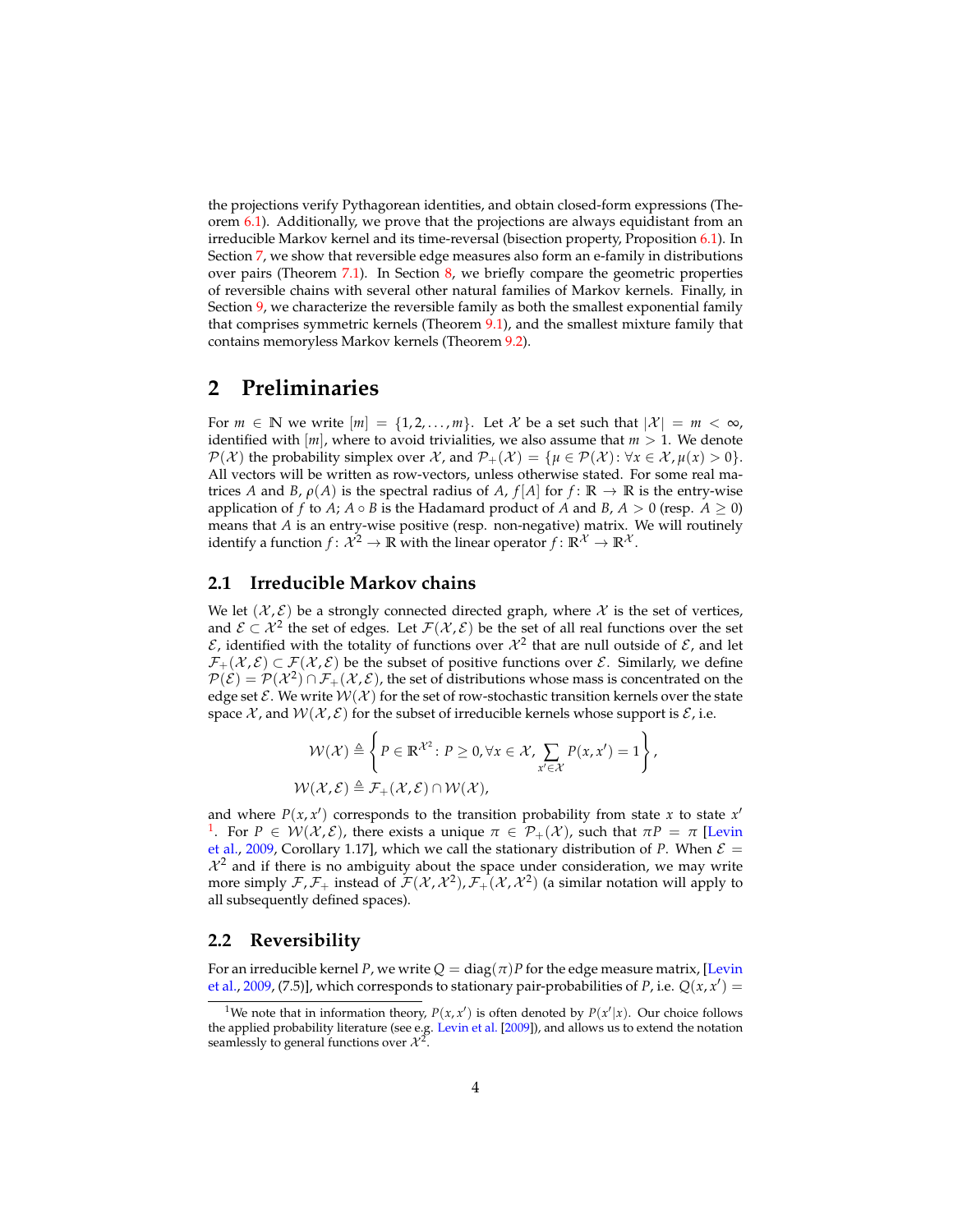$\mathbb{P}_{\pi}$  (*X*<sub>*t*</sub> = *x*, *X*<sub>*t*+1</sub> = *x*<sup>*'*</sup>), and denote the set of irreducible edge measures by

$$
\mathcal{Q}(\mathcal{X},\mathcal{E}) \triangleq \{ \text{diag}(\pi)P \colon P \in \mathcal{W}(\mathcal{X},\mathcal{E}), \pi P = \pi \} \subset \mathcal{P}(\mathcal{E}).
$$

Note that this definition is equivalent to

$$
\mathcal{Q}(\mathcal{X}, \mathcal{E}) = \left\{ Q \in \mathcal{P}(\mathcal{E}) \colon \sum_{x' \in \mathcal{X}} Q(x, x') = \sum_{x' \in \mathcal{X}} Q(x', x) \right\}.
$$
 (1)

We further denote  $P^*$  for the uniquely defined *time-reversal* of *P*, that verifies  $P^*(x, x') =$  $\pi(x')P(x',x)/\pi(x)$ , and write  $Q^* = Q^T$  for its corresponding edge measure, where  $\pi$ denotes matrix transposition. When *Q* is symmetric (i.e.  $Q^* = Q$ ), the chain verifies the *detailed balance equation*,

$$
\pi(x)P(x,x') = \pi(x')P(x',x),
$$

i.e.  $P^* = P$ , and we say that the Markov chain is *reversible*. Observe that in this case, for *P* irreducible over  $\mathcal{E}$ , the edge set must also be symmetric ( $\mathcal{E} = \mathcal{E}^*$ , where  $\mathcal{E}^* \triangleq$  $\{(x, x') \in \mathcal{X}^2 : (x', x) \in \mathcal{E}\}\)$ . We write  $\mathcal{W}_{rev}(\mathcal{X}, \mathcal{E})$  for the set of all reversible kernels that are irreducible over  $(\mathcal{X}, \mathcal{E})$ . For  $f, g \in \mathbb{R}^{\mathcal{X}}$ ,  $\langle f, g \rangle_{\pi} \triangleq \sum_{x \in \mathcal{X}} f(x)g(x)\pi(x)$  defines an inner product. We call  $\ell_2(\pi)$  the corresponding Hilbert space. The time-reversal is the adjoint operator of *P* in  $\ell_2(\pi)$ , i.e. the unique linear operator that verifies  $\langle Pf, g \rangle_{\pi} =$  $\langle f, P^*g \rangle_\pi$ ,  $\forall \hat{f}, g \in \mathbb{R}^{\mathcal{X}}$  (represented here as column vectors). As a consequence, when *P* is reversible, it is also self-adjoint in  $\ell_2(\pi)$ , and the spectrum of *P* is real.

#### <span id="page-4-0"></span>**2.3 Mixture family and exponential family**

For later convenience we consider the following three equivalent definitions of a mixture family.

<span id="page-4-1"></span>**Definition 2.1** (m-family of transition kernels)**.** *We say that a family of irreducible transition kernels*  $V_m$  *is a mixture family (m-family) of irreducible transition kernels on*  $(\mathcal{X}, \mathcal{E})$  *when one of the following (equivalent) statements* (*i*),(*ii*),(*iii*) *holds.*

(*i*) [*Fujiwara,* [2015\]](#page-35-11) There exist affinely independent  $Q_0, Q_1, \ldots, Q_d \in \mathcal{Q}(\mathcal{X}, \mathcal{E})$  such that

$$
\mathcal{V}_m = \left\{ P_{\xi} \in \mathcal{W}(\mathcal{X}, \mathcal{E}) : Q_{\xi} = \sum_{i=1}^d \xi^i Q_i + (1 - \sum_{i=1}^d \xi^i) Q_0, \xi \in \Xi \right\},\
$$

 $w$ here  $\Xi$   $=$   $\left\{ \xi \in \mathbb{R}^d \colon Q_\xi(x,x') > 0, \forall (x,x') \in \mathcal{E} \right\}$ , and  $Q_\xi$  is the edge measure that *pertains to P<sup>ξ</sup> .*

(*ii*) [\[Amari and Nagaoka,](#page-34-2) [2007,](#page-34-2) 2.35] There exists  $C, F_1, \ldots, F_d \in \mathcal{F}(\mathcal{X}, \mathcal{E})$ , such that  $C, C + F_1, \ldots, C + F_d$  are affinely independent,

$$
\sum_{x,x'} C(x,x') = 1, \qquad \sum_{x,x'} F_i(x,x') = 0, \forall i \in [d],
$$

*and*

$$
\mathcal{V}_m = \left\{ P_{\xi} \in \mathcal{W}(\mathcal{X}, \mathcal{E}) : Q_{\xi} = C + \sum_{i=1}^d \xi^i F_i, \xi \in \Xi \right\}
$$

 $w$ here  $\Xi$   $=$   $\left\{ \xi \in \mathbb{R}^d \colon Q_\xi(x,x') > 0, \forall (x,x') \in \mathcal{E} \right\}$ , and  $Q_\xi$  is the edge measure that *pertains to P<sup>ξ</sup> .*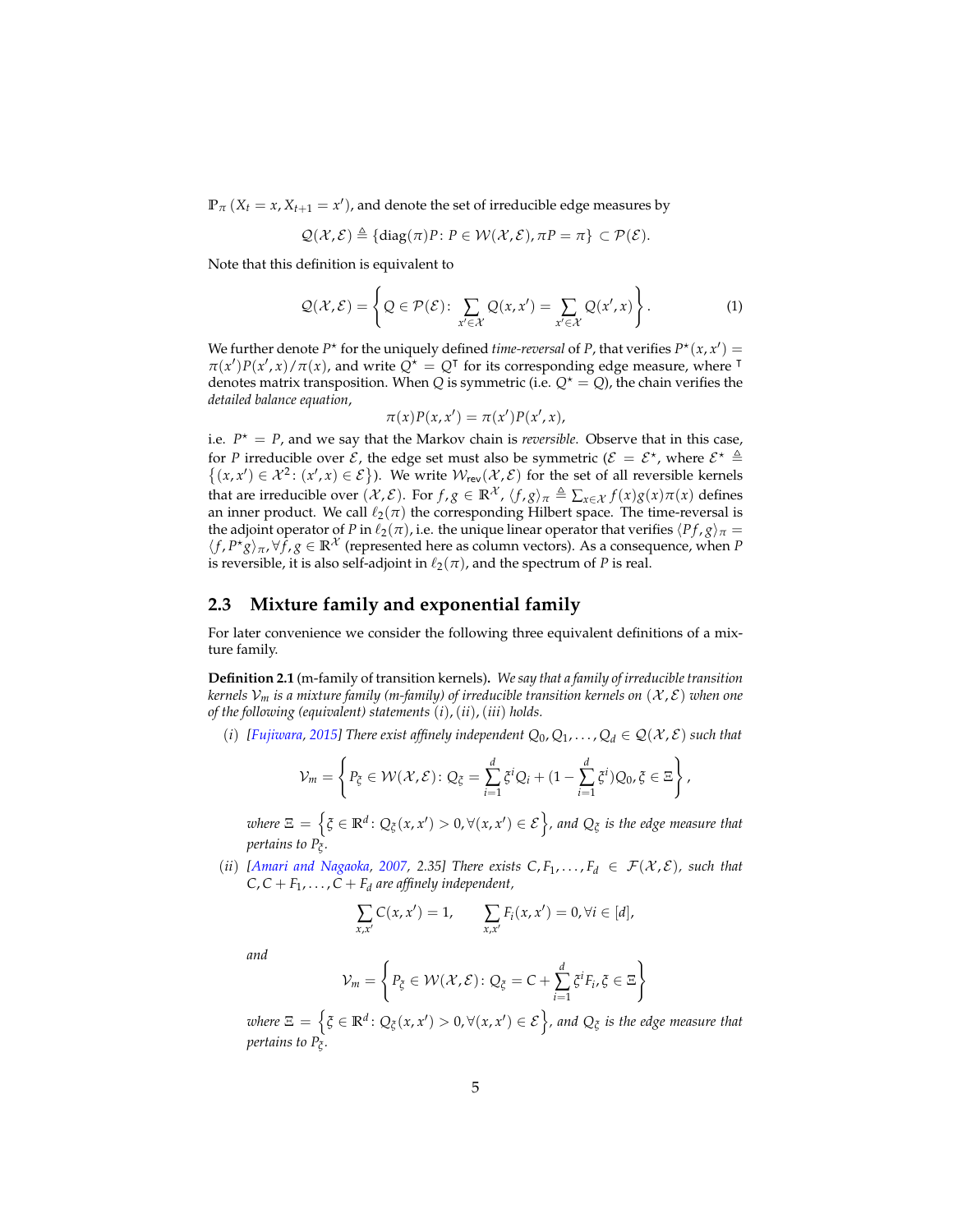(*iii*) [\[Hayashi and Watanabe,](#page-35-3) [2016,](#page-35-3) Section 4.2] There exist  $k \in \mathbb{N}$ ,  $g_1, \ldots, g_k \in \mathcal{F}(\mathcal{X}, \mathcal{E})$ and  $c_1, \ldots, c_k \in \mathbb{R}$ , such that

$$
\mathcal{V}_m = \left\{ P \in \mathcal{W}(\mathcal{X}, \mathcal{E}) : \sum_{x, x'} Q(x, x') g_i(x, x') = c_i, \forall i \in [k] \right\}
$$

.

*Note that* Ξ *is an open set, ξ is called the mixture parameter and d is the dimension of the family*  $\mathcal{V}_m$ .

<span id="page-5-0"></span>**Definition 2.2** (e-family of transition kernels)**.** *Let* Θ ⊂ **R***<sup>d</sup> , be some connected parameter space that contains an open ball centered at* 0*. We say that the parametric family of irreducible transition kernels*

$$
\mathcal{V}_e = \left\{ P_\theta \colon \theta = (\theta^1, \dots, \theta^d) \in \Theta \right\}
$$

*is an exponential family (e-family) of transition kernels on* (X , E) *with natural parameter θ, whenever*

- (*i*) *For all*  $\theta \in \Theta$ *,*  $P_{\theta} \in \mathcal{W}(\mathcal{X}, \mathcal{E})$ .
- (*ii*) *There exist functions*

$$
K: \mathcal{X} \times \mathcal{X} \to \mathbb{R},
$$

$$
R: \Theta \times \mathcal{X} \to \mathbb{R},
$$

$$
g_1, \dots, g_d: \mathcal{X} \times \mathcal{X} \to \mathbb{R},
$$

$$
\psi: \Theta \to \mathbb{R},
$$

 $\mathit{such that } \forall (x, x', \theta) \in \mathcal{X}^2 \times \Theta,$ 

<span id="page-5-2"></span>
$$
\log P_{\theta}(x, x') = K(x, x') + \sum_{i=1}^{d} \theta^{i} g_{i}(x, x') + R(\theta, x') - R(\theta, x) - \psi(\theta), \tag{2}
$$

 $when (x, x') \in \mathcal{E}$ , and  $P_{\theta}(x, x') = 0$  otherwise.

When fixing some  $\theta \in \Theta$ , we may later write for convenience  $\psi_{\theta}$  for  $\psi(\theta)$  and  $R_{\theta}$  for  $R(\theta, \cdot) \in \mathbb{R}^{\mathcal{X}}$ . The carrier kernel *K*, the collection of generator functions  $g_1, \ldots, g_d$  and the parameter range  $\Theta$  define the family entirely. The remaining functions  $R_{\theta}$  and  $\psi_{\theta}$ will be determined uniquely by PF theory, from the constraint of *P<sup>θ</sup>* being row-stochastic (see for example the proof of Proposition [3.1\)](#page-6-1). In fact, we can define the mapping s that constructs a proper irreducible stochastic matrix from any linear operator defined by an irreducible matrix over  $(\mathcal{X}, \mathcal{E})$ .

$$
\tilde{P}(x, x') \to \mathcal{W}(\mathcal{X}, \mathcal{E})
$$
\n
$$
\tilde{P}(x, x') \to P(x, x') = \frac{\tilde{P}(x, x')v(x')}{\rho(\tilde{P})v(x)},
$$
\n(3)

<span id="page-5-1"></span>where  $\rho(\tilde{P})$  and *v* are respectively the PF root and right PF eigenvector of  $\tilde{P}$ .

**Remark 2.1.** *In [Feigin et al.](#page-35-12) [\[1981\]](#page-35-12), [K ¨uchler and Sørensen](#page-36-8) [\[1998\]](#page-36-8), [Hudson](#page-35-13) [\[1982\]](#page-35-13), [Stefanov](#page-36-9) [\[1995\]](#page-36-9), [K ¨uchler and Sørensen](#page-36-10) [\[1989\]](#page-36-10), [Sørensen](#page-36-11) [\[1986\]](#page-36-11), an exponential family of transition kernels has the form*

$$
\log P_{\theta}(x, x') = K(x, x') + \sum_{i=1}^{d} \theta^{i} g_i(x, x') - \phi(\theta, x'),
$$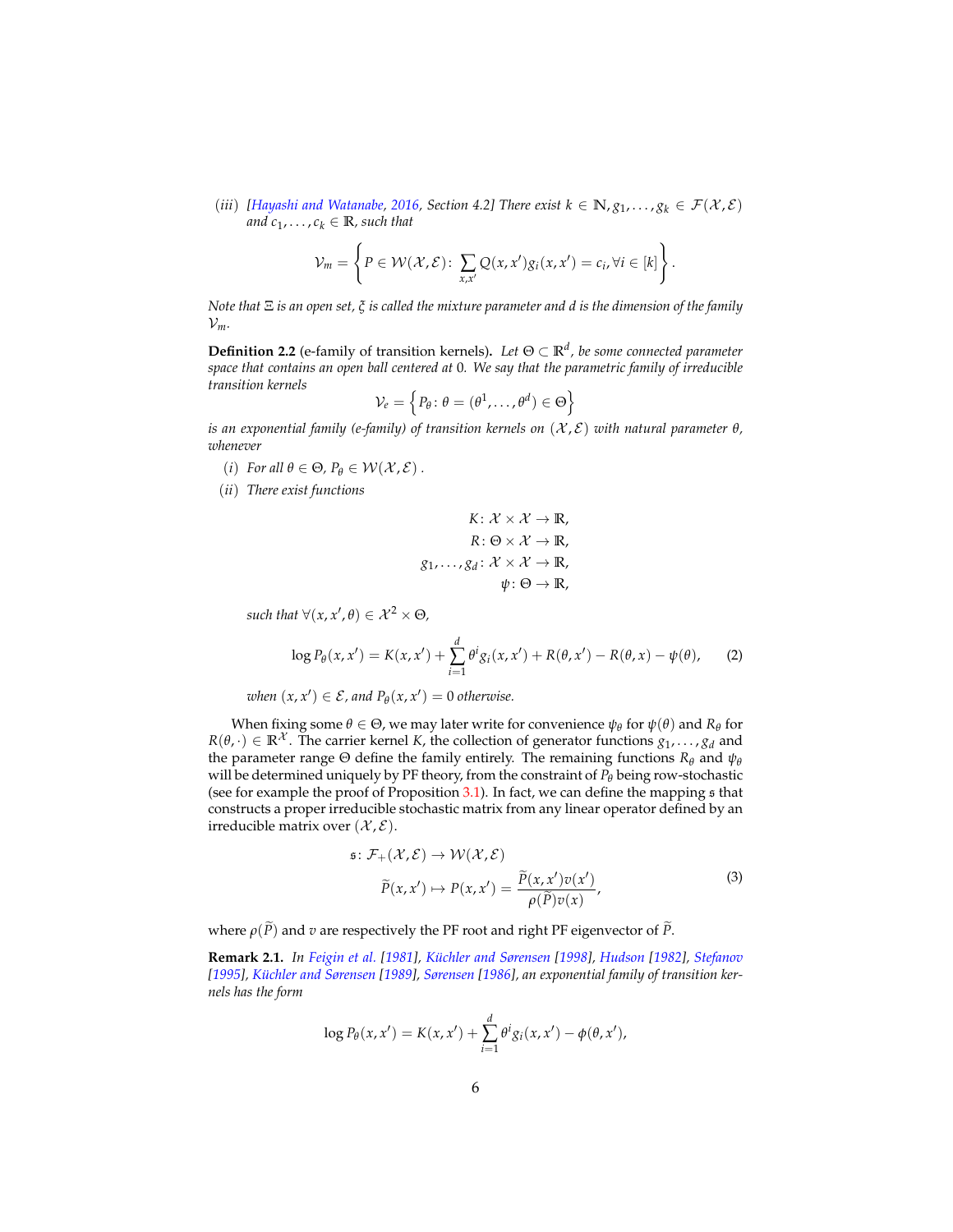*for some function φ*: Θ × X → **R***. Our Definition [2.2](#page-5-0) however follows the one of [Nagaoka](#page-36-6) [\[2005\]](#page-36-6), [Hayashi and Watanabe](#page-35-3) [\[2016\]](#page-35-3), [Watanabe and Hayashi](#page-37-4) [\[2017\]](#page-37-4), that is endowed with a more compelling geometrical structure [\[Hayashi and Watanabe,](#page-35-3) [2016,](#page-35-3) Remark 3].*

Following the information geometry philosophy [\[Amari and Nagaoka,](#page-34-2) [2007\]](#page-34-2), we view the e-families or m-families that we defined, as *d*-dimensional submanifolds of  $W(\mathcal{X}, \mathcal{E})$  with corresponding chart maps  $\theta, \xi \colon W(\mathcal{X}, \mathcal{E}) \to \mathbb{R}^d$ . We can give more geometrical, parametrization-free definitions of e-families and m-families of irreducible transition kernel over  $(\mathcal{X}, \mathcal{E})$ , as autoparallel submanifolds of  $W(\mathcal{X}, \mathcal{E})$  with respect to the e-connection and m-connection [\[Nagaoka,](#page-36-6) [2005,](#page-36-6) Section 6]. We will prefer, however, to mostly cast our analysis in the language of linear algebra, and defer analysis of the relationship with differential geometry concepts to Section [5.3.](#page-19-0) This choice is motivated by the existence of a known correspondence between affine functions over  $\mathcal E$  and the manifold  $W(X, \mathcal{E})$  [\[Nagaoka,](#page-36-6) [2005\]](#page-36-6) that we now describe. Denote,

$$
\mathcal{N}(\mathcal{X}, \mathcal{E}) \triangleq \left\{ h \in \mathcal{F}(\mathcal{X}, \mathcal{E}) : \exists (c, f) \in (\mathbb{R}, \mathbb{R}^{\mathcal{X}}), \forall (x, x') \in \mathcal{E}, h(x, x') = f(x') - f(x) + c \right\}.
$$
\n(4)

<span id="page-6-2"></span>Then  $\mathcal{F}(\mathcal{X}, \mathcal{E})$  defines a  $|\mathcal{E}|$ -dimension vector space, while  $\mathcal{N}(\mathcal{X}, \mathcal{E})$  is an  $|\mathcal{X}|$ -dimensional vector space [\[Nagaoka,](#page-36-6) [2005,](#page-36-6) Section 3]. Introducing the mapping,

$$
\Delta: \mathcal{F}(\mathcal{X}, \mathcal{E}) \to \mathcal{W}(\mathcal{X}, \mathcal{E})
$$
  

$$
f \mapsto \Delta(f) = \mathfrak{s}(\exp \circ f),
$$
 (5)

<span id="page-6-3"></span>such that We see from the expression at  $(3)$  that  $\Delta$  gives a diffeomorphism from the quotient linear space

$$
\mathcal{G}(\mathcal{X},\mathcal{E}) \triangleq \mathcal{F}(\mathcal{X},\mathcal{E})/\mathcal{N}(\mathcal{X},\mathcal{E})
$$

to  $W(\mathcal{X}, \mathcal{E})$  and a subset V of  $W(\mathcal{X}, \mathcal{E})$  is an e-family if and only if there exists an affine subspace A of the quotient space  $\mathcal{G}(\mathcal{X}, \mathcal{E})$  such that  $\mathcal{V} = \Delta(\mathcal{A})$  (we identify a coset with a representative function in that coset). In this case, the correspondence is one-to-one, and the dimension of the affine space and the submanifold coincide [\[Nagaoka,](#page-36-6) [2005,](#page-36-6) Theorem 2]. In particular, this entails that dim  $W(\mathcal{X}, \mathcal{E}) = |\mathcal{E}| - |\mathcal{X}|$  [Nagaoka](#page-36-6) [\[2005,](#page-36-6) Corollary 1].

**Remark 2.2.** *For Definition [2.2,](#page-5-0) unless stated otherwise, we will henceforth assume that the g<sup>i</sup> form an independent family in*  $G(\mathcal{X}, \mathcal{E})$ *. This will ensure that the family is well-behaved in the sense of [Hayashi and Watanabe](#page-35-3) [\[2016,](#page-35-3) Lemma 4.1].*

## <span id="page-6-0"></span>**3 Time-reversal of parametric families**

We begin by extending the definition of a time-reversal to families of Markov chains.

**Definition 3.1** (Time-reversal family)**.** *We say that the family of irreducible transition kernels*  $\mathcal{V}^\star$  is the time-reversal of the family of irreducible transition kernels  $\mathcal{V}$  when  $\mathcal{V}^\star = \{P^\star\colon P\in \mathcal{V}\}$  , *where*  $P^*$  *denotes the time-reversal of*  $P$ *.* 

We now state the fundamental fact that the quality of being an e-family or an mfamily of transition kernels is closed under this time-reversal operation.

<span id="page-6-1"></span>**Proposition 3.1.** *The following statements hold.*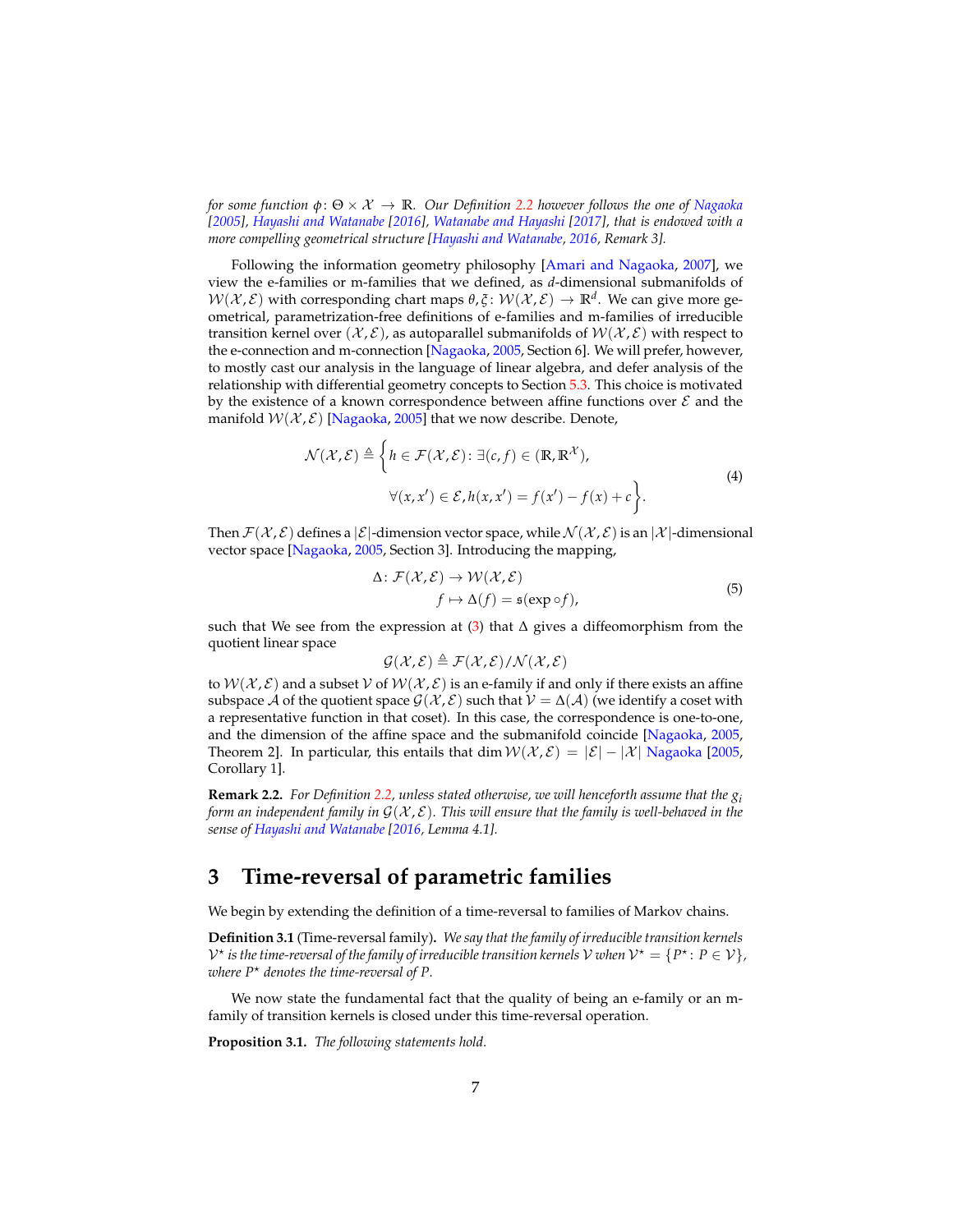**Time reversal of m-family:** Let  $V_m$  be an m-family over  $(X, \mathcal{E})$ , then  $V_m^*$  is an m-family *over*  $(\mathcal{X}, \mathcal{E}^{\star})$ . Furthermore, if  $\mathcal{V}_m$  is the m-family generated by  $Q_1, \ldots, Q_d \in \mathcal{Q}(\mathcal{X}, \mathcal{E})$  (follow*ing the notation at Definition [2.1-](#page-4-1)*(*i*)*), then the time-reversal m-family is given by*

$$
\mathcal{V}_m^{\star} = \left\{ P_{\xi} \in \mathcal{W}(\mathcal{X}, \mathcal{E}^{\star}) : Q_{\xi} = \sum_{i=1}^d \xi^i Q_i^{\star} + (1 - \sum_{i=1}^d \xi_i) Q_0^{\star}, \xi \in \Xi^{\star} \right\},\
$$

*where Q<sup>ξ</sup> pertains to P<sup>ξ</sup> and with*

$$
\Xi^{\star} = \left\{ \xi \in \mathbb{R}^d \colon Q_{\xi}(x, x') > 0, \forall (x, x') \in \mathcal{E}^{\star} \right\} = \Xi.
$$

**Time reversal of e-family:** Let  $V_e$  be an e-family over  $(X, \mathcal{E})$ , then  $V_e^*$  is an e-family *over*  $(X, \mathcal{E}^{\star})$ . Furthermore, if  $\mathcal{V}_e$  is the e-family generated by K and  $g_1, \ldots, g_d$  (following the *notation at Definition [2.2\)](#page-5-0), then the time-reversal e-family is given by*  $\check{\cal V}^\star = \{P_\theta^\star : \theta \in \Theta\}$  *such that*

$$
\log P_{\theta}^{\star}(x, x') = K(x', x) + \sum_{i=1}^{d} \theta^{i} g_i(x', x) + L_{\theta}(x') - L_{\theta}(x) - \psi_{\theta},
$$

*when*  $(x, x') \in \mathcal{E}^{\star}$ ,  $P_{\theta}^{\star}(x, x') = 0$  *otherwise, and where*  $L_{\theta}$  *is the left PF eigenvector of the non-negative irreducible matrix*

$$
\widetilde{P}_{\theta}^{\star}(x, x') = \exp\left(K(x', x) + \sum_{i=1}^{d} \theta^{i} g_{i}(x', x)\right).
$$

*Proof.* Since the edge measure  $Q^*_{\xi}$  of the time-reversal  $P^*_{\xi}$  is the transpose of  $Q_{\xi}$  corresponding to  $P_{\xi}$ , it is easy to obtain the expression of the time-reversal, and to see that  $\mathcal{V}_m^{\star}$ is a mixture family. It remains to show that this also holds true for e-families. From the definition of an exponential family [\(2\)](#page-5-2), and the requirement that  $P_\theta$  be row-stochastic, it must be that for any  $x \in \mathcal{X}$ ,

$$
\sum_{x'\in\mathcal{X}} \exp(K(x,x') + \sum_{i=1}^d \theta^i g_i(x,x'))e^{R_\theta(x')} = e^{\psi_\theta}e^{R_\theta(x)},
$$

or more concisely, writing  $\widetilde{P}_{\theta}(x, x') = \exp(K(x, x') + \sum_{i=1}^{d} \theta^{i} g_{i}(x, x'))$  for  $x, x' \in \mathcal{E}$  and  $\widetilde{P}_{\theta}(x, x') = 0$  otherwise,  $\widetilde{P}_{\theta} \exp[R_{\theta}] = e^{\psi_{\theta}} \exp[R_{\theta}]$ . By positivity of the exponential function, the vector  $\exp[R_\theta] \in \mathbb{R}^{\hat{\mathcal{X}}}$  is positive. Thus, from the PF theorem,  $e^{\hat{\psi}_\theta}$  corresponds to the spectral radius of  $P_{\theta}$ , and  $exp[R_{\theta}]$  its (right) associated eigenvector. There must therefore also exist a left positive eigenvector, which we denote by exp[*L<sup>θ</sup>* ], such that

$$
\exp[L_{\theta}]\widetilde{P}_{\theta}=e^{\psi_{\theta}}\exp[L_{\theta}].
$$

<span id="page-7-0"></span>Defining the positive normalized measure

$$
\pi_{\theta}(x) \triangleq \frac{\exp(L_{\theta}(x) + R_{\theta}(x))}{\sum_{x'' \in \mathcal{X}} \exp(L_{\theta}(x'') + R_{\theta}(x''))'},\tag{6}
$$

it is easily verified that  $π_θ$  is the stationary distribution of  $P_θ$ . Notice that  $θ$ , K and *g*<sub>*i*</sub> determine uniquely *L*<sub>θ</sub>, *R*<sub>θ</sub>,  $ψ$ <sup>*θ*</sup> and  $π$ <sup>*θ*</sup> by the PF theorem. Recall that the adjoint of a transition kernel  $\overline{P}$  can be written  $P^*(x, x') = \pi(x')P(x', x)/\pi(x)$ , thus we can compute the time-reversal as

$$
P_{\theta}(x',x)\frac{\pi_{\theta}(x')}{\pi_{\theta}(x)}=\exp\left(K(x',x)+L_{\theta}(x')-L_{\theta}(x)+\sum_{i=1}^{d}\theta^{i}g_{i}(x',x)-\psi_{\theta}\right),
$$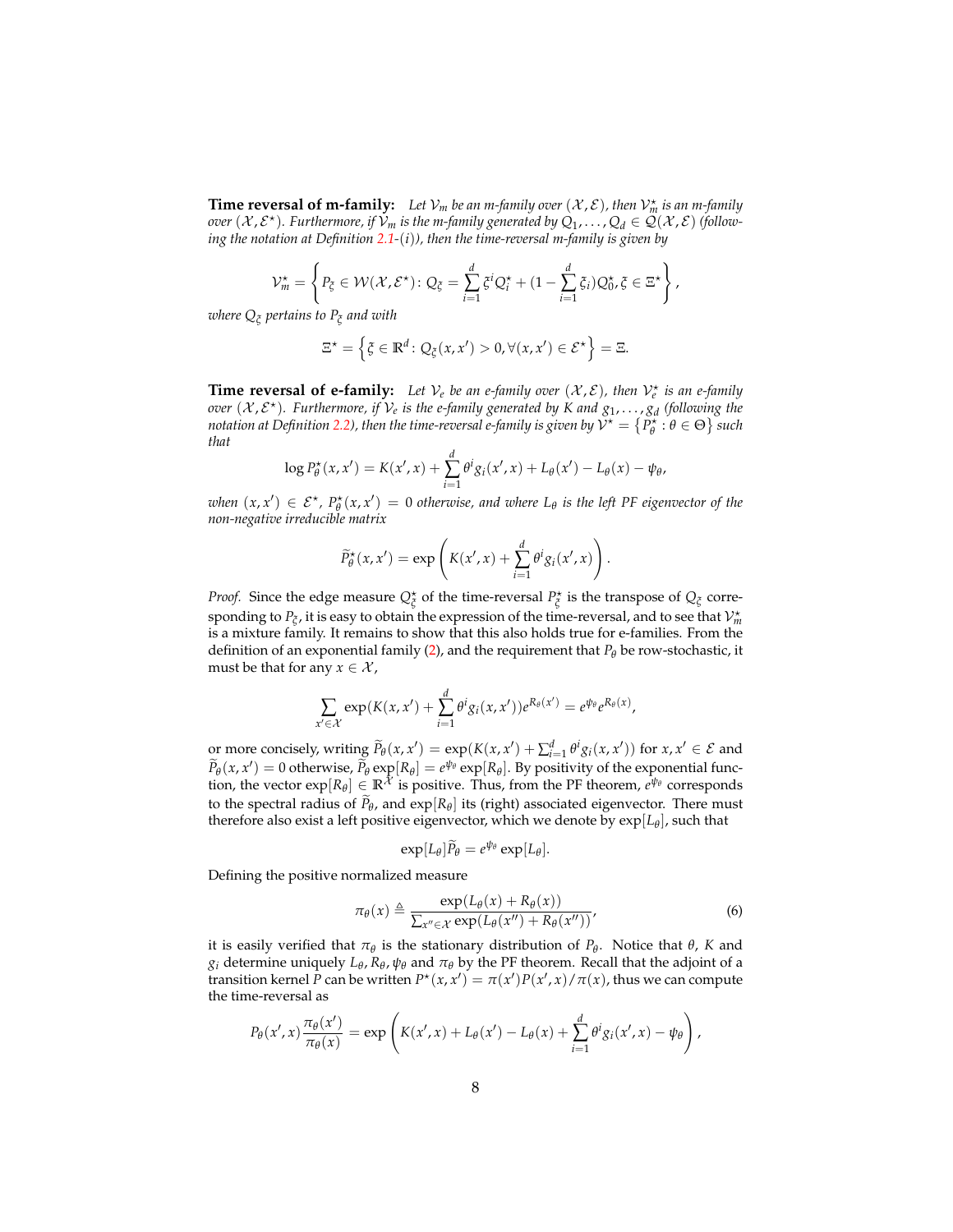when  $(x', x) \in \mathcal{E}$ , and 0 for  $(x', x) \notin \mathcal{E}$ . The requirements of Definition [2.2](#page-5-0) for an efamily are all fulfilled, which concludes the proof.

**Remark 3.1.** *Recall that for a distribution*  $\mu \in \mathcal{P}(\mathcal{X})$ *, we can by* exponential change of measure  $-$  *also known as* exponential tilting  $-$  *construct the natural exponential family of*  $\mu$ *:* 

$$
\mu_{\theta}(x) = \mu(x) \exp(\theta x - A(\theta)),
$$

*where*  $A(\theta)$  *is a normalization function that ensures*  $\mu_{\theta} \in \mathcal{P}(\mathcal{X})$  *for all*  $\theta \in \mathbb{R}$ *. The idea of exponential change of measure for distributions can be traced back to Chernoff [\[Chernoff,](#page-34-3) [1952\]](#page-34-3)*, *and was later termed tilting [\[Gallager,](#page-35-14) [1968,](#page-35-14) [Van Campenhout and Cover,](#page-37-5) [1981\]](#page-37-5). Similarly, given some function g*:  $\mathcal{X}^2 \to \mathbb{R}$  *we can tilt an irreducible kernel P (e.g. [Miller](#page-36-4) [\[1961\]](#page-36-4)), by first constructing*  $\tilde{P}_{\theta}(x, x') = P(x, x')e^{\theta g(x, x')}$ , and then rescaling the newly obtained irreducible *matrix* <sup>[2](#page-8-1)</sup> *with the mapping*  $\epsilon$ *. When*  $\theta = 0$ *, notice that we recover the original P. But while in our definition,*

$$
P_{\theta} = \mathfrak{s}(P \circ \exp[\theta g]) = \frac{1}{\rho(P \circ \exp[\theta g])} \operatorname{diag} v_{\theta}^{-1}(P \circ \exp[\theta g]) \operatorname{diag} v_{\theta}
$$

*denotes the kernel tilted involving the right PF eigenvector v<sup>θ</sup> , we could alternatively define the Markov kernel*  $P'_{\theta}$  *by tilting P with the left PF eigenvector*  $u_{\theta}$ *:* 

$$
P'_{\theta} = \frac{1}{\rho(P \circ \exp[\theta g])} \operatorname{diag} u_{\theta}^{-1}(P \circ \exp[\theta g])^{\mathsf{T}} \operatorname{diag} u_{\theta}.
$$

*Observe that the right and left tilted versions of P with identical θ share the same stationary distribution*  $\pi_{\theta} \propto u_{\theta} \circ v_{\theta}$  [\(6\)](#page-7-0) and that they are in fact each other's time-reversal ( $P'_{\theta} = P_{\theta}^{\star}$ ), i.e. *they form a pair of adjoint linear operators over the space*  $\ell_2(\pi_{\theta})$ *.* 

### <span id="page-8-0"></span>**4 Reversible exponential families**

The previous section extended the time-reversal operation to parametric families of transition kernels. It seems then natural to investigate fixed points, i.e. parametric families that remain invariant under this transformation. We say that an irreducible e-family  $V(\mathcal{X}, \mathcal{E})$  is reversible when *P* is reversible  $\forall P \in V(\mathcal{X}, \mathcal{E})$ . In this case,  $\mathcal{E}$  coincides with  $\mathcal{E}^{\star}$  and  $\mathcal{V}^{\star}(\mathcal{X}, \mathcal{E}^{\star})$  with  $\mathcal{V}(\mathcal{X}, \mathcal{E})$ . Observe first that an e-family obtained from tilting a reversible *P* is not generally reversible, making it clear that the reversible nature of the family cannot be determined solely by the properties of the carrier kernel *K*. It is however easy to see that an e-family is reversible when *K* and all the generator functions  $g_1, \ldots, g_d$  are symmetric. Moreover, for a state space  $\mathcal X$  of size 2, any exponential family would be reversible regardless of symmetry, showing that this condition is not always necessary. In this section, we give a complete characterization of this invariant set. Additionally, we explore the algorithmic cost of checking whether this property is verified from the description of the carrier kernel and generators of a given e-family. Before diving into the general theory of reversible e-families, let us consider the following simple examples.

<span id="page-8-1"></span><sup>2</sup> Interestingly, the large deviation rate of *g* is given by the convex conjugate of the log-PF root of  $\tilde{P}_\theta$  [\[Dembo and Zeitouni,](#page-35-6) [1998,](#page-35-6) Chapter 3].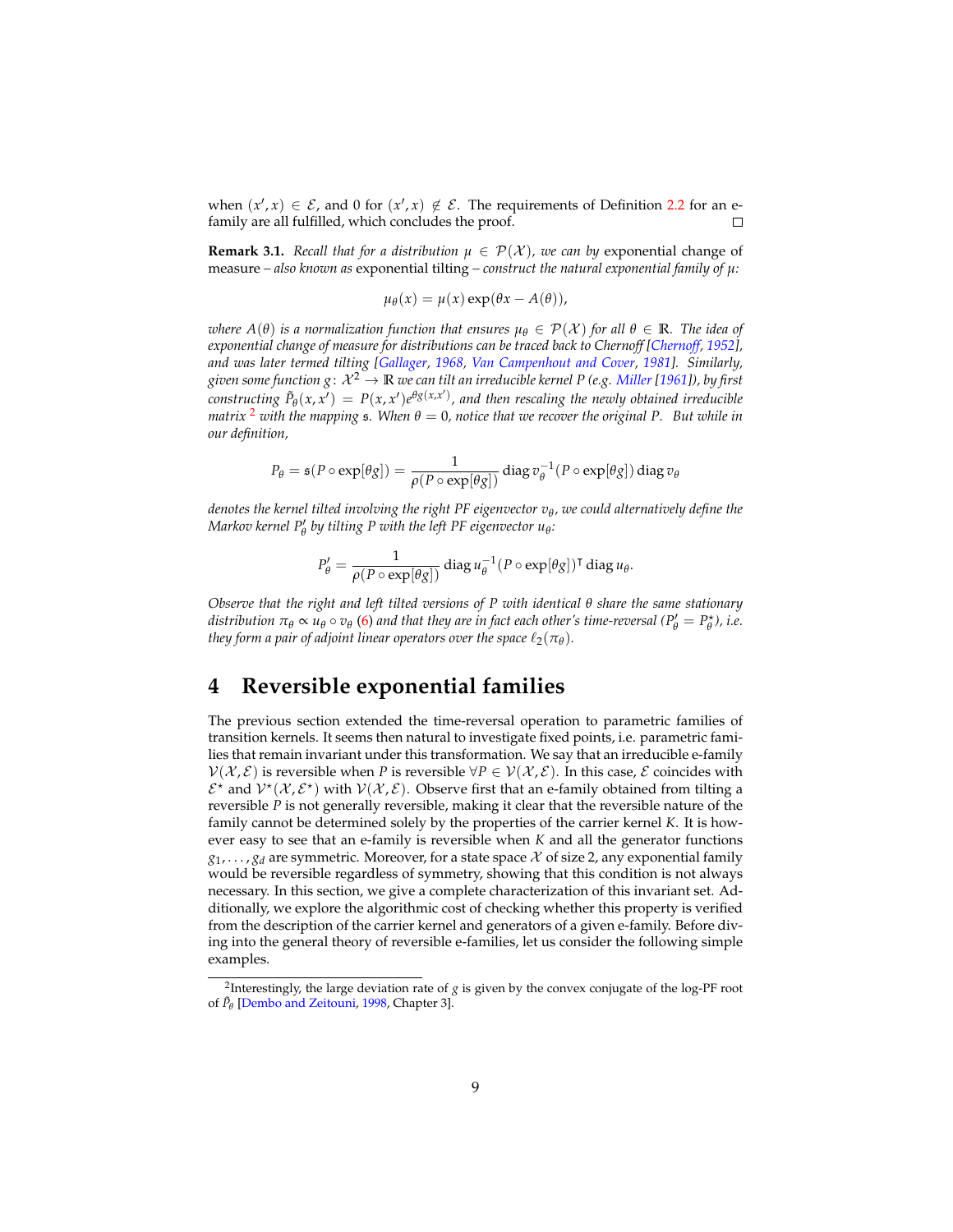<span id="page-9-1"></span>**Example 4.1** (Lazy random walk on the *m*-cycle). *For*  $\mathcal{X} = [m]$ *, and* 

$$
\mathcal{E}_{cy} = \left\{ (i,j) \in [m]^2 : |i - j| \mod m - 1 \in \{0,1\} \right\},\
$$

*let*

$$
P_{\theta}(x, x') = \exp\left(\theta_1 \sum_{i=1}^{m} \delta_i(x)\delta_i(x')
$$
  
+ 
$$
\theta_2 \sum_{i=1}^{m} (\delta_i(x)\delta_{i+1}(x') - \delta_{i+1}(x)\delta_i(x')) - \psi(\theta)\right),
$$

where  $\psi(\theta) = \log (e^{\theta_1} + e^{\theta_2} + e^{-\theta_2})$  and  $\delta_{m+1} = \delta_1$ . This e-family  $\{P_\theta\}_{\theta \in \mathbb{R}^2}$  corresponds to *the set of biased lazy random walks on the m-cycle given by*

$$
P_{\theta}(x, x) = \frac{e^{\theta_1}}{e^{\theta_1} + e^{\theta_2} + e^{-\theta_2}},
$$

$$
P_{\theta}(x, x + 1) = \frac{e^{\theta_2}}{e^{\theta_1} + e^{\theta_2} + e^{-\theta_2}},
$$

$$
P_{\theta}(x + 1, x) = \frac{e^{-\theta_2}}{e^{\theta_1} + e^{\theta_2} + e^{-\theta_2}}.
$$

*Observe that*  $P^{\star}_{(\theta_1,\theta_2)} = P_{(\theta_1,-\theta_2)}$ , and thus  $P_{\theta}$  is not a reversible e-family. The subfamily  $\{P_{\theta}$ :  $\theta_1 \in \mathbb{R}, \theta_2 = 0$ , however, i.e. unbiased lazy random walks on the m-cycle, form a a reversible *e-family.*

**Example 4.2** (Birth-and-death chains). *For*  $\mathcal{X} = [m]$  *and*  $\mathcal{E}_{\text{bd}} = \{(i, j) : |i - j| \leq 1\}$ *, a Markov kernel having its support on* Ebd *is referred to as a birth-and-death chain. Since every birth-and-death chain is reversible [\[Levin et al.,](#page-36-2) [2009,](#page-36-2) Section 2.5],*  $W(X, \mathcal{E}_{bd})$  *is a reversible e-family.*

We first recall Kolmogorov's characterization of reversibility, which will be instrumental in our argument. For  $\mathcal{E} \subset \mathcal{X}^2$  such that  $(\mathcal{X}, \mathcal{E})$  is a strongly connected directed graph, we write  $\Gamma(\mathcal{X}, \mathcal{E})$  for the set of *finite directed closed paths* in the graph  $(\mathcal{X}, \mathcal{E})$ . Formally, we treat  $\gamma$  as a map  $[n] \to \mathcal{E}$  such that  $\gamma(t) = (x_t, x_{t+1})$  with  $x_{n+1} = x_1$  and we write  $|\gamma| = n$  for the length of the path. For each  $\gamma \in \Gamma(\mathcal{X}, \mathcal{E})$ , we also introduce the reverse closed path  $\gamma^* \in \Gamma(\mathcal{X}, \mathcal{E}^*)$  given by  $\gamma^*(t) = (x_{t+1}, x_t)$ . Namely, if  $\gamma \in \Gamma(\mathcal{X}, \mathcal{E})$ , we can write  $\gamma$  informally as a succession of edges such that the starting and finishing states agree (i.e. as an element of  $\mathcal{E}^n$ ).

$$
\gamma = ((x_1, x_2), (x_2, x_3), \ldots, (x_{n-1}, x_n), (x_n, x_1)), x_i \in \mathcal{X}, \forall i \in [n].
$$

Note that *γ* is not necessarily a *cycle*, i.e. in our definition, multiple occurrences of the same point of the space are allowed.

<span id="page-9-0"></span>**Theorem 4.1** (Kolmogorov's criterion [\[Kolmogorov,](#page-35-1) [1936\]](#page-35-1)). Let P irreducible over  $(\mathcal{X}, \mathcal{E})$ . *P* is reversible if and only if for all  $\gamma \in \Gamma(\mathcal{X}, \mathcal{E})$ ,

$$
\prod_{t=1}^{|\gamma|} P(\gamma(t)) = \prod_{t=1}^{|\gamma|} P(\gamma^*(t)).
$$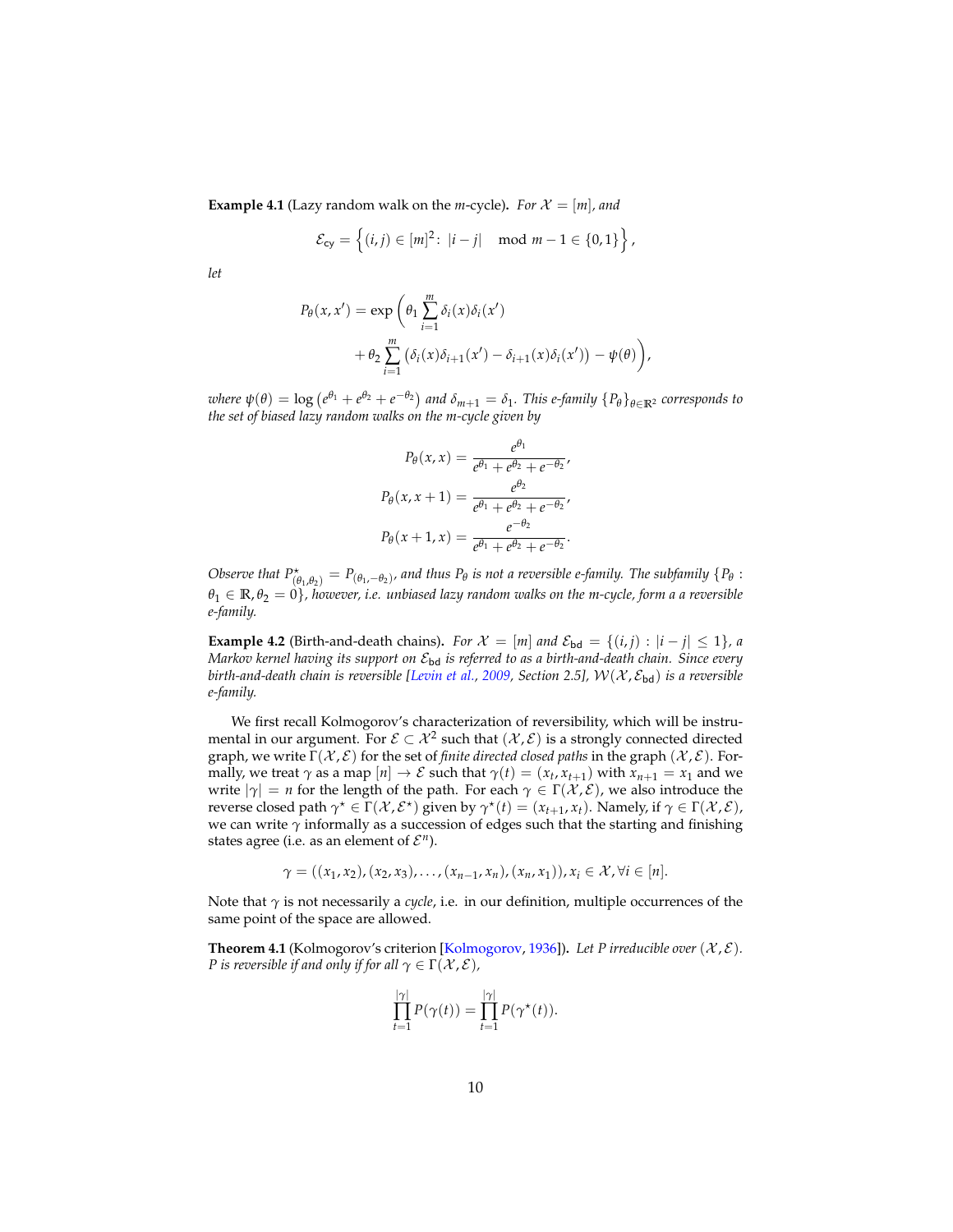**Example 4.3.** *When*  $|\mathcal{X}| = 2$ , all chains are reversible. For  $|\mathcal{X}| = 3$ , only one equation needs *to be verified for P to be reversible:*

$$
P(1,2)P(2,3)P(3,1) = P(1,3)P(3,2)P(2,1).
$$

We now extend the definition of reversibility to arbitrary irreducible functions  $\mathcal{F}_+(\mathcal{X}, \mathcal{E})$ (non-negative on  $\mathcal{X}^2$  and positive exactly on  $\mathcal{E}$ ) based on Kolmogorov's criterion, and further introduce the concept of log-reversibility for  $\mathcal{F}(\mathcal{X}, \mathcal{E})$ , that considers sums instead of products.

<span id="page-10-2"></span>**Definition 4.1** (Reversible and log-reversible functions). Let  $\mathcal{E} \subset \mathcal{X}^2$  such that  $\mathcal{E} = \mathcal{E}^*$ . **reversible:** *A function h*  $\in$   $\mathcal{F}_+(\mathcal{X}, \mathcal{E})$  *is reversible whenever it satisfies that,* 

$$
\prod_{t=1}^{|\gamma|} h(\gamma(t)) = \prod_{t=1}^{|\gamma|} h(\gamma^*(t)).
$$

*for all finite directed closed paths*  $\gamma \in \Gamma(\mathcal{X}, \mathcal{E})$ *.* 

**log-reversible:** *A function*  $h \in \mathcal{F}(\mathcal{X}, \mathcal{E})$  *is log-reversible whenever it satisfies that,* 

$$
\sum_{t=1}^{|\gamma|} h(\gamma(t)) = \sum_{t=1}^{|\gamma|} h(\gamma^*(t)).
$$

*for all finite directed closed paths*  $\gamma \in \Gamma(\mathcal{X}, \mathcal{E})$ *.* 

Remark: These definitions do not rely on connectedness properties of  $\mathcal E$  per se, but we will assume irreducibility nonetheless. Observe that when *h* is represented by an irreducible row-stochastic matrix, the definition of reversibility of *h* as a function and as a Markov operator coincide by Kolmogorov's criterion (Theorem [4.1\)](#page-9-0). Clearly, for  $h \in \mathcal{F}(\mathcal{X}, \mathcal{E})$ , exp[*h*] being reversible is equivalent to *h* being log-reversible. We could endow the set of positive reversible functions on  $\mathcal E$  with a group structure by considering the standard multiplicative operation on functions. We will choose however (Lemma [5.1\)](#page-14-0), to rather construct and focus on the vector space of log-reversible functions.

<span id="page-10-1"></span>**Lemma 4.1.** *Let*  $h \in \mathcal{F}_+(\mathcal{X}, \mathcal{E})$  *such that* rank( $h$ ) = 1*. Then*  $h$  *is a reversible function.* 

*Proof.* Consider a closed path  $\gamma \in \Gamma(\mathcal{X}, \mathcal{E})$ . Writing  $h = u_h^{\dagger}$  $h^{\dagger}v_h$ , we successively have that

$$
\prod_{t=1}^{|\gamma|} h(\gamma(t)) = \prod_{t=1}^{|\gamma|} u_h(x_t) v_h(x_{t+1}) = \prod_{t=1}^{|\gamma|} u_h(x_t) \prod_{t=1}^{|\gamma|} v_h(x_t) = \prod_{t=1}^{|\gamma|} h(\gamma^*(t)).
$$

<span id="page-10-0"></span>**Theorem 4.2** (Characterization of reversible e-family). Let  $V(X, \mathcal{E})$  be an irreducible e*family of Markov chains, with natural parametrization θ, generated by K and* (*g<sup>i</sup>* )*i*∈[*d*] *. The following two statements are equivalent.*

- (*i*)  $V(X, \mathcal{E})$  *is reversible.*
- (*ii*)  $\mathcal{E} = \mathcal{E}^*$  and  $\mathcal{V}(\mathcal{X}, \mathcal{E})$  is such that the carrier kernel K and generator functions  $g_i$ ,  $\forall i \in$ [*d*] *are all log-reversible functions.*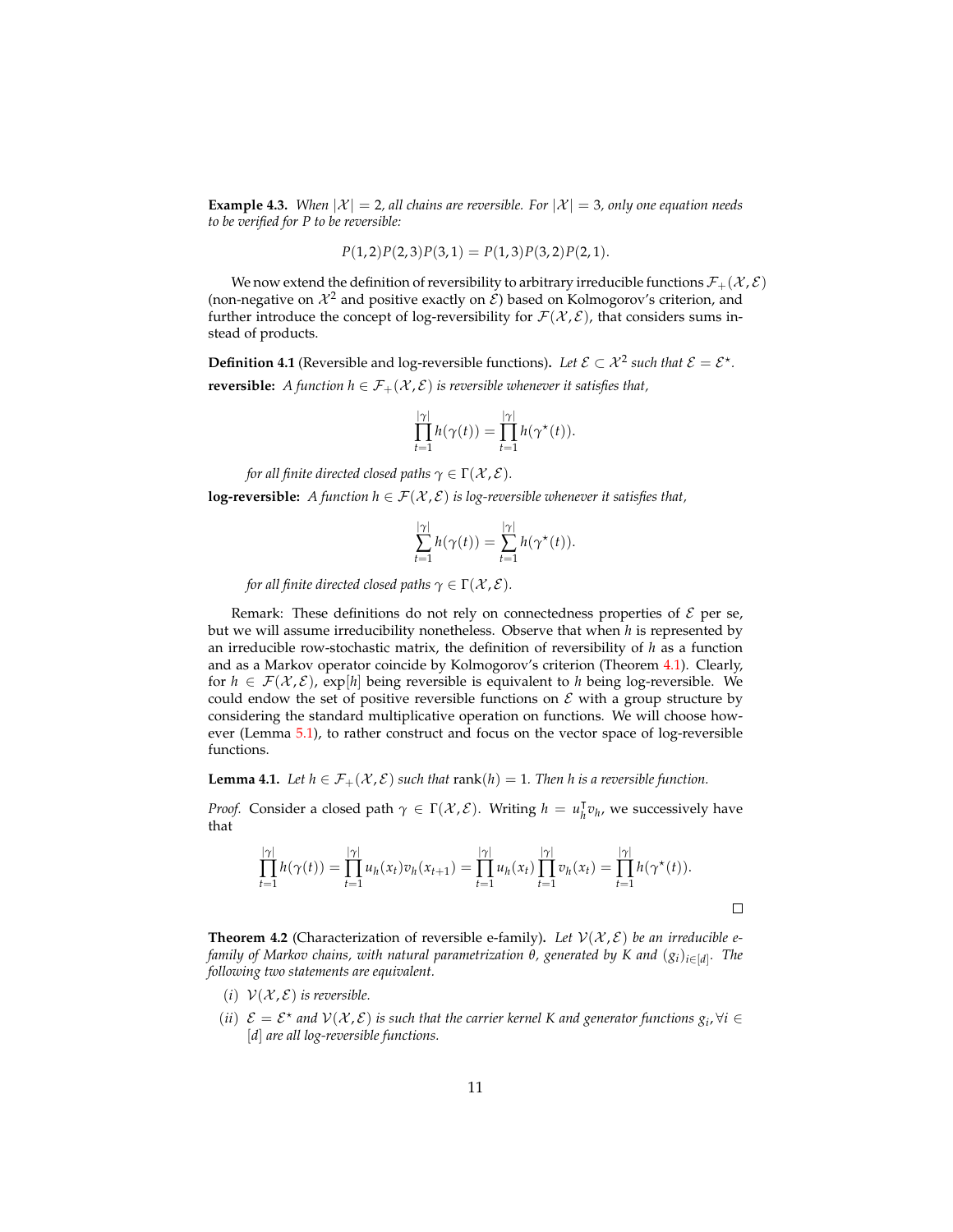*Proof.* We apply Kolmogorov's criterion to some arbitrary family member. Let *γ* be some finite closed path in  $(X, \mathcal{E})$ ,

$$
\prod_{t=1}^{|\gamma|} P_{\theta}(\gamma(t)) = \prod_{t=1}^{|\gamma|} P_{\theta}(\gamma^*(t)).
$$

Rewriting the left-hand side,

|*γ*|

$$
\prod_{t=1}^{|\gamma|} P_{\theta}(\gamma(t))
$$
\n
$$
= \prod_{t=1}^{|\gamma|} \exp\left(K(x_t, x_{t+1}) + R(\theta, x_{t+1}) - R(\theta, x_t) + \sum_{i=1}^{d} \theta^i g_i(x_t, x_{t+1}) - \psi(\theta)\right)
$$
\n
$$
= \exp(-|\gamma| \psi(\theta)) \exp\left(\sum_{t=1}^{|\gamma|} \left[K(x_t, x_{t+1}) + \sum_{i=1}^{d} \theta^i g_i(x_t, x_{t+1})\right]\right).
$$

Proceeding in a similar way with the right-hand side, we obtain

$$
\sum_{t=1}^{|\gamma|} K(x_t, x_{t+1}) + \sum_{i=1}^d \theta^i \sum_{t=1}^{|\gamma|} g_i(x_t, x_{t+1})
$$
  
= 
$$
\sum_{t=1}^{|\gamma|} K(x_{t+1}, x_t) + \sum_{i=1}^d \theta^i \sum_{t=1}^{|\gamma|} g_i(x_{t+1}, x_t).
$$

When *K* and the *g<sup>i</sup>* are log-reversible, this equality is verified for any closed path, and every member of the family is therefore reversible. Taking *θ* = 0 yields the reversibility requirement for *K*. Further taking  $\theta^i = \delta_i(j)$  for  $j \in [d]$  similarly yields the requirement for  $g_j$ .  $\Box$ 

This path checking approach, although mathematically convenient, is not algorithmically efficient. In order to determine whether a full-support kernel –or function– is reversible, the number of distinct Kolmogorov equations that must be checked is

$$
\sum_{k=3}^{|\mathcal{X}|} {|\mathcal{X}| \choose k} \frac{(k-1)!}{2},
$$
 [Brill et al., 2018, Proposition 2.1]

which corresponds to the maximal number of cycles (i.e. closed paths such that the only repeated vertices are the first and last one) in a complete graph over  $|\mathcal{X}|$  nodes. Such testing algorithm becomes rapidly intractable as  $|\mathcal{X}|$  increases. However for Markov kernels, we know that this is equivalent to verifying the detailed balance equation, which can be achieved in (at most) polynomial time  $\mathcal{O}(\left|\mathcal{X}\right|^3)$ , by solving a linear system in order to find *π*. We show that this idea naturally extends to verifying reversibility of functions, enabling us to design an algorithm of time complexity  $\mathcal{O}(|\mathcal{X}|^3)$ .

<span id="page-11-0"></span>**Lemma 4.2.** Let  $h \in \mathcal{F}_+(\mathcal{X}, \mathcal{E})$  *irreducible. h is reversible if and only if*  $\Pi_h \circ h^\intercal$  *is a symmetric matrix, with*  $\Pi_h = v_h^{\mathsf{T}}$  $\int_h^1 u_h$  the PF projection of h, where  $u_h$  and  $v_h$  are respectively the left and *right PF eigenvectors of h, normalized such that*  $u_h v_h^T = 1$ *.*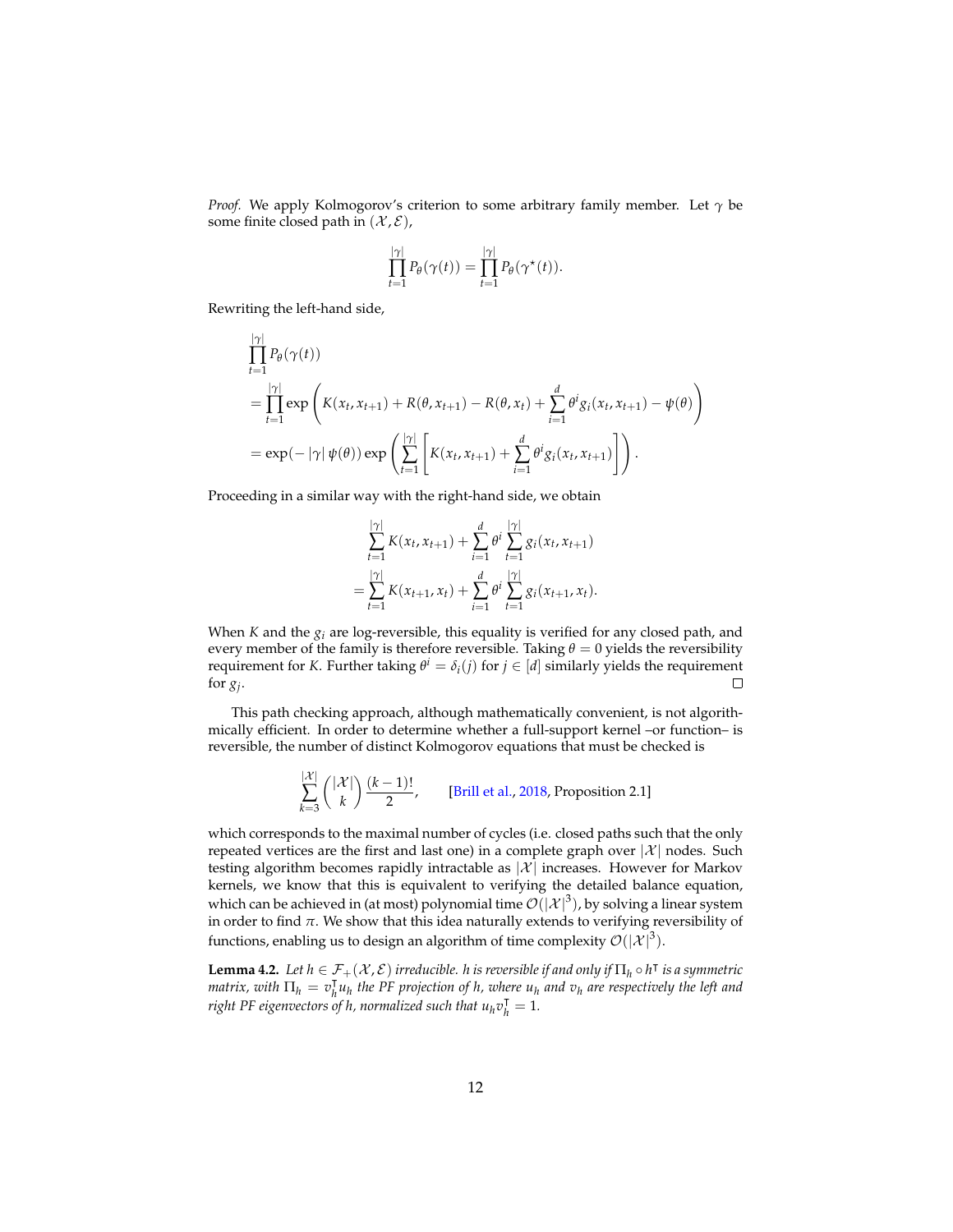*Proof.* Treat *h* as the linear operator *h*:  $\mathbb{R}^{\mathcal{X}} \to \mathbb{R}^{\mathcal{X}}$ . Suppose first that *h* is reversible. We apply PF theory, which guarantees that the following  $\overline{C}$ esàro averages converge [[Meyer,](#page-36-12) [2000,](#page-36-12) Example 8.3.2] to some positive projection,

<span id="page-12-0"></span>
$$
\lim_{n \to \infty} \frac{1}{n} \sum_{k=0}^{n} \left( \frac{h}{\rho(h)} \right)^k = \Pi_h = v_h^{\mathsf{T}} u_h,
$$
\n(7)

Fix  $(x, x') \in \mathcal{X}^2$  such that  $h(x, x') \neq 0$ . For  $k \in \mathbb{N}$ , we write  $\Gamma_k(x, x') \subset \Gamma(\mathcal{X}, \mathcal{E})$  the set of all directed closed paths  $\gamma$  with  $(x_1, x_2, ..., x_k) \in \mathcal{X}^k$  such that

$$
\gamma = ((x,x_1),(x_1,x_2),\ldots,(x_{k-1},x_k),(x_k,x'),(x',x)).
$$

For any such cycle, it holds (perhaps vacuously if  $\Gamma_k(x, x') = \emptyset$ ) that

$$
h(x, x_1) \cdots h(x_k, x')h(x', x) = h(x, x')h(x', x_k) \cdots h(x_1, x).
$$

Summing this equality over all possible paths in  $\Gamma_k(x, x')$  (i.e. summing over all  $(x_1, \ldots, x_k) \in$  $\mathcal{X}^k$ , with the assumption that  $h(x, x') = 0$  whenever  $(x, x') \notin \mathcal{E}$ ), we obtain

$$
h^{k}(x, x')h(x', x) = h(x, x')h^{k}(x', x).
$$

In the case where  $h(x, x') = 0$ , the above equation holds by symmetry of  $\mathcal{E}$ . For  $n \in \mathbb{N}$ , appropriately rescaling on both sides with the PF root, summing over all  $k \in \{0, \ldots, n\}$ and taking the limit at  $n \to \infty$ , [\(7\)](#page-12-0) yields detailed balance equations with respect to the projection Π*<sup>h</sup>* ,

$$
\Pi_h(x, x')h(x', x) = h(x, x')\Pi_h(x', x),
$$

or in other words, reversibility of *h* implies symmetry of  $\Pi_h \circ h^\intercal$ .

To prove necessity, we suppose now that th<u>i</u>s symmetry holds, with  $\Pi_h$  the PF prois prove helessity, we suppose now that  $\lim_{h \to 0}$  $\bar{h}$  $u_h$ ) = 1, and that  $\Pi_h$  is positive. Consider some finite directed closed path *γ*. Rearranging products yields

$$
\prod_{t=1}^{|\gamma|} h(\gamma(t)) = \left( \prod_{t=1}^{|\gamma|} \frac{\Pi_h(\gamma(t))}{\Pi_h(\gamma^*(t))} \right) \prod_{t=1}^{|\gamma|} h(\gamma^*(t)),
$$

but the first factor on the right-hand side vanishes, from the fact that rank one functions are always reversible (Lemma [4.1\)](#page-10-1). This concludes the proof of the lemma.  $\Box$ 

Notice that we can define  $\pi_h(x) \triangleq u_h(x)/v_h(x)$  the positive entry-wise ratio of the PF eigenvectors. We can then restate Lemma [4.2](#page-11-0) in terms of the familiar detailed balance equation  $\pi_h(x)h(x, x') = \pi_h(x')h(x', x)$ .

<span id="page-12-1"></span>**Corollary 4.1.** *Let*  $h \in \mathcal{F}(\mathcal{X}, \mathcal{E})$  *some irreducible function. h is log-reversible if and only if there exists*  $f \in \mathbb{R}^{\mathcal{X}}$  *such that*  $\forall x, x' \in \mathcal{X}$ ,  $h(x, x') = h(x', x) + f(x') - f(x)$ .

Remark: when *h* is known to be reversible, one can compute  $\pi_h$  in  $\mathcal{O}(|\mathcal{X}|)$ , by adapting the technique of [\[Suomela,](#page-37-6) [1979\]](#page-37-6); unfortunately, it is not possible to check for reversibility using this method. If the space becomes large, the reader can consider iterative (power) methods to compute the PF projector, potentially further reducing the verification time cost. We end this section with a technical lemma that will allow us in later sections to swiftly compute expectations of functions under certain reversibility or skew-symmetricity properties.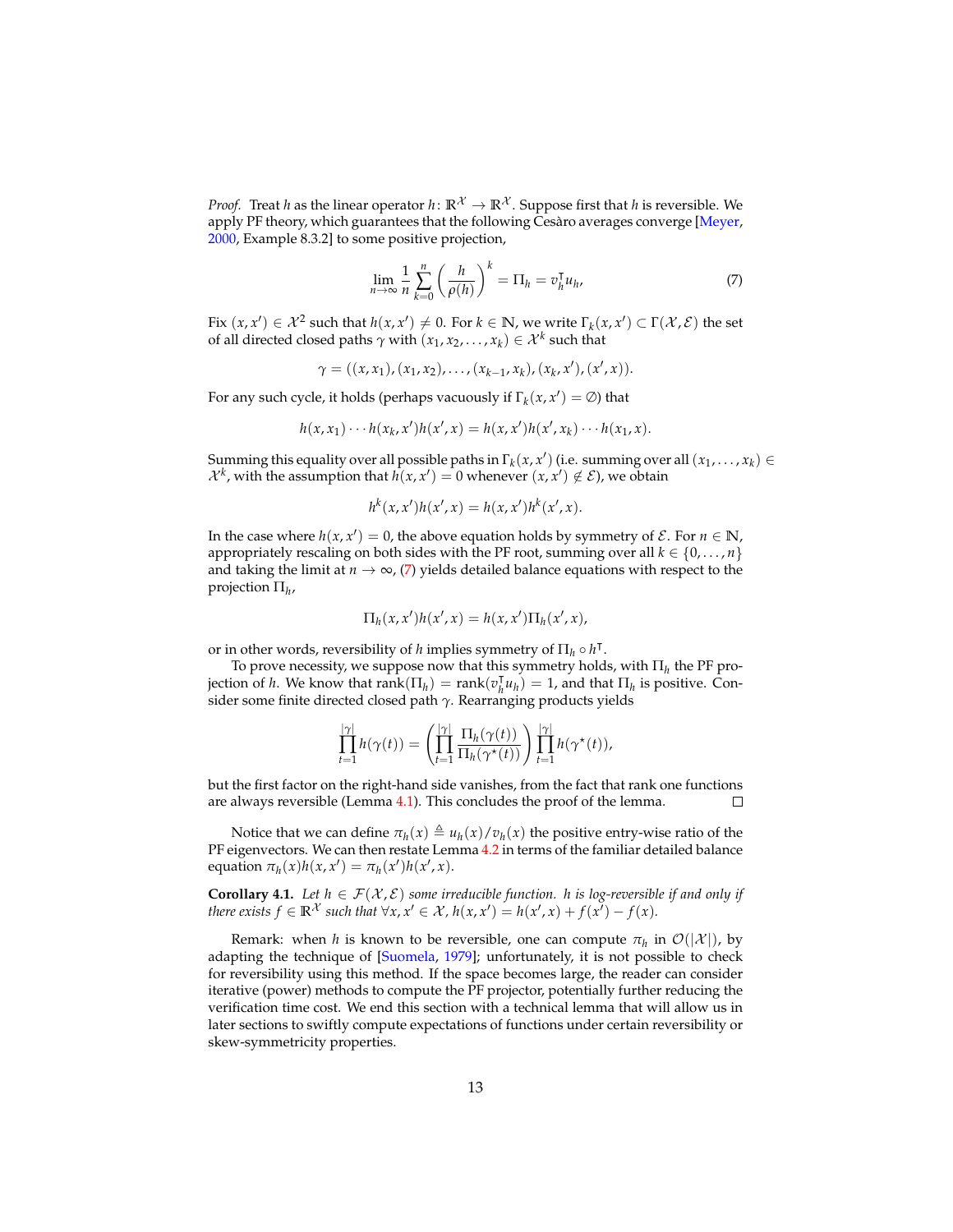<span id="page-13-2"></span>**Lemma 4.3.** Let P irreducible with associated edge measure matrix Q. For a function  $g: \mathcal{X}^2 \to$ **R***,* we write  $Q[g] = \sum_{x,x'\in\mathcal{X}} Q(x,x')g(x,x')$ .

- (*i*) If g is log-reversible,  $Q[g] = Q^{\star}[g]$ .
- (*ii*) If g is skew-symmetric and P is reversible,  $Q[g] = 0$ .
- (*iii*) If there exists  $f \in \mathbb{R}^{\mathcal{X}}$  such that for all  $x, x' \in \mathcal{X}$ ,  $g(x, x') = f(x') f(x)$ ,  $Q[g] = 0$ *(regardless of P being reversible).*

*Proof.* Claim (*iii*) follows by property of edge measure *Q*.

$$
Q[g] = \sum_{x,x' \in \mathcal{X}} Q(x,x')(f(x') - f(x))
$$
  
= 
$$
\sum_{x' \in \mathcal{X}} f(x') \sum_{x \in \mathcal{X}} Q(x,x') - \sum_{x \in \mathcal{X}} f(x) \sum_{x' \in \mathcal{X}} Q(x,x')
$$
  
= 
$$
\sum_{x' \in \mathcal{X}} f(x')\pi(x') - \sum_{x \in \mathcal{X}} f(x)\pi(x) = 0.
$$

From Corollary [4.1,](#page-12-1) claim (*iii*), and re-indexing,

$$
Q[g] = Q[g^{\mathsf{T}}] + \sum_{x,x' \in \mathcal{X}} Q(x,x')(f(x') - f(x)) = Q^{\star}[g],
$$

which yields (*i*). To prove (*ii*), consider *g* such that  $g(x', x) = -g(x, x')$ . Then by re-indexing and symmetry of *Q*,

$$
Q[g] = \sum_{x',x \in \mathcal{X}} Q(x',x)g(x',x) = -\sum_{x',x \in \mathcal{X}} Q(x,x')g(x,x') = -Q[g].
$$

 $\Box$ 

### <span id="page-13-0"></span>**5 The e-family of reversible Markov kernels**

In Section [5.1,](#page-13-1) we begin by analyzing the affine structure of the space of log-reversible functions, derive its dimension, construct a basis, and deduce that the manifold of all irreducible reversible Markov kernels forms an exponential family. The dimension of this family confirms the well-known fact that the number of free parameters for a reversible kernel is only about half of what is required for the general case, hence that reversible chains serve in a sense as a "natural intermediate" [\[Diaconis et al.,](#page-35-15) [2006,](#page-35-15) Section 5] in terms of model complexity. In Section [5.2,](#page-16-0) we proceed to derive a systematic parametrization of the manifold  $W(X, \mathcal{E})$ , similar in spirit to the one given in [Ito and](#page-35-8) [Amari](#page-35-8) [\[1988\]](#page-35-8), and in [Nagaoka](#page-36-6) [\[2005,](#page-36-6) Example 1]. In Section [5.3,](#page-19-0) we connect our results to general differential geometry, and point out that reversible kernels  $W_{rev}(\mathcal{X}, \mathcal{E})$ form a doubly autoparallel submanifold in  $W(\mathcal{X}, \mathcal{E})$ . Finally, we conclude with a brief discussion on reversible geodesics (Section [5.4\)](#page-20-0).

#### <span id="page-13-1"></span>**5.1 Affine structures**

Identifying  $\mathcal X$  with  $[m]$ , we can endow the set with the natural order induced from N. In this section, we will henceforth assume that  $\mathcal E$  is symmetric, and consider the following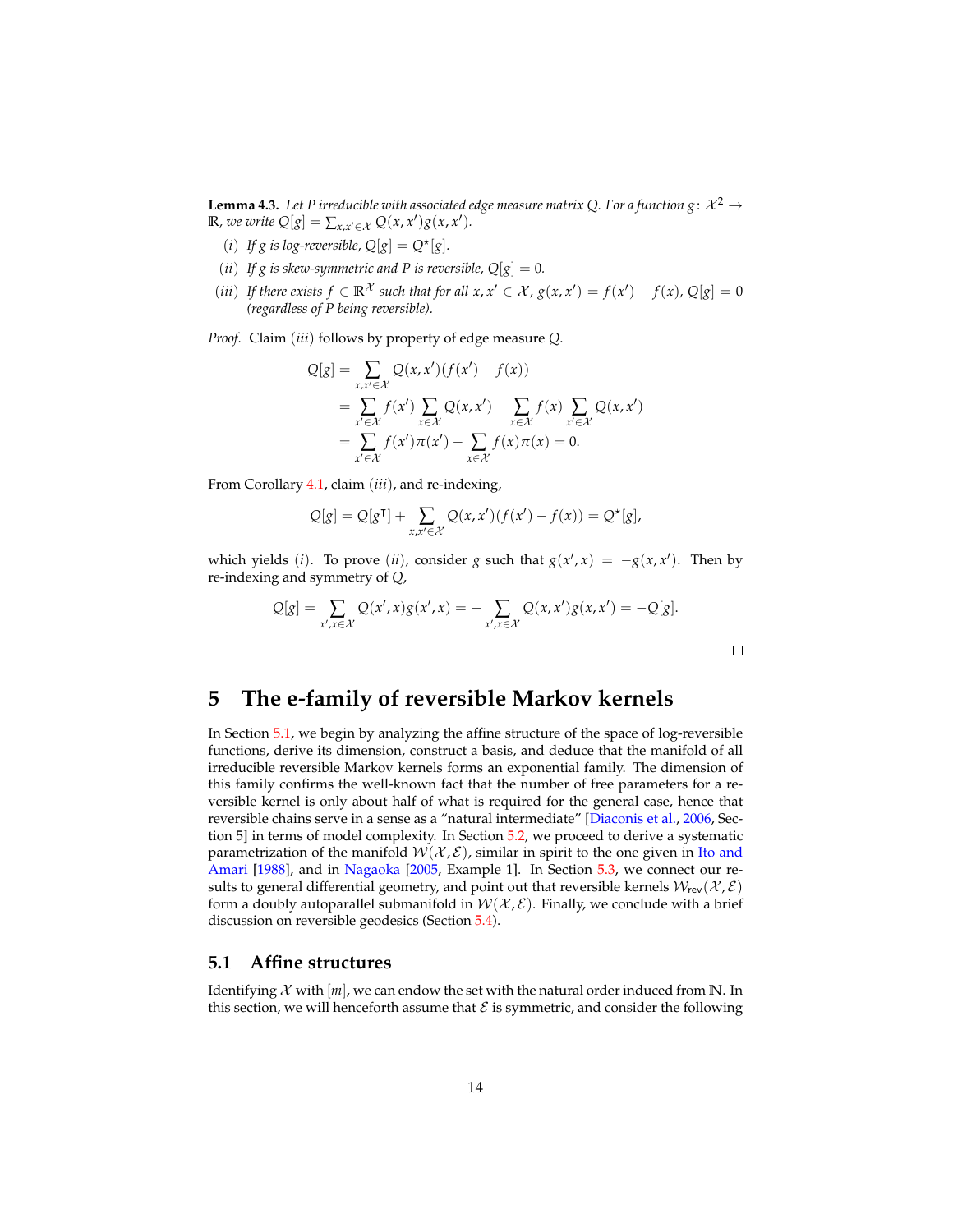subsets of  $\mathcal{E}$ ,

$$
T_{-}(\mathcal{E}) \triangleq \{(x, x') \in \mathcal{E} : x' > x\},
$$
  
\n
$$
T_{+}(\mathcal{E}) \triangleq \{(x, x') \in \mathcal{E} : x' < x\},
$$
  
\n
$$
T_{0}(\mathcal{E}) \triangleq \{(x, x') \in \mathcal{E} : x' = x\},
$$

and

$$
T(\mathcal{E}) \triangleq \left\{ (x, x') \in \mathcal{E} : x' \leq x, (x, x') \neq (m, x_{\star}), x_{\star} = \underset{x \in \mathcal{X}}{\arg \min} \left\{ (m, x) \in \mathcal{E} \right\} \right\}.
$$

<span id="page-14-1"></span>We immediately observe that the following cardinality relations hold

$$
|T_{+}(\mathcal{E})| = |T_{-}(\mathcal{E})|,
$$
  
\n
$$
|T(\mathcal{E})| = |T_{+}(\mathcal{E})| + |T_{0}(\mathcal{E})| - 1 = \frac{|\mathcal{E}| + |T_{0}(\mathcal{E})|}{2} - 1,
$$
\n(8)

and that from irreducibility,  $x^* \neq m$ . The last expression in [\(8\)](#page-14-1) highlights the fact that  $|T(\mathcal{E})|$  is independent of any ordering of elements of  $\mathcal{X}$ . Note also that the element  $(m, x<sub>*</sub>)$  in the definition of  $T(\mathcal{E})$  plays no special role, and could be replaced with any other element of  $T_0(\mathcal{E}) \cup T_+(\mathcal{E})$ . We define the sets of symmetric and log-reversible functions (Definition [4.1\)](#page-10-2) over the graph  $(\mathcal{X}, \mathcal{E})$ , respectively by

$$
\mathcal{F}_{sym}(\mathcal{X}, \mathcal{E}) \triangleq \{ h \in \mathcal{F}(\mathcal{X}, \mathcal{E}) : \forall x, x' \in \mathcal{X}, h(x, x') = h(x', x) \},\
$$
  

$$
\mathcal{F}_{rev}(\mathcal{X}, \mathcal{E}) \triangleq \{ h \in \mathcal{F}(\mathcal{X}, \mathcal{E}) : h \text{ is log-reversible } \}.
$$

We note that  $\mathcal{F}_{sym}(\mathcal{X}, \mathcal{E})$  is isomorphic to the vector space of symmetric matrices whose entries are null outside of  $\mathcal E$ , thus dim  $\mathcal F_{sym}(\mathcal X,\mathcal E)=|T_+(\mathcal E)|+|T_0(\mathcal E)|$ . We now show that  $\mathcal{F}_{rev}(\mathcal{X}, \mathcal{E})$  is also a vector space, and that it contains  $\mathcal{N}(\mathcal{X}, \mathcal{E})$  defined at [\(4\)](#page-6-2).

<span id="page-14-0"></span>**Lemma 5.1.** *The following vector subspace inclusions hold:*

$$
\mathcal{N}(\mathcal{X},\mathcal{E}) \overset{(i)}{\subset} \mathcal{F}_{\sf rev}(\mathcal{X},\mathcal{E}) \overset{(ii)}{\subset} \mathcal{F}(\mathcal{X},\mathcal{E}).
$$

*Proof.* To verify (*ii*), we argue that  $\mathcal{F}_{rev}(\mathcal{X}, \mathcal{E})$  is closed by linear combinations from properties of the sum. The fact that the null function is trivially reversible concludes this claim. For (*i*), consider an element  $h \in \mathcal{N}(\mathcal{X}, \mathcal{E})$ , such that  $h(x, x') = f(x') - f(x) + c$ . Then  $h(x, x') = h(x', x) + 2f(x') - 2f(x)$ , and from Corollary [4.1,](#page-12-1)  $h \in \mathcal{F}_{rev}(X, \mathcal{E})$ , thus the inclusion holds. The set is closed by linear combinations by properties of sums again, and taking  $f = 0$ ,  $c = 0$  is allowed, whence claim (*i*).  $\Box$ 

**Remark 5.1.** *In fact, defining*

$$
\mathcal{N}_0(\mathcal{X}, \mathcal{E}) \triangleq \left\{ h \in \mathcal{F}(\mathcal{X}, \mathcal{E}) : \exists f \in \mathbb{R}^\mathcal{X}, \right\}
$$
\n
$$
\forall (x, x') \in \mathcal{E}, h(x, x') = f(x') - f(x) \right\},\tag{9}
$$

*Corollary* [4.1](#page-12-1) *implies that*  $\mathcal{F}_{rev}(\mathcal{X}, \mathcal{E}) = \mathcal{F}_{sym}(\mathcal{X}, \mathcal{E}) \oplus \mathcal{N}_0(\mathcal{X}, \mathcal{E})$ *.*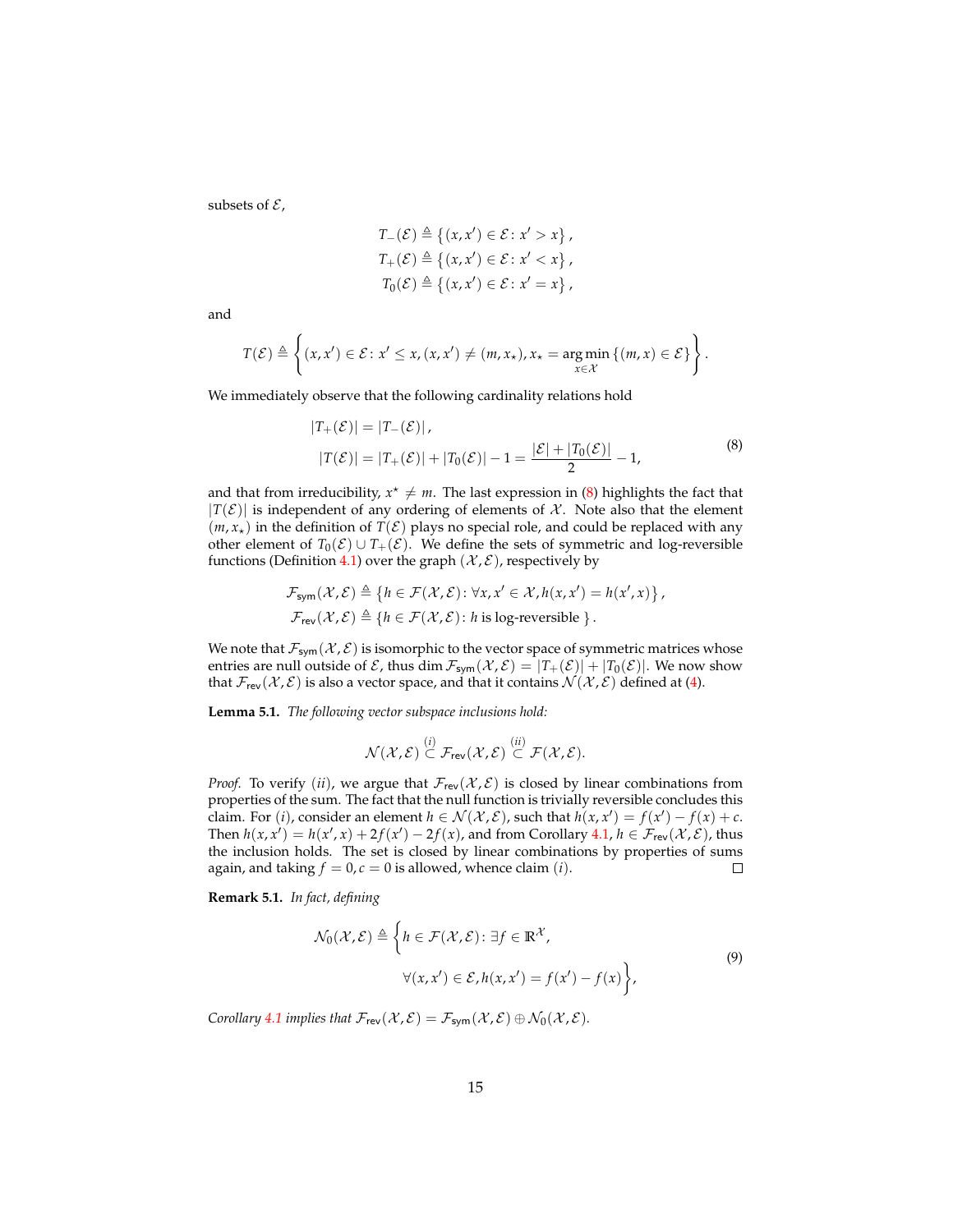It is then possible to further define the quotient space of reversible generator functions

$$
\mathcal{G}_{rev}(\mathcal{X}, \mathcal{E}) \triangleq \mathcal{F}_{rev}(\mathcal{X}, \mathcal{E}) / \mathcal{N}(\mathcal{X}, \mathcal{E}).
$$

<span id="page-15-0"></span>**Theorem 5.1.** *The following statements hold.*

- (*i*) The set of reversible generators  $G_{rev}(\mathcal{X}, \mathcal{E})$  can be endowed with a  $|T(\mathcal{E})|$ -dimensional *vector space structure.*
- (*ii*) The set  $W_{\text{rev}}(\mathcal{X}, \mathcal{E})$  of irreducible and reversible Markov kernels over  $(\mathcal{X}, \mathcal{E})$  forms an *e-family of dimension* dim  $W_{rev}(\mathcal{X}, \mathcal{E}) = |T(\mathcal{E})|$ *.*

*Proof.* Let *g* be a log-reversible function over  $(\mathcal{X}, \mathcal{E})$ . From Corollary [4.1,](#page-12-1) there exists  $f \in \mathbb{R}^{\mathcal{X}}$  such that  $g(x, x') = g(x', x) + f(x') - f(x)$ , or writing  $h(x, x') = g(x, x') + f(x') - f(x)$  $\tilde{f}(x) - \tilde{f}(x')$  with  $\tilde{f} = f/2$  (i.e.  $h = (g + g<sup>T</sup>)/2$ ), it holds that  $h(x, x') = h(x', x)$ , i.e. h is symmetric.  $\mathcal{G}_{rev}(\mathcal{X}, \mathcal{E})$  thus also corresponds to the alternative quotient space

<span id="page-15-2"></span>
$$
\mathcal{G}_{\text{rev}}(\mathcal{X}, \mathcal{E}) \cong \mathcal{F}_{\text{sym}}(\mathcal{X}, \mathcal{E}) / \mathbb{R}, \tag{10}
$$

and as a consequence dim  $\mathcal{G}_{rev}(\mathcal{X}, \mathcal{E}) = |T_+(\mathcal{E})| + |T_0(\mathcal{E})| - 1 = |T(\mathcal{E})|$ . This concludes the proof of (*i*). Let  $g \in \mathcal{G}_{rev}(\mathcal{X}, \mathcal{E})$ , and recall the definition [\(5\)](#page-6-3) of the diffeomorphism  $\Delta$ . By Theorem [4.2,](#page-10-0)  $\Delta(\mathcal{G}_{rev}(\mathcal{X}, \mathcal{E})) \subset \mathcal{W}_{rev}(\mathcal{X}, \mathcal{E})$ . Conversely, let  $P \in \mathcal{W}_{rev}(\mathcal{X}, \mathcal{E})$ . Then by the Kolmogorov criterion (Theorem [4.1\)](#page-9-0),  $\log[P] \in \mathcal{F}_{rev}(\mathcal{X}, \mathcal{E})$ , and there exist  $(g, f, c) \in$  $\mathcal{G}_{\text{rev}}(\mathcal{X}, \mathcal{E}) \times \mathbb{R}^\mathcal{X} \times \mathbb{R}$  such that for any  $x, x' \in \mathcal{X}$ ,  $\log P(x, x') = g(x, x') + f(x') - f(x) + g(x)$ *c* (where *c* is unique, *f* is unique up to an additive constant, and both can be recovered from PF theory). In other words, there exists  $g \in \mathcal{G}_{rev}(\mathcal{X}, \mathcal{E})$ , with  $P = \mathfrak{s} \circ \exp[g]$ , hence  $P \in \Delta(\mathcal{G}_{rev}(\mathcal{X}, \mathcal{E}))$ , proving that

$$
\Delta(\mathcal{G}_{rev}(\mathcal{X}, \mathcal{E})) = \mathcal{W}_{rev}(\mathcal{X}, \mathcal{E}).
$$

Claim (*ii*) then follows from [Nagaoka](#page-36-6) [\[2005,](#page-36-6) Theorem 2], as discussed at the end of Section [2.](#page-3-0)  $\Box$ 

**Corollary 5.1.** For the set of positive Markov kernel,  $|T_0(\mathcal{E})| = |\mathcal{X}|$  and  $|\mathcal{E}| = |\mathcal{X}|^2$ , thus  $\dim \mathcal{W}_{\sf rev}(\mathcal{X},\mathcal{X}^2)=|\mathcal{X}|\left(|\mathcal{X}|+1\right)/2-1.$  This is in line with the known number of degrees *of freedom of reversible Markov chains [\[Diaconis et al.,](#page-35-15) [2006,](#page-35-15) [Pistone and Rogantin,](#page-36-3) [2013\]](#page-36-3).*

<span id="page-15-1"></span>**Theorem 5.2.** *The family of functions*  $g_{ij} = \delta_i^{\dagger}$  $\int_i^T \delta_j + \delta_j^T$ *j δi , for* (*i*, *j*) ∈ *T*(E)*, forms a basis of*  $\mathcal{G}_{rev}(\mathcal{X}, \mathcal{E})$ .

*Proof.* We begin by proving the independence of the family in the quotient space  $\mathcal{G}_{rev}(\mathcal{X}, \mathcal{E})$ . Since  $g_{ij}$  is symmetric in the sense that  $g_{ij} = g_{ij}^T$ , it trivially verifies the log-reversibility property, thus belongs to  $\mathcal{G}_{rev}(\mathcal{X}, \mathcal{E})$ . Let now  $g \in \mathcal{G}_{rev}(\mathcal{X}, \mathcal{E})$  be such that

$$
g = \sum_{(i,j)\in T(\mathcal{E})} \alpha_{ij} g_{ij},
$$

with  $\alpha_{ij} \in \mathbb{R}$ , for any  $(i, j) \in T(\mathcal{E})$ , and suppose that  $g = 0_{\mathcal{G}_{rev}(\mathcal{X}, \mathcal{E})}$ . Our first step is to observe that necessarily  $g = 0_{\mathcal{F}(\mathcal{X}, \mathcal{E})}$ , i.e. *g* must be the null vector in the ambient space. Let us suppose for contradiction that there exist  $(f, c) \in (\mathbb{R}^{\mathcal{X}}, \mathbb{R})$  such that  $g(x, x') =$  $f(x') - f(x) + c$  and either  $c \neq 0$  or  $f$  is not constant over X. Since by definition,  $(m, x_{\star}), (x_{\star}, m) \notin T(\mathcal{E}),$ 

$$
0 = g(m, x*) = f(m) - f(x*) + c,
$$
  
\n
$$
0 = g(x*, m) = f(x*) - f(m) + c,
$$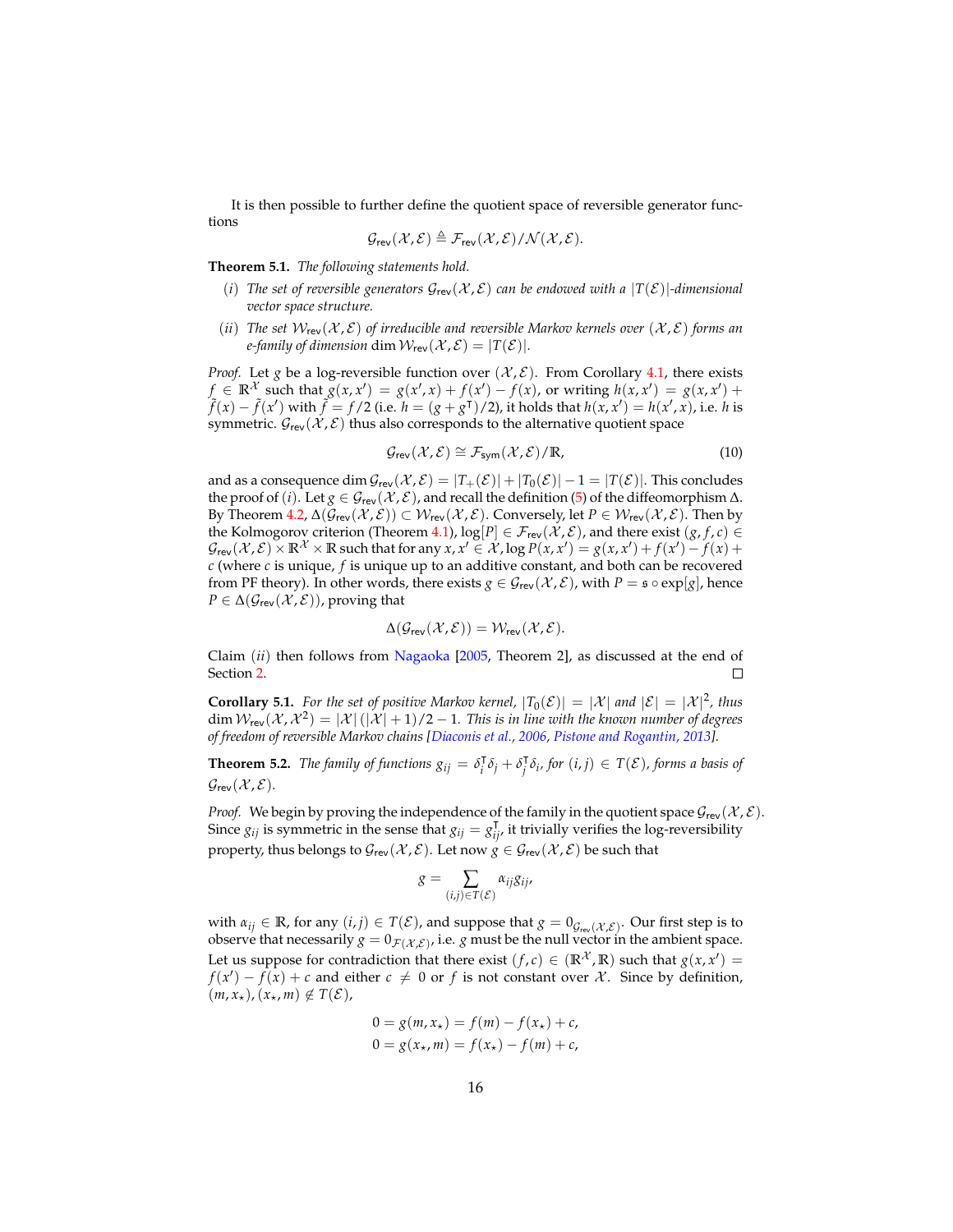therefore summing the latter equalities yields  $c = 0$ , thus  $f$  cannot be constant. But then, *g* is both symmetric and skew-symmetric, which leads to a contradiction, and  $g = 0_{\mathcal{F}(\mathcal{X},\mathcal{E})}.$  Since the family  $\big\{g_{ij}\colon (i,j)\in T(\mathcal{E})\big\}$  is independent in the ambient space  $\mathcal{F}(\mathcal{X}, \mathcal{E})$ , the coefficients  $\alpha_{ij}$ ,  $(i, j) \in T(\mathcal{E})$  must be null, and as result, the family is also linearly independent in  $\mathcal{G}_{rev}(\mathcal{X}, \mathcal{E})$ . Finally, since from Theorem [5.1,](#page-15-0)  $|T(\mathcal{E})|$  =  $\dim \mathcal{G}_{rev}(\mathcal{X}, \mathcal{E})$ , the family is maximally independent, hence constitutes a basis of the quotient vector space.

**Remark 5.2.** An alternative way of showing the linear independence of the family  $\left\{g_{ij}\colon (i,j)\in T(\mathcal{E})\right\}$ *in Theorem* [5.2](#page-15-1) *consists in verifying that* (*i*) *the family is independent in*  $\mathcal{F}_{sym}$ *,* (*ii*)  $\mathbb{R} \nsubseteq$  $\{g_{ij}\colon (i,j)\in T(\mathcal{E})\}\$ , and then invoking [\(10\)](#page-15-2).

### <span id="page-16-0"></span>**5.2 Parametrization of the manifold of reversible kernels**

Recall that from [\[Nagaoka,](#page-36-6) [2005,](#page-36-6) Example 1], in the complete graph case ( $\mathcal{E} = \mathcal{X}^2$ ), we can find an explicit parametrization for  ${\cal W}({\cal X}, {\cal X}^2).$  Indeed, picking any  $x_\star \in {\cal X}$  , we can easily verify that for the two cases where  $x' = x_{\star}$  and  $x' \neq x_{\star}$ ,

$$
\log P(x, x') = \sum_{i=1}^{|\mathcal{X}|} \sum_{\substack{j=1 \ j \neq x_*}}^{|\mathcal{X}|} \log \frac{P(i, j)P(j, x_*)}{P(i, x_*)P(x_*, x_*)} \delta_i(x) \delta_j(x')
$$
  
+ 
$$
\log P(x, x_*) - \log P(x', x_*) + \log P(x_*, x_*)
$$

In the remainder of this section, we show how to derive a similar parametrization for  $W_{rev}(\mathcal{X}, \mathcal{E})$ . We start by recalling the definition of the expectation parameter of an exponential family of kernels. For an e-family V*e*, following the notation of Definition [2.2,](#page-5-0) we define

$$
\eta_i(\theta) \triangleq Q_{\theta}[g_i] = \sum_{x,x' \in \mathcal{X}} Q_{\theta}(x,x')g_i(x,x'),
$$

and call  $\eta = (\eta_1, \dots, \eta_d)$  the expectation parameter of the family. We will first derive  $\eta$ and later convert to the natural parameter  $\theta$  using the following lemma.

<span id="page-16-1"></span>**Lemma 5.2.** *For a given exponential family, we can express the chart transition maps between the expectation and natural parameters* θ ∘  $\eta^{-1}$  *and η* ∘ θ<sup>−1</sup>. Extending the notation *at Lemma [4.3,](#page-13-2)*

(*i*)

$$
\eta_i(\theta) = Q_\theta[g_i] = \sum_{x,x' \in \mathcal{X}} Q_\theta(x,x')g_i(x,x').
$$

(*ii*)

$$
\theta^{i}(\eta) = \left(\frac{\partial}{\partial \eta_{i}} Q_{\eta}\right) [\log P_{\eta} - K] \n= \sum_{x, x' \in \mathcal{X}} \left(\frac{\partial}{\partial \eta_{i}} Q_{\eta}(x, x')\right) (\log P_{\eta}(x, x') - K(x, x')).
$$

*In particular, when the carrier kernel verifies*  $K = 0$ *, we more simply have* 

$$
\theta^i(\eta) = \left(\frac{\partial}{\partial \eta_i} Q_{\eta}\right) [\log P_{\eta}].
$$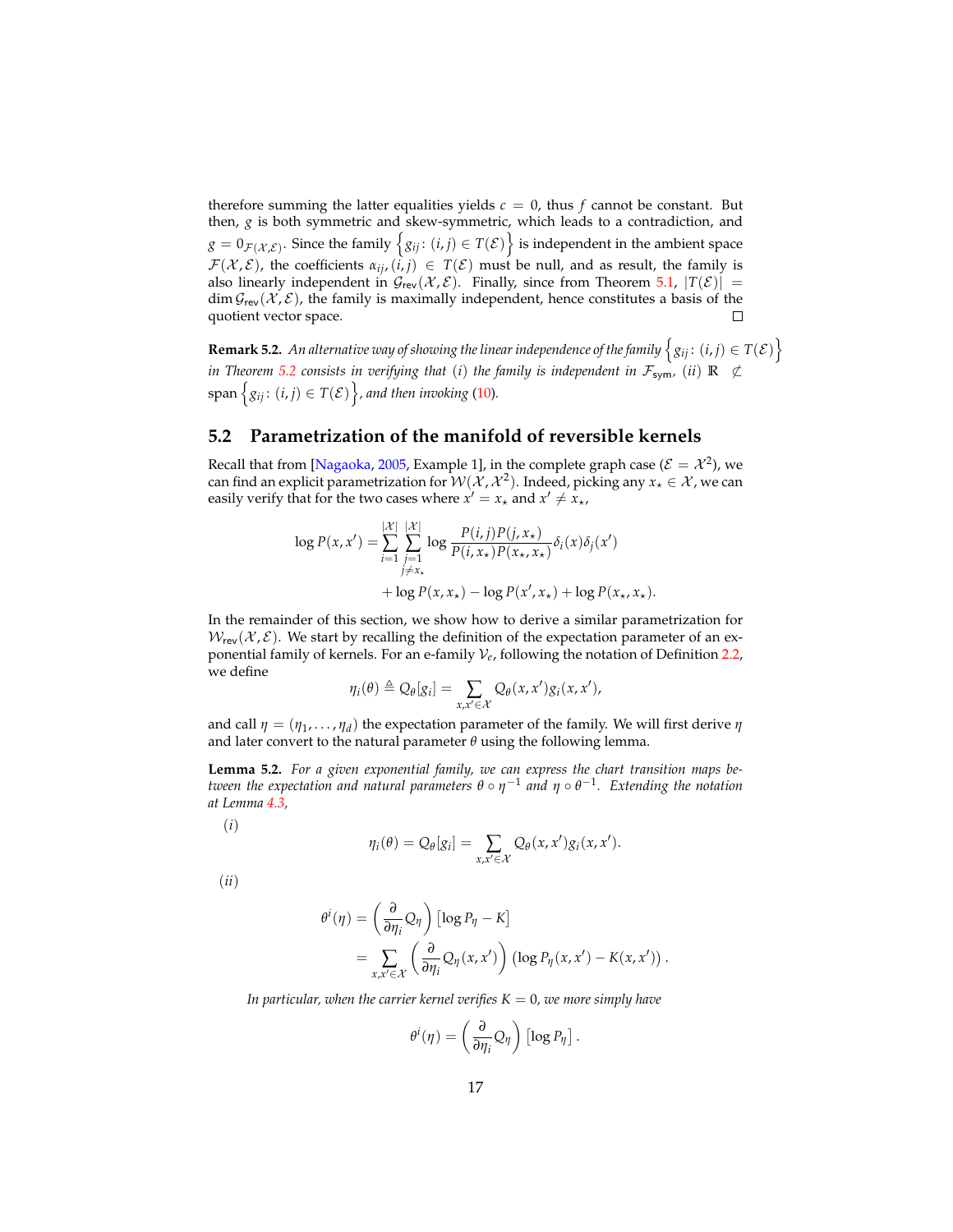*Proof.* It is well-known that  $\eta_i(\theta) = \frac{\partial}{\partial \theta^i} \psi_{\theta} = Q_{\theta}[g_i]$  [\[Hayashi and Watanabe,](#page-35-3) [2016,](#page-35-3) Lemma 5.1], [\[Nagaoka,](#page-36-6) [2005,](#page-36-6) Theorem 4], [\[Nakagawa and Kanaya,](#page-36-5) [1993,](#page-36-5) (28)], therefore we only need to show (*ii*). Let  $g_1, g_2, \ldots, g_d$  be a collection of independent functions of  $G(X, \mathcal{E})$ . Consider the exponential family as in Definition [2.2.](#page-5-0) Recall that for two transition kernels  $P_1$ ,  $P_2$  respectively irreducible over  $(\mathcal{X}, \mathcal{E}_1)$  and  $(\mathcal{X}, \mathcal{E}_2)$ , and with stationary distributions  $\pi_1$  and  $\pi_2$ , the information divergence of  $P_1$  from  $P_2$  is given by

<span id="page-17-1"></span>
$$
D(P_1||P_2) = \begin{cases} \sum_{(x,x') \in \mathcal{E}_1} \pi_1(x) P_1(x,x') \log \frac{P_1(x,x')}{P_2(x,x')}, & \text{when } \mathcal{E}_1 \subset \mathcal{E}_2, \\ \infty & \text{otherwise.} \end{cases}
$$
(11)

Writing  $P_0$  for  $P_\theta$  when  $\theta = 0$ ,

$$
D (P_{\theta}||P_0) = \sum_{x,x' \in \mathcal{X}} Q_{\theta}(x,x') \log \frac{P_{\theta}(x,x')}{P_0(x,x')}
$$
  
= 
$$
\sum_{x,x' \in \mathcal{X}} Q_{\theta}(x,x') \left[ \sum_{i=1}^d \theta^i g_i(x,x') + R_{\theta}(x') - R_{\theta}(x) - \psi_{\theta} - R_0(x') + R_0(x) + \psi_0 \right]
$$
  
= 
$$
\sum_{i=1}^d \theta^i \eta_i - \psi_{\theta} + \psi_0,
$$

where for the last equality we used (*i*) of the present lemma and Lemma [4.3-](#page-13-2)(*iii*). Moreover, by a direct computation,

$$
Q_{\theta}\left[-\log P_0\right]=\psi_0-Q_{\theta}[K].
$$

<span id="page-17-0"></span>Thus, the potential function is given by

$$
\varphi(\eta) \triangleq \sum_{i=1}^d \theta^i \eta_i - \psi_\theta = Q_\theta [\log P_\theta] - Q_\theta[K] = Q_\eta [\log P_\eta] - Q_\eta[K]. \tag{12}
$$

By taking the derivative, we recover  $\frac{\partial}{\partial \eta_i} \varphi(\eta) = \theta^i(\eta)$  [\[Nagaoka,](#page-36-6) [2005,](#page-36-6) (17)]. Moreover, from [\(12\)](#page-17-0), we have that

$$
\frac{\partial}{\partial \eta_i} \varphi(\eta) = \frac{\partial}{\partial \eta_i} \left( Q_\eta \left[ \log P_\eta \right] - Q_\eta[K] \right)
$$
  
=  $\left( \frac{\partial}{\partial \eta_i} Q_\eta \right) \left[ \log P_\eta - K \right] + Q_\eta \left[ \frac{\partial \log P_\eta}{\partial \eta_i} \right] - Q_\eta \left[ \frac{\partial K}{\partial \eta_i} \right]$   
=  $\left( \frac{\partial}{\partial \eta_i} Q_\eta \right) \left[ \log P_\eta - K \right],$ 

where for the last equality, we used the fact that *Qη*[*∂K*/*∂η<sup>i</sup>* ] = 0, and that from *P<sup>η</sup>* being stochastic,

$$
\sum_{x,x'\in\mathcal{X}}Q_{\eta}(x,x')\frac{\partial}{\partial\eta_i}\log P_{\eta}(x,x')=\sum_{x,x'\in\mathcal{X}}\pi_{\eta}(x)\frac{\partial}{\partial\eta_i}P_{\eta}(x,x')=0.
$$

This finishes proving (*ii*) of the lemma.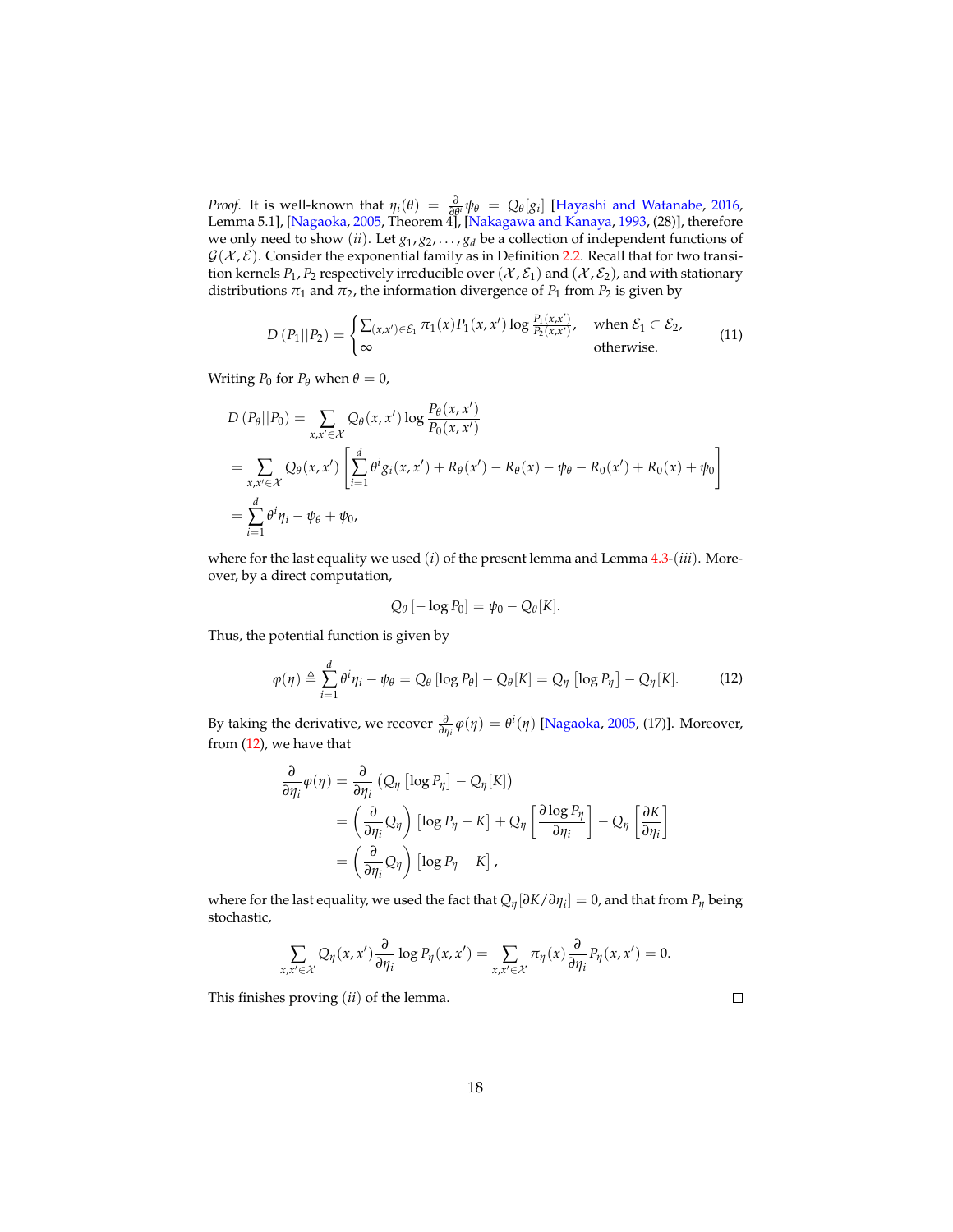<span id="page-18-0"></span>**Theorem 5.3.** Let  $P \in W_{rev}(\mathcal{X}, \mathcal{E})$ , with stationary distribution  $\pi$ . Using the basis  $g_{ij}$  =  $\delta_i^{\mathsf{T}}$  $\int_i^{\mathsf{T}} \delta_j + \delta_j^{\mathsf{T}}$ *j δi , we can write Q, the edge measure matrix associated with P, as a member of the m-family of reversible kernels,*

$$
Q = \frac{g_{\star}}{2} + \sum_{(i,j) \in T(\mathcal{E})} (g_{ij} - g_{\star}) \frac{Q(i,j)}{1 + \delta_i(j)},
$$

*where*  $g_{\star} = \delta_m^{\mathsf{T}} \delta_{x_{\star}} + \delta_x^{\mathsf{T}}$ *x*? *δm, and we can write P as a member of the e-family,*

$$
\log P(x, x') = \sum_{(i,j) \in T(\mathcal{E})} \frac{1}{2} \log \frac{P(i,j)P(j,i)}{P(m, x_{\star})P(x_{\star}, m)} \left(\frac{g_{ij}(x, x')}{1 + \delta_i(j)}\right) + \frac{1}{2} \log \pi(x') - \frac{1}{2} \log \pi(x) + \frac{1}{2} \log P(m, x_{\star})P(x_{\star}, m),
$$

 $when (x, x') \in \mathcal{E}$ ,  $P(x, x') = 0$  *otherwise*, and where  $x_{\star} = \arg \min_{x \in \mathcal{X}} \{ (m, x) \in \mathcal{E} \}.$ 

*Proof.* Let us consider the basis

$$
g_{ij} = \delta_i^{\mathsf{T}} \delta_j + \delta_j^{\mathsf{T}} \delta_i,
$$

and taking  $K = 0$ , we are looking for a parametrization of the type

$$
\widetilde{P}_{\theta}(x, x') = \exp\left(\sum_{(i,j)\in T(\mathcal{E})} \theta^{ij} g_{ij}(x, x')\right),
$$
  
\n
$$
P_{\theta}(x, x') = \mathfrak{s}(\widetilde{P}_{\theta})(x, x') = \widetilde{P}_{\theta}(x, x') \exp\left(R_{\theta}(x') - R_{\theta}(x) - \psi_{\theta}\right),
$$

where  $\exp \psi_{\theta}$  and  $\exp[R_{\theta}]$  are respectively the PF root and right PF eigenvector of  $P_{\theta}$ . We first derive a parametrization of the edge measure  $Q_n$  as a member of an m-family (following Definition [2.1-](#page-4-1)(*ii*) with respect to the expectation parameter  $\eta$ ). For  $(i, j) \in$  $\mathcal{X}^2$ , by Lemma [5.2-](#page-16-1)(*i*),

$$
\eta_{ij} = Q_{\eta}[g_{ij}] = Q_{\eta}(i,j) + Q_{\eta}(j,i) = 2Q_{\eta}(i,j),
$$

and thus, from symmetry of  $Q_{\eta}$  and since  $Q_{\eta} \in \mathcal{P}(\mathcal{X}^2)$ ,

$$
Q_{\eta}(i,j) = \begin{cases} 0 & \text{when } (i,j) \notin \mathcal{E} \\ \eta_{ij}/2 & \text{when } (i,j) \in T(\mathcal{E}), i \neq j \\ \eta_{ji}/2 & \text{when } (j,i) \in T(\mathcal{E}), i \neq j \\ \eta_{ii}/2 & \text{when } (i,i) \in T_0(\mathcal{E}) \\ \frac{1}{2} \left(1 - \sum_{(i,j) \in T(\mathcal{E})} \frac{\eta_{ij}}{1 + \delta_i(j)}\right) & \text{when } (i,j) \in \{(m, x_{\star}), (x_{\star}, m)\}\end{cases}
$$

and more compactly, for  $(x, x') \in \mathcal{X}^2$ ,

$$
Q_{\eta} = \frac{g_{\star}}{2} + \sum_{(i,j) \in T(\mathcal{E})} \frac{g_{ij} - g_{\star}}{2(1 + \delta_i(j))} \eta_{ij},
$$

where  $g_*$  is defined as in the statement of the theorem. We differentiate by  $\eta_{ij}$  for  $(i, j) \in$  $T(\mathcal{E})$ , to obtain

$$
\frac{\partial Q_{\eta}}{\partial \eta_{ij}} = \frac{g_{ij} - g_{\star}}{2(1 + \delta_i(j))}.
$$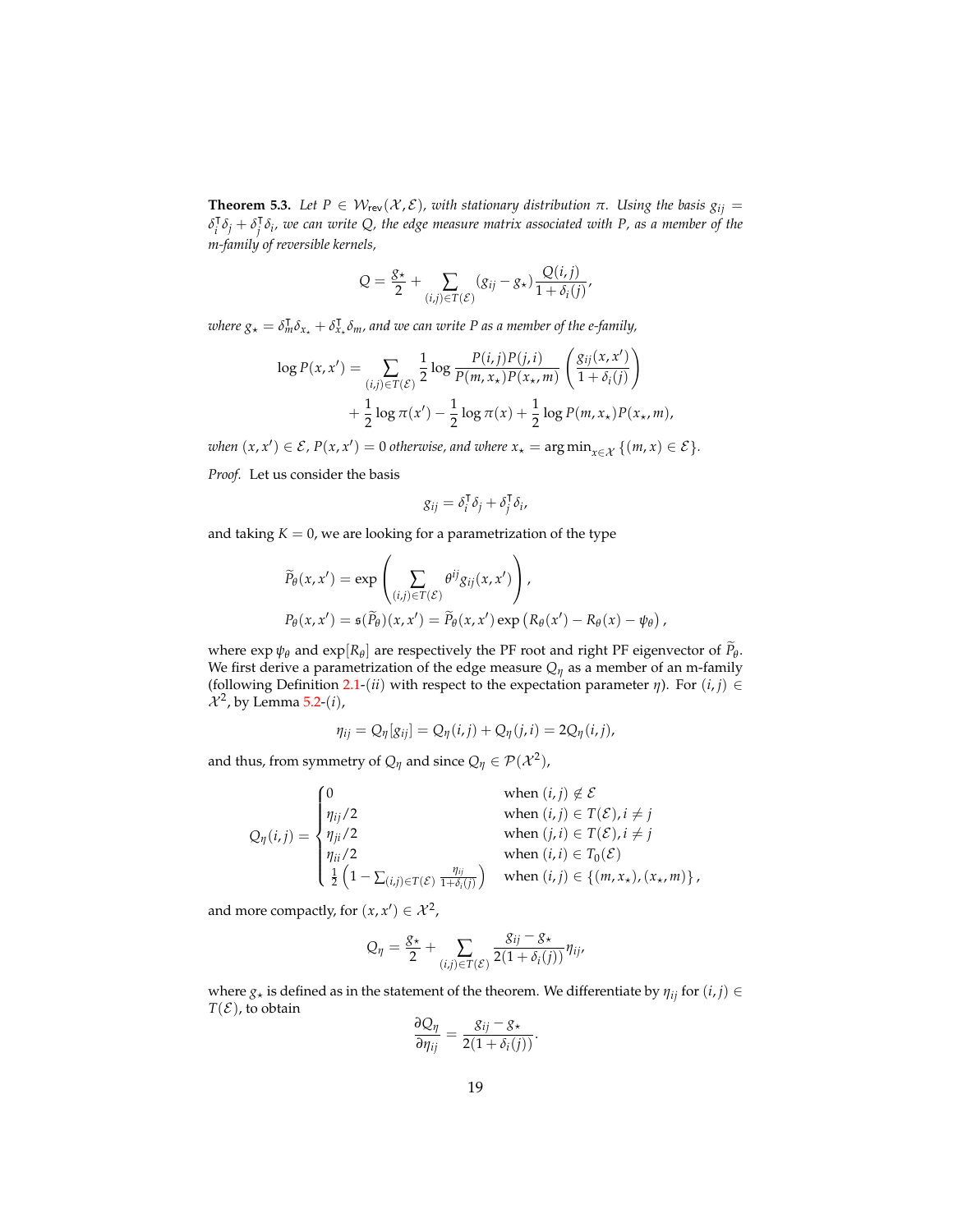Invoking (*ii*) of Lemma [5.2,](#page-16-1) we convert the expectation parametrization to a natural one,

$$
\theta^{ij}(\eta) = \sum_{(x,x') \in \mathcal{X}} \left( \frac{\partial}{\partial \eta_{ij}} Q_{\eta}(x,x') \right) \log P(x,x'),
$$

so that

$$
\theta^{ij}(\eta) = \frac{1}{1 + \delta_i(j)} \sum_{(x,x') \in \mathcal{X}} \left( \frac{g_{ij}(x,x') - g_{\star}(x,x')}{2} \right) \log P(x,x') \n= \frac{1}{2(1 + \delta_i(j))} \log \frac{P(i,j)P(j,i)}{P(m,x_{\star})P(x_{\star},m)}.
$$

Notice that  $\widetilde{P}_{\theta} = \widetilde{P}_{\theta}^{\mathsf{T}}$ , hence the right and left PF eigenvector are identical, i.e.  $R_{\theta} = L_{\theta}$ and as is known (see [\(6\)](#page-7-0)), the stationary distribution is given by  $\pi_{\theta} = \exp[2R_{\theta}]/\sum_{x \in \mathcal{X}} \exp(2R_{\theta}(x)).$ and as is known (see (0)), the stationary distribution is given by  $n_{\theta} = \exp[\frac{Z}{R_{\theta}}] / \sum_{x \in \mathcal{X}} \exp[\frac{Z}{R_{\theta}}]$  explored by explored by explored by  $\exp[R_{\theta}] = \sqrt{\pi}$ , and that the PF root is

$$
\exp \psi_{\theta} = (P(m, x_{\star})P(x_{\star}, m))^{-1/2}.
$$

Indeed, letting  $x \in \mathcal{X}$ , from detailed balance of *P*, we have

$$
\sum_{x' \in \mathcal{X}} \widetilde{P}_{\theta}(x, x') \sqrt{\pi(x')} = \sum_{x' \in \mathcal{X}} \sqrt{\frac{P(x, x')P(x', x)}{P(m, x_{\star})P(x_{\star}, m)}} = \frac{\sqrt{\pi(x)}}{\sqrt{P(m, x_{\star})P(x_{\star}, m)}}.
$$

### <span id="page-19-0"></span>**5.3 The doubly autoparallel submanifold of reversible kernels**

Recall that we can view  $W = W(\mathcal{X}, \mathcal{E})$  as a smooth manifold of dimension  $d = \dim W =$  $|\mathcal{E}|$  −  $|\mathcal{X}|$ . For each  $P \in \mathcal{W}$ , we can then consider the tangent plane  $T_P$  at  $P$ , endowed with a *d*-dimensional vector space structure. Together with the manifold, we define an information geometric structure consisting of a Riemannian metric, called the *Fisher information metric* g, and a pair of *torsion-free affine connections* ∇(*e*) and ∇(*m*) respectively called *e-connection* and *m-connection*, that are dual with respect to g, i.e. for any vector fields  $X, Y, Z \in \Gamma(TW)$ ,

$$
X\mathfrak{g}(Y,Z)=\mathfrak{g}(\nabla_X^{(e)}Y,Z)+\mathfrak{g}(Y,\nabla_X^{(m)}Z),
$$

where  $\Gamma(TW)$  is the set of all sections over the tangent bundle. We now review an explicit construction for  $\mathfrak{g}, \nabla^{(m)}, \nabla^{(e)}.$ 

**Construction in the natural chart map.** Consider a parametric family  $V = \{P_{\theta}: \theta \in \Theta\}$ with  $\Theta$  open subset of  $\mathbb{R}^d$ . For any  $n \in \mathbb{N}$ , we define the path measure  $Q_{\theta}^{(n)}$  $\theta^{(n)}$   $\in$   $\mathcal{P}(\mathcal{X}^n)$ induced from the kernel *P<sup>θ</sup>* .

$$
Q_{\theta}^{(n)}(x_1,x_2,\ldots,x_n)=\pi_{\theta}(x_1)\prod_{t=1}^{n-1}P_{\theta}(x_t,x_{t+1}).
$$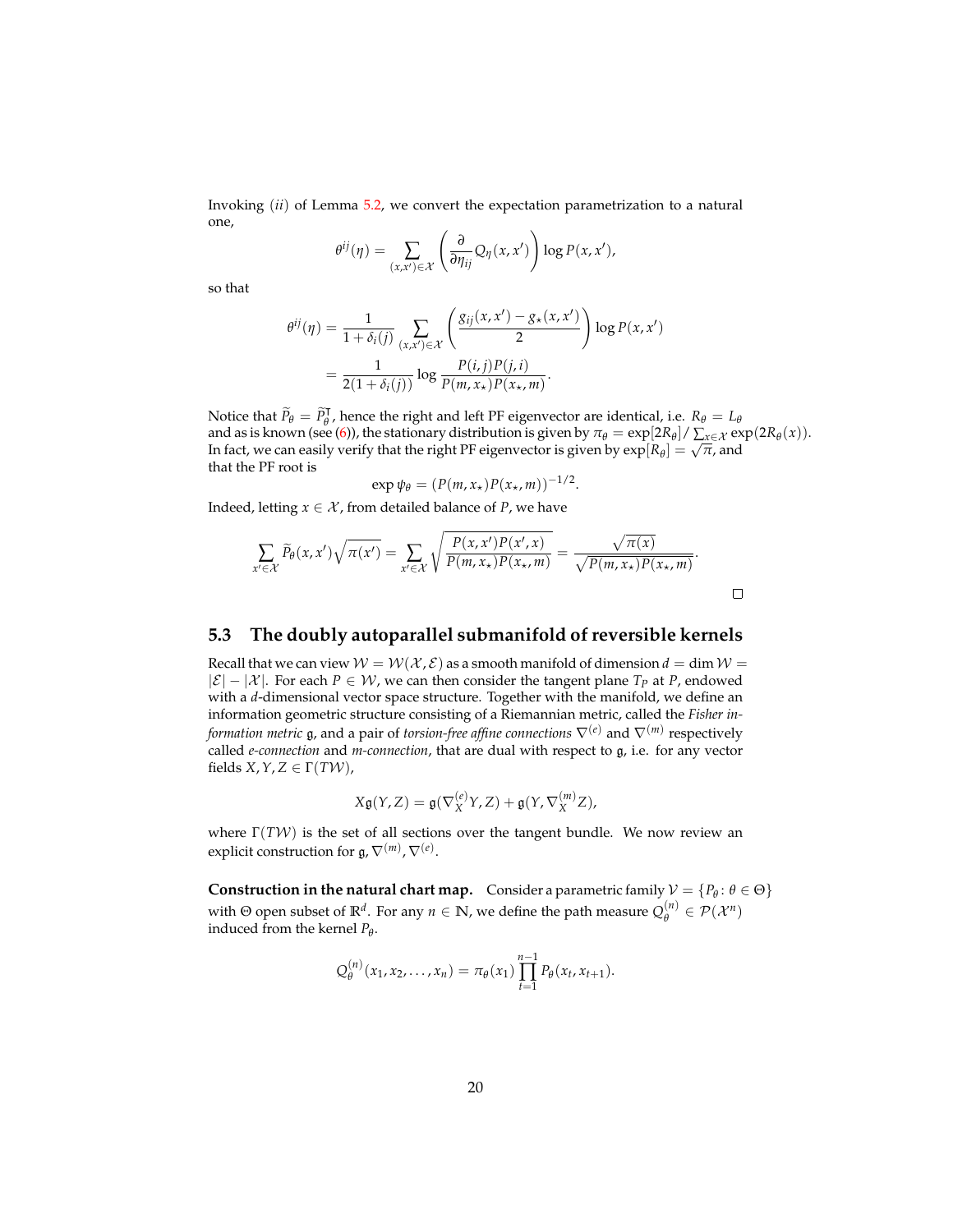[Nagaoka](#page-36-6) [\[2005\]](#page-36-6) defines the Fisher metric as

$$
\mathfrak{g}_{ij}(\theta) \triangleq \sum_{(x,x')\in \mathcal{E}} Q_{\theta}(x,x')\partial_i \log P_{\theta}(x,x')\partial_j \log P_{\theta}(x,x'),
$$
  
= 
$$
\sum_{(x,x')\in \mathcal{E}} \partial_i \log P_{\theta}(x,x')\partial_j Q_{\theta}(x,x'),
$$
  
= 
$$
\lim_{n\to\infty} \frac{1}{n} \mathfrak{g}_{ij}^n(\theta),
$$

and the dual affine e/m-connections of  $\{P_{\theta} : \theta \in \Theta\}$  by their Christoffel symbols,

$$
\Gamma_{ij,k}^{(e)}(\theta) \triangleq \sum_{(x,x')\in\mathcal{E}} \partial_i \partial_j \log P_{\theta}(x,x') \partial_k Q_{\theta}(x,x') = \lim_{n\to\infty} \frac{1}{n} \Gamma_{ij,k}^{(e),n}(\theta),
$$
  

$$
\Gamma_{ij,k}^{(m)}(\theta) \triangleq \sum_{(x,x')\in\mathcal{E}} \partial_i \partial_j Q_{\theta}(x,x') \partial_k \log P_{\theta}(x,x') = \lim_{n\to\infty} \frac{1}{n} \Gamma_{ij,k}^{(m),n}(\theta),
$$

where  $\mathfrak{g}_{ij}^n(\theta)$ ,  $\Gamma_{ij,k}^{(e),n}$ *ij*,*k* (*θ*), Γ (*m*),*n*  $\int_{i,j,k}^{(m),n}(\theta)$  are the Fisher metric, and Christoffel symbols of the e/m-connections that pertain to the distribution family  $\big\{Q_{\!\theta}^{(n)}\big\}$ *θ* o *θ*∈Θ .

**Autoparallelity.** Connections allow us to talk about covariant derivatives and parallelity of vectors fields.

**Definition 5.1.** *A submanifold* V *is called autoparallel in* W *with respect to a connection* ∇*, when for any vector fields*  $\forall X, Y \in \Gamma(TV)$ *, it holds that* 

$$
\nabla_X Y\in \Gamma(T\mathcal{V}).
$$

A submanifold  $V$  of  $W$  is then an e-family (resp. m-family) if and only if it is autoparallel with respect to  $\nabla^{(e)}$  (resp.  $\nabla^{(m)}$ ) [\[Nagaoka,](#page-36-6) [2005,](#page-36-6) Theorem 6]. As the manifold of reversible kernels is both an e-family and an m-family, it is called doubly autoparallel [\[Ohara and Ishi,](#page-36-13) [2016,](#page-36-13) Definition 1].

<span id="page-20-1"></span>**Theorem 5.4.** *The manifold*  $W_{rev}(\mathcal{X}, \mathcal{E})$  *of irreducible and reversible Markov chains over*  $(X, \mathcal{E})$  *is a doubly autoparallel submanifold in*  $W(X, \mathcal{E})$  *with dimension* 

$$
\dim \mathcal{W}_{rev}(\mathcal{X}, \mathcal{E}) = \frac{|\mathcal{E}| + |T_0(\mathcal{E})|}{2} - 1,
$$

*where*  $T_0(\mathcal{E}) = \{(x, x') \in \mathcal{E} : x = x'\}.$ 

*Proof.* The set of reversible Markov chains is an e-family (Theorem [5.1\)](#page-15-0), and an m-family (Theorem [5.3\)](#page-18-0).  $\Box$ 

#### <span id="page-20-0"></span>**5.4 Reversible geodesics**

In this section, we let two irreducible reversible kernels  $P_0$  and  $P_1$  over  $(\mathcal{X}, \mathcal{E})$ , and discuss the geodesics that connect them with respect to ∇(*e*) and ∇(*m*) . Although already guaranteed (see for example [Ohara and Ishi](#page-36-13) [\[2016,](#page-36-13) Proposition 1]), we offer alternative elementary proofs that any kernel lying on either e/m-geodesic is irreducible and reversible.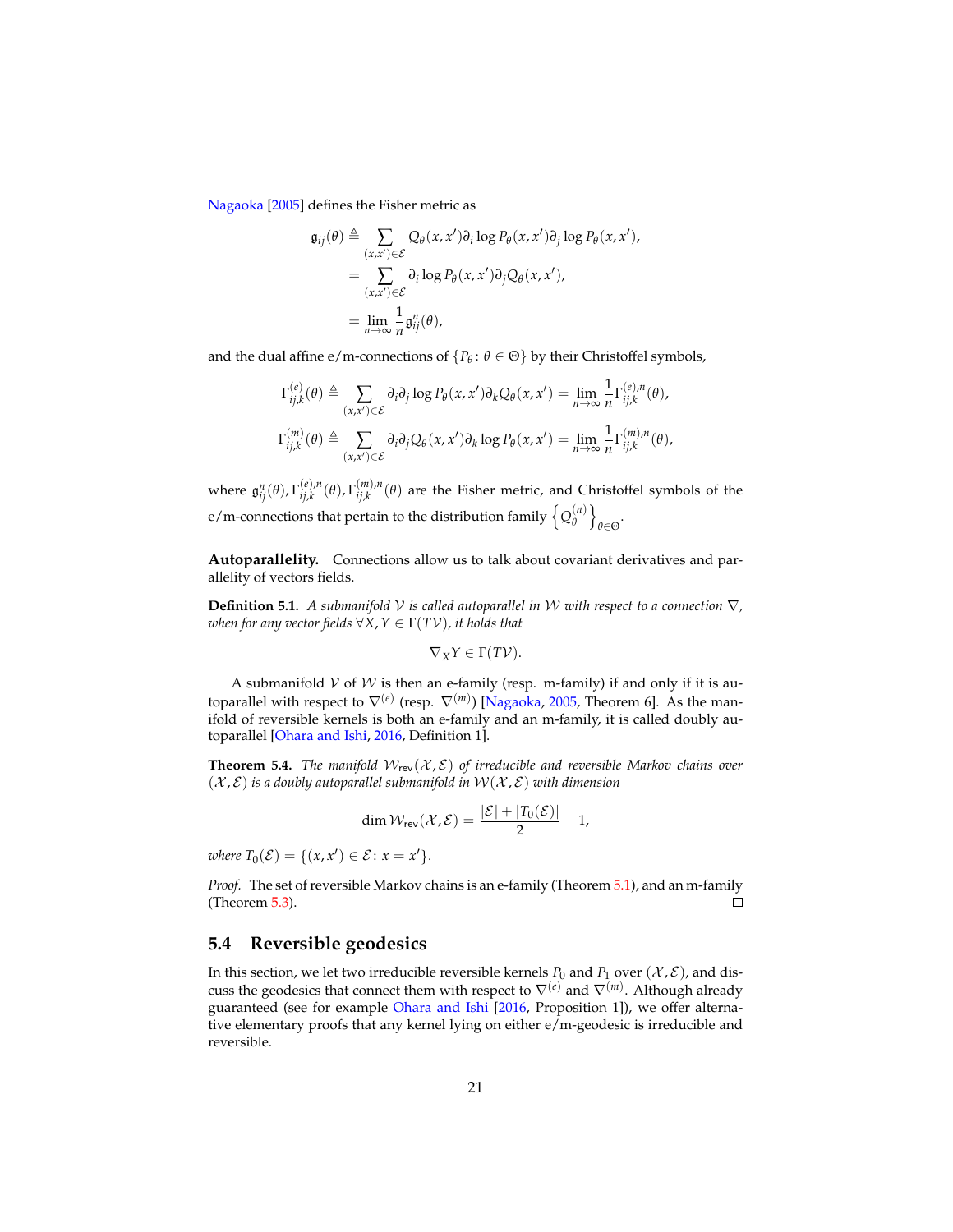**m-geodesics.** By irreducibility, there exist unique  $Q_0, Q_1 \in Q(\mathcal{X}, \mathcal{E})$  corresponding to *P*0, *P*<sup>1</sup> . Moreover, by reversibility *Q*<sup>0</sup> and *Q*<sup>1</sup> are symmetric. We let

$$
G_m(P_0, P_1) \triangleq \{P_{\xi}: Q_{\xi} = \xi Q_1 + (1 - \xi)Q_0 : \xi \in [0, 1]\},
$$

be the m-geodesic (auto-parallel curve with respect to the m-connection) connecting *P*<sup>0</sup> and *P*<sub>1</sub>. Then  $G_m(P_0, P_1)$  forms an m-family of dimension 1. For any  $\xi \in [0,1]$ , the matrix *Q<sup>ξ</sup>* is symmetric as convex combination of two symmetric matrices. *Q<sup>ξ</sup>* takes value 0 exactly when  $Q_0$ ,  $Q_1$ , i.e.  $P_0$ ,  $P_1$  take value 0. Furthermore, writing  $\pi_0$  (resp.  $\pi_1$ ) the unique stationary distribution of  $P_0$  (resp.  $P_1$ ),

$$
\sum_{x'} Q_{\xi}(x, x') = \xi \pi_1(x) + (1 - \xi) \pi_0(x),
$$
  

$$
\sum_{x} Q_{\xi}(x, x') = \xi \pi_1(x') + (1 - \xi) \pi_0(x'),
$$

thus *Q<sup>ξ</sup>* always defines a proper associated stochastic irreducible stochastic *P<sup>ξ</sup>* .

**e-geodesics.** We consider the auto-parallel curve with respect to the e-connection that connect  $P_0$  and  $P_1$ ,

$$
G_e(P_0, P_1) \triangleq \left\{ P_0(x, x') \exp \left( \theta \ln \frac{P_1(x, x')}{P_0(x, x')} + R_{\theta}(x') - R_{\theta}(x) - \psi_{\theta} \right) : \theta \in [0, 1] \right\}.
$$

The set  $G_e(P_0, P_1)$  forms an e-family of dimension 1. Indeed, from Theorem [4.2,](#page-10-0) and since  $P_0$  and  $P_1$  are reversible by hypothesis, it suffices to verify that  $(x, x') \mapsto P_1(x, x')/P_0(x, x')$ is a reversible function over  $(\mathcal{X}, \mathcal{E})$ . This follows from a simple application of the Kolmogorov criterion (Theorem [4.1\)](#page-9-0).

# <span id="page-21-0"></span>**6 Reversible information projections**

Reversible Markov kernels, as self-adjoint linear operators, enjoy a set of powerful yet brittle spectral properties. The eigenvalues are real, the second largest in magni-tude controls the time to stationarity of the Markov process [\[Levin et al.,](#page-36-2) [2009,](#page-36-2) Chapter 12], and all are stable under perturbation and estimation [\[Hsu et al.,](#page-35-16) [2019\]](#page-35-16). However, any deviation from reversibility carries steep consequences, as the spectrum can suddenly become complex, and partially loses control over the mixing time. Furthermore, eigenvalue perturbation results that were dimensionless [\[Stewart,](#page-36-14) [1990,](#page-36-14) Corollary 4.10 (Weyl's inequality)] now come at a cost possibly exponential in the dimension [\[Stewart,](#page-36-14) [1990,](#page-36-14) Theorem 1.4 (Ostrowski-Elsner)]. For some irreducible *P* with stationary distribution *π*, it is therefore interesting to find the *closest* representative that is reversible, so as to enable Hilbert space techniques. Computing the closest reversible transition kernel with respect to a norm induced from an inner product was considered in [Nielsen and](#page-36-15) [Weber](#page-36-15) [\[2015\]](#page-36-15), who showed that the problem reduces to solving a convex minimization problem with a unique solution.

In this section, we examine this problem under a different notion of distance. We consider information projections onto the reversible family of transition kernels  $W_{rev}(\mathcal{X}, \mathcal{E})$ , for some symmetric edge set  $\mathcal E$ . We define the m-projection and the e-projection of  $P$ onto the set of reversible transition kernels  $W_{rev}(\mathcal{X}, \mathcal{E})$  respectively as

$$
P_m \triangleq \underset{\bar{P} \in \mathcal{W}_{\text{rev}}(\mathcal{X}, \mathcal{E})}{\arg \min} D\left(P||\bar{P}\right), \qquad P_e \triangleq \underset{\bar{P} \in \mathcal{W}_{\text{rev}}(\mathcal{X}, \mathcal{E})}{\arg \min} D\left(\bar{P}||P\right),
$$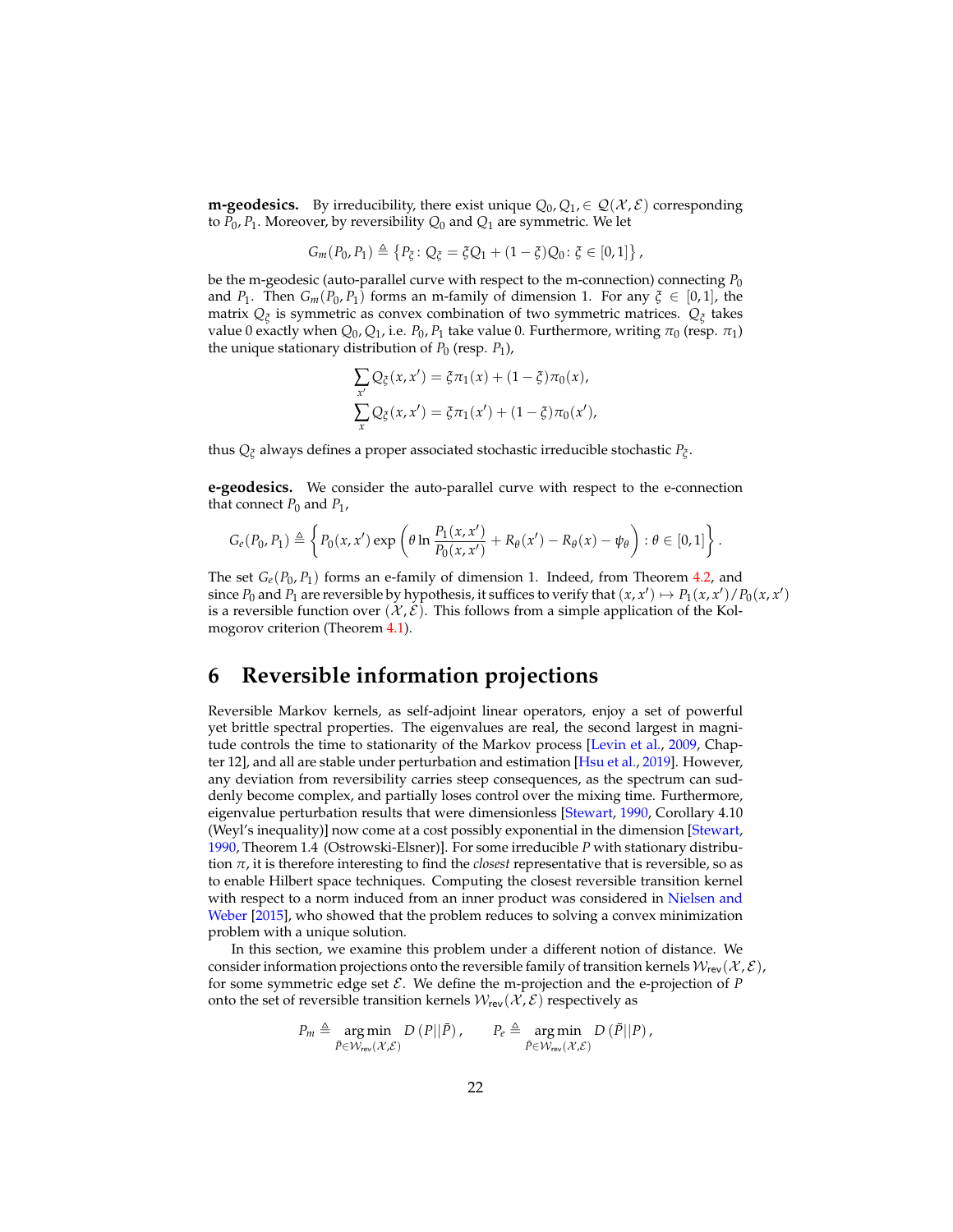where  $D(\cdot||\cdot)$  is the informational divergence, that was defined at [\(11\)](#page-17-1). These two generally distinct projections (*D* is not symmetric in its arguments) correspond to the closest reversible chains when considering information divergence as a measure of distance. Under a careful choice of the connection graph of the reversible family, we derive closed-form expressions for *Pm* and *Pe*, along with Pythagorean identities, as illustrated in Figure [1.](#page-25-0)

<span id="page-22-0"></span>**Theorem 6.1.** Let P be irreducible over  $(\mathcal{X}, \mathcal{E})$ .

**m-projection.** *The m-projection*  $P_m$  *of*  $P$  *onto*  $W_{rev}(\mathcal{X}, \mathcal{E} \cup \mathcal{E}^*)$  *is given by* 

$$
P_m=\frac{P+P^{\star}}{2}.
$$

*Moreover, for any*  $\bar{P} \in \mathcal{W}_{rev}(\mathcal{X}, \mathcal{E} \cup \mathcal{E}^{\star})$ ,  $P_m$  satisfies the following Pythagorean identity.

$$
D(P||\bar{P}) = D(P||P_m) + D(P_m||\bar{P}).
$$

**e-projection.** *When* E ∩ E? *is a strongly connected directed graph, the e-projection Pe of P* onto  $\hat{\mathcal{W}}_{\sf rev}(\mathcal{X}, \mathcal{E}\cap \mathcal{E}^{\star})$  is given by

$$
P_e = \mathfrak{s}(\widetilde{P}_e), \quad \text{with } \widetilde{P}_e(x, x') = \sqrt{P(x, x')P^*(x, x')},
$$

*and where s is the stochastic rescaling mapping defined at [\(3\)](#page-5-1). Moreover, for any*  $\bar{P} \in W_{rev}(\mathcal{X}, \mathcal{E} \cap \mathcal{E})$ E ? )*, P<sup>e</sup> satisfies the following Pythagorean identity.*

$$
D(\bar{P}||P) = D(\bar{P}||P_e) + D(P_e||P).
$$

*Proof.* Our first order of business is to show that *Pm* and *Pe* belong respectively to  $W_{rev}(\mathcal{X}, \mathcal{E} \cup \mathcal{E}^{\star})$  and  $W_{rev}(\mathcal{X}, \mathcal{E} \cap \mathcal{E}^{\star})$ . It is easy to see that  $P_m(x, x') > 0$  exactly when  $(x, x')$  or  $(x', x)$  belongs to  $\mathcal{E}$ , hence  $P_m \in \mathcal{W}_{rev}(\mathcal{X}, \mathcal{E} \cup \mathcal{E}^*)$ , and that  $P_e(x, x') > 0$ whenever  $(x, x')$  belongs to both  $\mathcal E$  and  $\mathcal E^*$ . Moreover, since the time-reversal operation preserves the stationary distribution of an irreducible chain, *Pm* has the same stationary distribution  $\pi_m = \pi$ , and a straightforward computation shows that  $P_m$  satisfies the detailed balance equation. To prove reversibility of *Pe*, we rewrite

$$
\log P_e(x, x') = \frac{1}{2} \log P(x, x') P(x', x) - \log \rho(\widetilde{P}_e)
$$

$$
+ \log \left( \sqrt{\pi(x')} v_e(x') \right) - \log \left( \sqrt{\pi(x)} v_e(x) \right)
$$

.

From Corollary [4.1,](#page-12-1)  $\log[P_e] \in \mathcal{F}_{rev}(\mathcal{X}, \mathcal{E})$ , thus  $P_e \in \mathcal{W}_{rev}(\mathcal{X}, \mathcal{E})$ .

To prove optimality of *Pm*, it suffices to verify the following Pythagorean identity

$$
D(P||\bar{P}) = D(P||P_m) + D(P_m||\bar{P}).
$$

Writing  $Q_m = \text{diag}(\pi)P_m$ , notice that  $P_m = (P + P^*)/2$  is equivalent to  $Q_m = (Q + P^*)/2$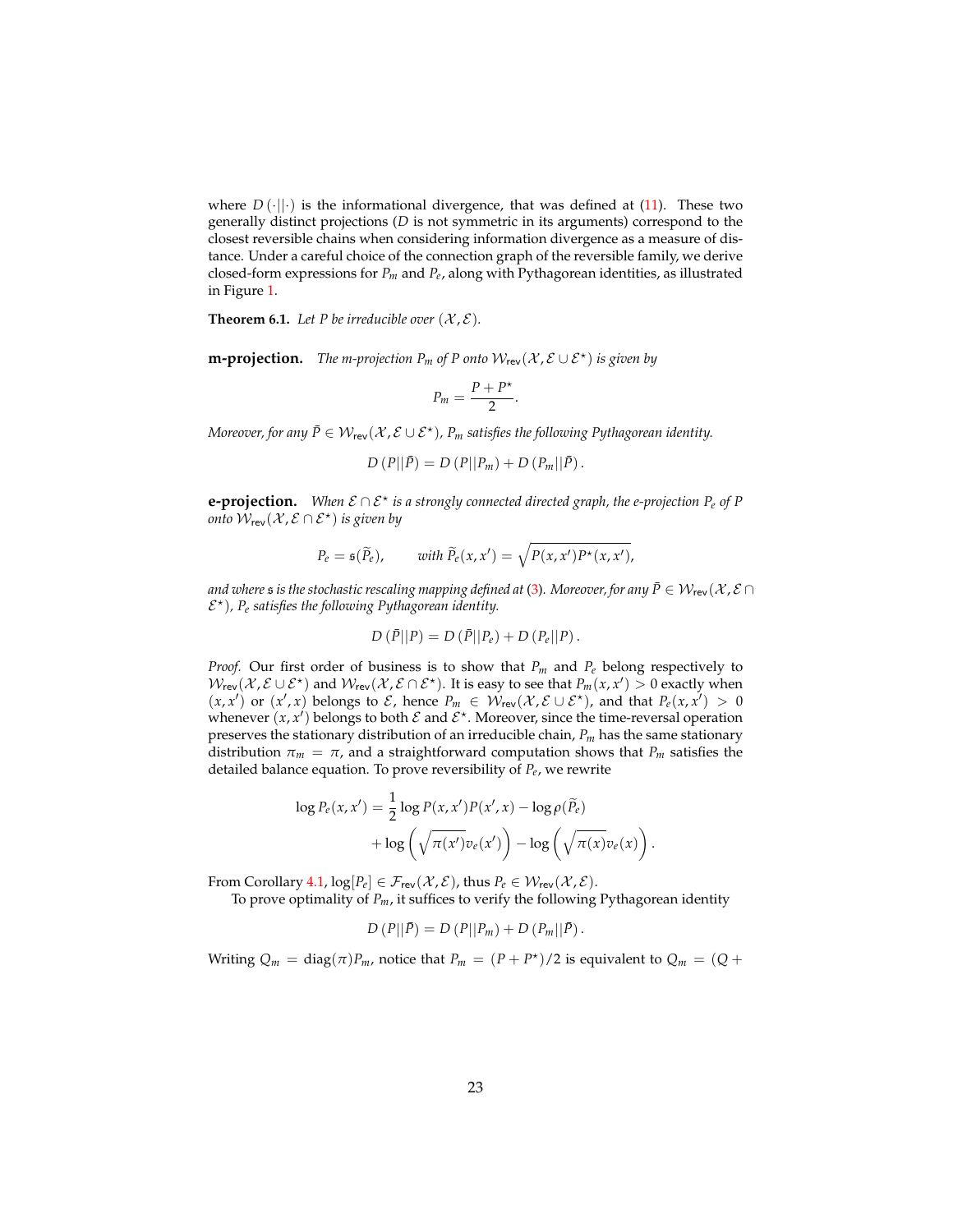*Q*? )/2. We then have

$$
D (P||P_m) + D (P_m||\bar{P}) - D (P||\bar{P})
$$
  
=  $\sum_{x,x' \in \mathcal{X}} \left( Q(x, x') \log \frac{P(x, x')}{P_m(x, x')} + Q_m(x, x') \log \frac{P_m(x, x')}{\bar{P}(x, x')} - Q(x, x') \log \frac{P(x, x')}{\bar{P}(x, x')} \right)$   
=  $\sum_{x, x' \in \mathcal{X}} \left( Q_m(x, x') - Q(x, x') \right) \log \frac{P_m(x, x')}{\bar{P}(x, x')}$   
=  $\sum_{x, x' \in \mathcal{X}} \left( \frac{Q^*(x, x') - Q(x, x')}{2} \right) \log \frac{P_m(x, x')}{\bar{P}(x, x')}$   
=  $\frac{1}{2} Q^* \left[ \log(P_m/\bar{P}) \right] - \frac{1}{2} Q \left[ \log(P_m/\bar{P}) \right] = 0,$ 

where the last equality stems from (*i*) of Lemma [4.3](#page-13-2) and reversibility of  $P_m$  and  $\bar{P}$ . Similarly, to prove optimality of *Pe*, it suffices to verify that

$$
D(\bar{P}||P) = D(\bar{P}||P_e) + D(P_e||P).
$$

By reorganizing terms

$$
D\left(\bar{P}||P_e\right) + D\left(P_e||P\right) - D\left(\bar{P}||P\right) = \bar{Q}\left[\log(P/P_e)\right] - Q_e\left[\log(P/P_e)\right].
$$

From the definition of  $P_e(x, x')$ ,

$$
\log \frac{P(x, x')}{P_e(x, x')} = \frac{1}{2} \log \frac{P(x, x')}{P(x', x)} + \frac{1}{2} \log \frac{\pi(x)}{\pi(x')} + \log \frac{v_e(x)}{v_e(x')} + \log \rho(\widetilde{P}_e).
$$

The first three terms being skew-symmetric, reversibility of  $\bar{P}$  and (*ii*) of Lemma [4.3](#page-13-2) yield that

$$
\bar{Q} [\log(P/P_e)] = \log \rho(\widetilde{P}_e).
$$

By a similar argument,  $Q_e$  [log( $P/P_e$ )] = log  $\rho(\widetilde{P}_e)$ , which concludes the proof.

 $\Box$ 

In other words, the m-projection is given by the natural *additive reversiblization* [\[Fill,](#page-35-17) [1991,](#page-35-17) (2.4)] of *P*, while the e-projection is achieved by some newly defined *exponential reversiblization* of *P*.

The difference between the m-projection and the e-projection is illustrated in the following example.

**Example 6.1.** Let us consider the family of biased lazy random walks  $P_{\theta} = P_{(\theta_1, \theta_2)}$ , given in *Example* [4.1.](#page-9-1) Note that  $\mathcal{E} = \mathcal{E}^*$ . The *m*-projection  $P_m$  of  $P_\theta$  onto  $\mathcal{W}_{rev}(\mathcal{X}, \mathcal{E})$  is the unbiased *lazy random walk given by*  $P_m = P_{(\theta',0)}$  *with*  $\theta' = \theta_1 - \log \cosh \theta_2$ , i.e.

$$
P_m(x, x) = \frac{e^{\theta_1}}{e^{\theta_1} + e^{\theta_2} + e^{-\theta_2}},
$$
  

$$
P_m(x, x + 1) = P_m(x + 1, x) = \frac{e^{\theta_2} + e^{-\theta_2}}{2(e^{\theta_1} + e^{\theta_2} + e^{-\theta_2})}.
$$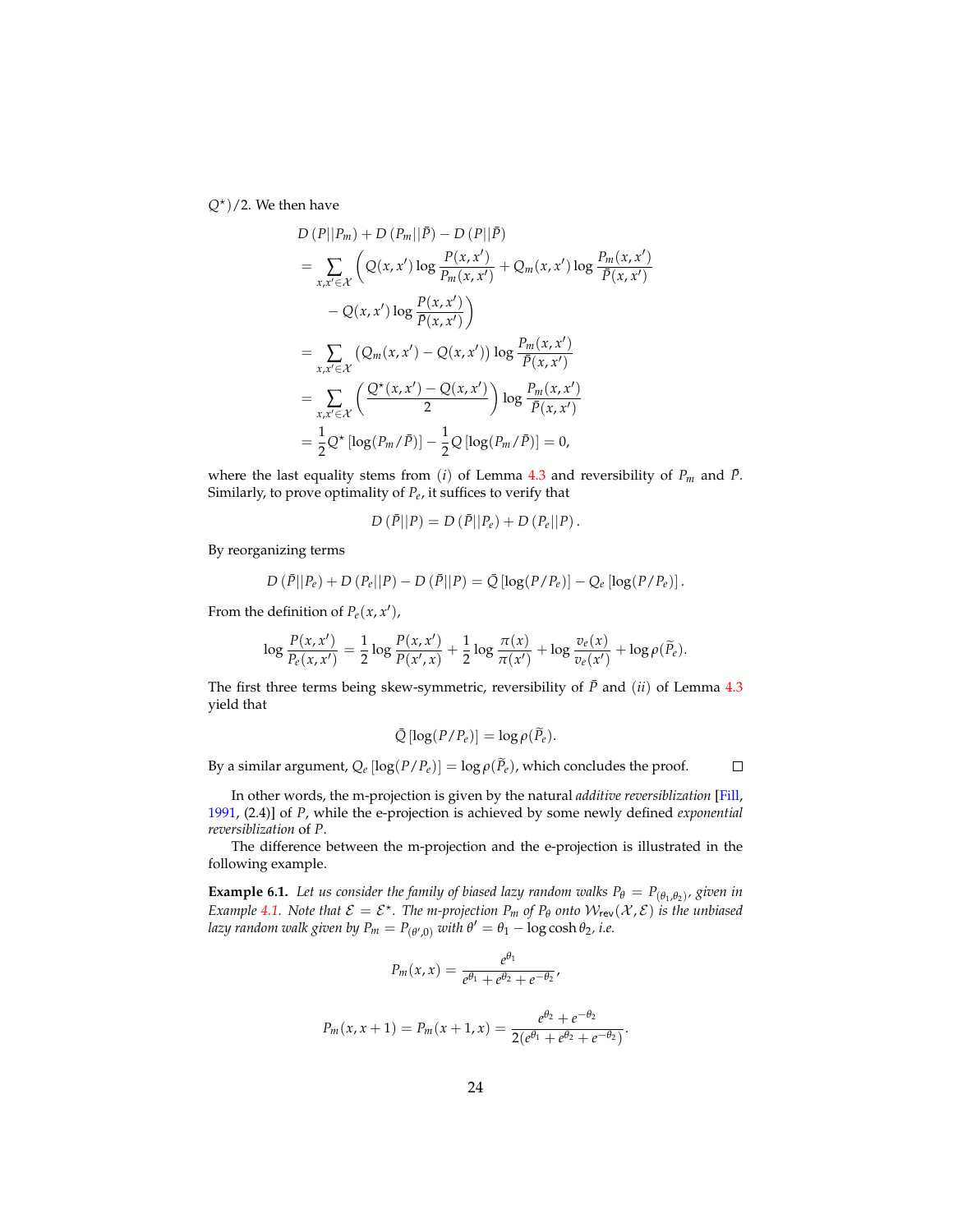*On the other hand, the e-projection*  $P_e$  *of*  $P_\theta$  *onto*  $W_{rev}(\mathcal{X}, \mathcal{E})$  *is the unbiased lazy random walk given by*  $P_e = P_{(\theta_1,0)}$ , *i.e.* 

$$
P_e(x,x) = \frac{e^{\theta_1}}{e^{\theta_1} + 2}, \quad P_e(x,x+1) = P_e(x+1,x) = \frac{1}{e^{\theta_1} + 2}.
$$

**Remark 6.1.** *We observe that, although the m-projection preserves the stationary distribution, this is not true for Pe, which exhibits a stationary distribution πe generally different from π. Furthermore, while the solution for the m-projection is always properly defined by taking union of the edge sets, our expression for the e-projection requires additional constraints on the connection graph of P. Indeed, taking the intersection* E ∩ E? *, we always obtain a symmetric set, but can lose strong connectedness. We note but do not pursue the fact that reversibility can be defined for the less well-behaved set of reducible chains. In this case, π need not be unique, or could take null values, and the kernel could have a complex spectrum.*

Finally, we show that for any irreducible *P*, both its reversible projections  $P_m$  and  $P_e$ are equidistant from *P* and its time-reversal  $P^*$  (see also Figure [1\)](#page-25-0).

<span id="page-24-1"></span>**Proposition 6.1** (Bisection property)**.** *Let P irreducible, and let Pm (resp. Pe) the m-projection (resp. e-projection) of P onto*  $W_{rev}(\mathcal{X}, \mathcal{E})$ *.* 

$$
D(P||P_m) = D(P^*||P_m), \qquad D(P_e||P) = D(P_e||P^*).
$$

*Proof.* For  $P_1$  irreducible over  $(\mathcal{X}, \mathcal{E}_1)$  and  $P_2$  irreducible over  $(\mathcal{X}, \mathcal{E}_2)$ , it is easy to see that

$$
\mathcal{E}_1 \subset \mathcal{E}_2 \implies D(P_1||P_2) = D(P_1^{\star}||P_2^{\star}).
$$

 $\Box$ 

Then take  $P_2 = P_m$  for the first equality, and  $P_1 = P_e$  for the second.

### <span id="page-24-0"></span>**7 The e-family of reversible edge measures**

Recall that  $\mathcal{P}(\mathcal{X}^2)$ , the set of all distributions over  $\mathcal{X}^2$ , forms an e-family [\[Amari and Na](#page-34-2)[gaoka,](#page-34-2) [2007,](#page-34-2) Example 2.8]. For some e-family of irreducible transition kernels  $\mathcal{V}_e\subset \mathcal{W}(\mathcal{X},\mathcal{X}^2)$ , one may wonder whether the corresponding family of edge measures also forms an efamily of distributions in  $\mathcal{P}(\mathcal{X}^2)$ . We begin by illustrating that this holds in particular for the e-family obtained by tilting a memoryless Markov kernel.

**Example 7.1.** Consider the degenerate Markov kernel corresponding to an iid process  $P(x, x') =$  $\pi(x')$  *for*  $\pi \in \mathcal{P}(\mathcal{X})$ *. For a given function g* :  $\mathcal{X} \to \mathbb{R}$ *, and*  $\theta \in \mathbb{R}$ *, construct*  $\widetilde{P}_{\theta}(x, x') =$  $P(x, x')e^{\theta g(x')} = \pi(x')e^{\theta g(x')}$ . Then  $v_{\theta} = 1$  is right eigenvector of  $\widetilde{P}_{\theta}$  with eigenvalue  $\rho(\theta) = \sum_{x' \in \mathcal{X}} \pi(x')e^{\theta g(x')}$ . Letting  $\pi_{\theta}(x) = \pi(x)e^{\theta g(x)}/\rho(\theta)$ , we see that  $\pi_{\theta}$  is the left *PF eigenvector of <sup>P</sup>*<sup>e</sup> *θ , and the stationary distribution of the rescaled P<sup>θ</sup> . We can therefore write,*

$$
Q_{\theta}(x,x') = \exp (\log \pi(x)\pi(x') + \theta(g(x) + g(x')) - 2\log \rho(\theta)),
$$

*thus*  ${Q_{\theta}}_{\theta \in \Theta}$  forms an exponential family of distributions over  $\mathcal{X}^2$ . This fact can be further *understood in the following manner. An e-family of distributions* {*πθ*}*<sup>θ</sup> induces an e-family of memoryless Markov kernels*  ${P_{\theta}}_\theta$  *with*  $P_{\theta}(x, x') = \pi_{\theta}(x')$  (see Lemma [8.1](#page-27-1) for a proof *of this fact for the set of all memoryless kernels), and thus with edge measures*  $Q_{\theta}(x, x') =$  $\pi_{\theta}(x)\pi_{\theta}(x')$ . Since the 2-iid extension  $\{\pi_{\theta}(x)\pi_{\theta}(x')\}_{\theta}$  of the e-family  $\{\pi_{\theta}\}_{\theta}$  is also an e*family, it follows that*  $\{Q_{\theta}(x, x')\}_{\theta}$  *forms an e-family.*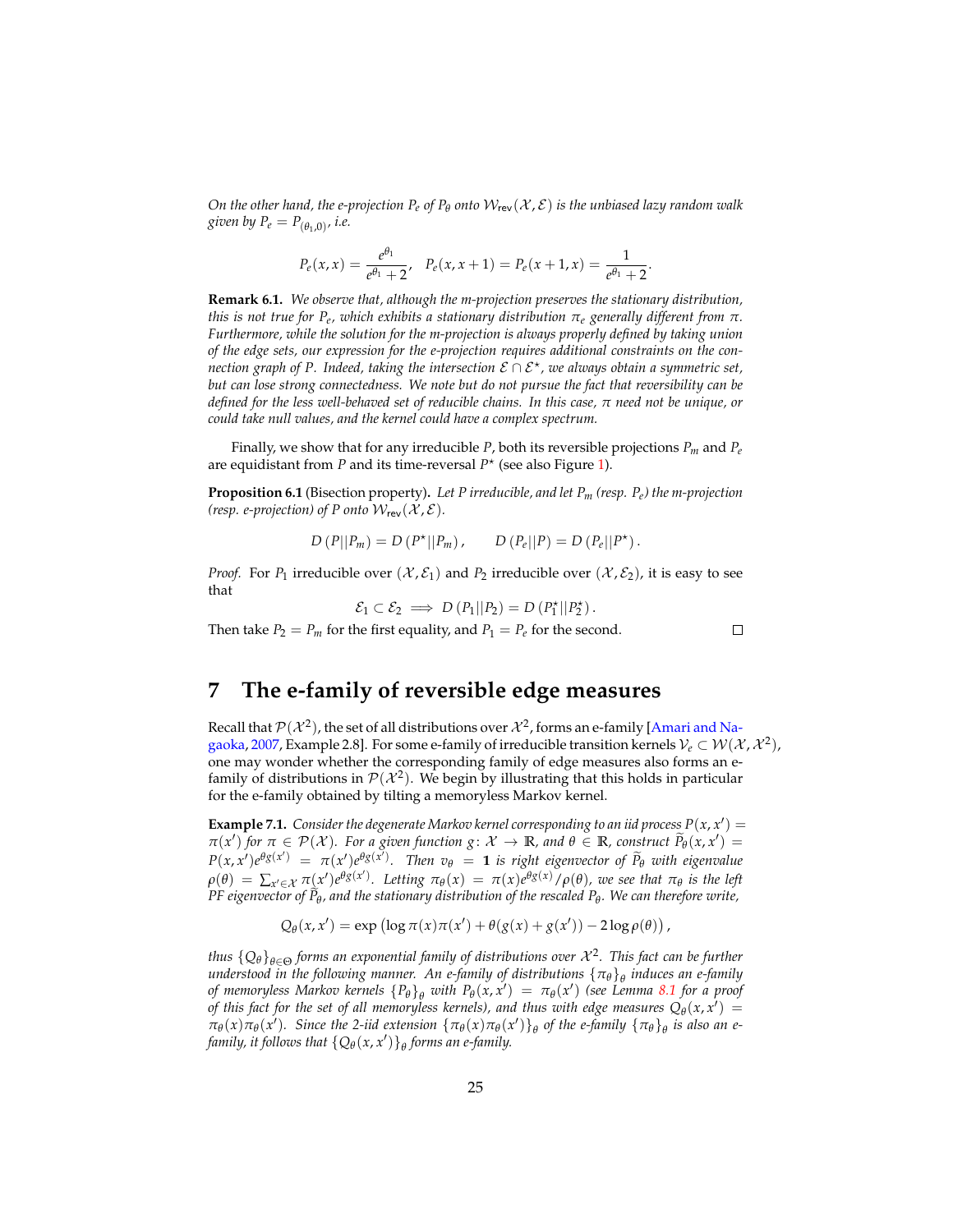

<span id="page-25-0"></span>Figure 1: Information projections  $P_e$  and  $P_m$  of P onto  $W_{rev}(\mathcal{X}, \mathcal{X}^2)$  in the full support case ( $\mathcal{E} = \mathcal{X}^2$ ) (Theorem [6.1\)](#page-22-0), Pythagorean identities (Theorem 6.1), and the bisection property (Proposition [6.1\)](#page-24-1).

In the remainder of this section, we show that the subset of positive reversible edge measures  $\mathcal{Q}_{\sf rev} = \mathcal{Q}_{\sf rev}(\mathcal{X},\mathcal{X}^2)$ , induced from the e-family of reversible positive kernels, forms a submanifold of  $\mathcal{P}(\mathcal{X}^2)$  that is autoparallel with respect to the e-connection, i.e.  $\mathcal{Q}_{\mathsf{rev}}$  is an e-family of distribution of over pairs. Our proof will rely on the definition of a *Markov map*.

**Definition 7.1** (e.g. [Nagaoka](#page-36-16) [\[2017\]](#page-36-16)). *We say that*  $M: \mathcal{P}(\mathcal{X}) \to \mathcal{P}(\mathcal{Y})$  *is a Markov map, when there exists a transition kernel P<sup>M</sup> from* X *to* Y *(also called a channel) such that for any*  $\mu \in \mathcal{P}(\mathcal{X})$ ,

$$
M(\mu) = \sum_{x \in \mathcal{X}} P_M(x, \cdot) \mu(x).
$$

*Let* U and V be smooth submanifolds (statistical models) of  $\mathcal{P}(\mathcal{X})$  and  $\mathcal{P}(\mathcal{Y})$  respectively. When *there exists a pair of Markov maps M:*  $\mathcal{P}(\mathcal{X}) \to \mathcal{P}(\mathcal{Y})$ *, N:*  $\mathcal{P}(\mathcal{Y}) \to \mathcal{P}(\mathcal{X})$  *such that their restrictions*  $M|_{U}$ ,  $N|_{V}$  are bijections between U and V, and are the inverse mappings of each *other, we say that U and V are Markov equivalent, and write*  $U \cong V$ *.* 

<span id="page-25-1"></span>**Lemma 7.1.** *It holds that*

$$
\mathcal{Q}_{\mathsf{rev}}(\mathcal{X},\mathcal{X}^2) \cong \mathcal{P}\left(\left[\frac{|\mathcal{X}| \left(|\mathcal{X}|+1\right)}{2}\right]\right).
$$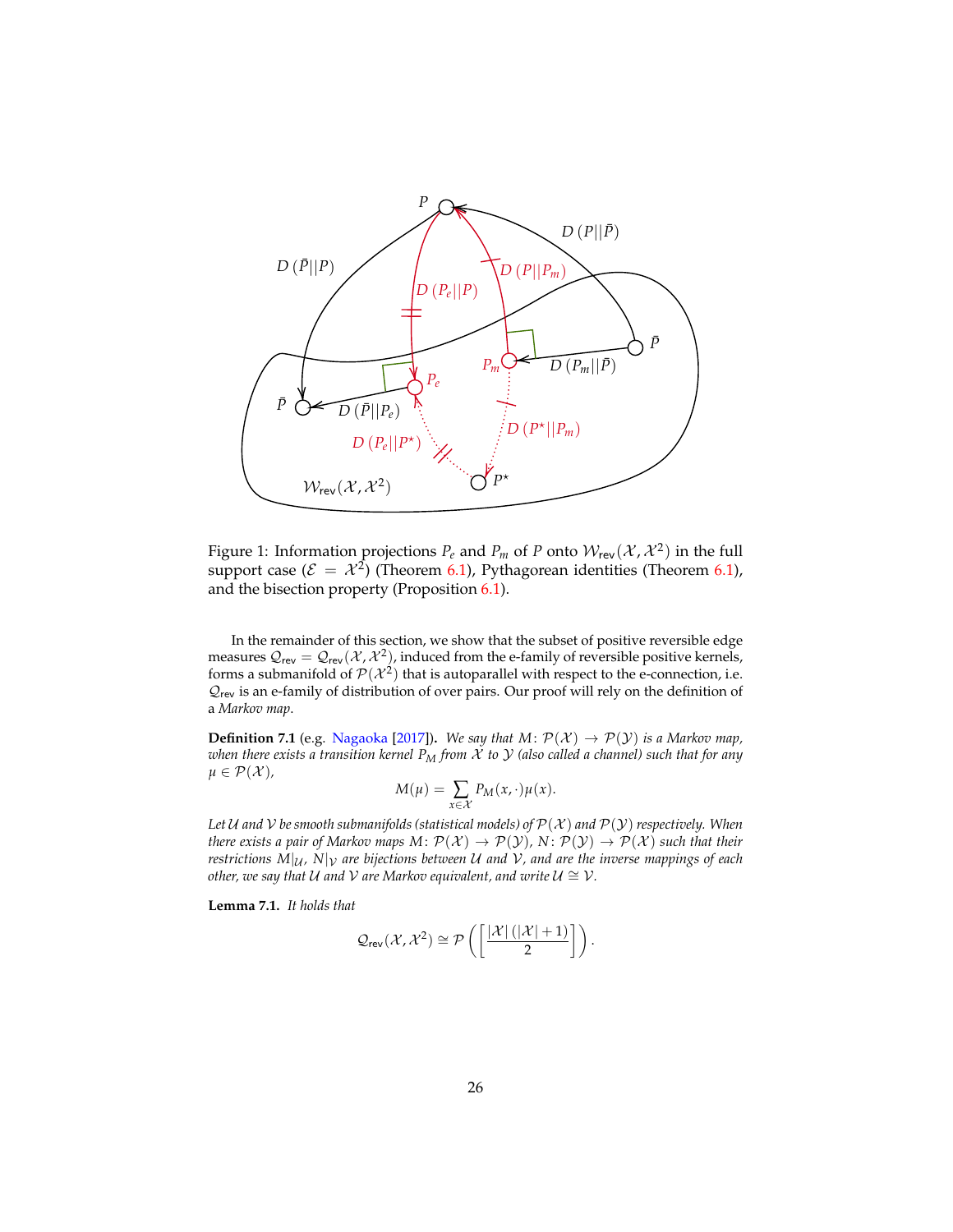*Proof.* Identify  $X = [m]$ , and consider  $Q \in \mathcal{Q}_{rev}$  such that

$$
Q = \begin{pmatrix} \eta_{11} & \frac{\eta_{12}}{2} & \frac{\eta_{13}}{2} & \cdots & \frac{\eta_{1m}}{2} \\ \frac{\eta_{12}}{2} & \eta_{22} & \frac{\eta_{23}}{2} & \cdots & \frac{\eta_{2m}}{2} \\ \vdots & \ddots & \ddots & \vdots \\ \frac{\eta_{1m}}{2} & \cdots & \frac{\eta_{23}}{2} & \cdots & \frac{\eta_{(m-1)m}}{2} \end{pmatrix}
$$

and where  $\eta_{mm} = 1 - \sum_{i \leq j, (i,j) \neq (m,m)} \eta_{ij}$ . We flatten the definition of Q.

$$
Q = \left(\eta_{11}, \eta_{22}, \ldots, \eta_{mm}, \frac{\eta_{12}}{2}, \frac{\eta_{12}}{2}, \ldots, \underbrace{\frac{\eta_{ij}}{2}, \frac{\eta_{ij}}{2}}_{(i,j):\ i
$$

Let the matrix *E* with  $m(m-1)/2$  columns and  $m(m-1)$  rows be such that,

$$
E^{\mathsf{T}} = \begin{pmatrix} 1 & 1 & 0 & 0 & \dots & 0 & 0 & 0 & 0 \\ 0 & 0 & 1 & 1 & \dots & 0 & 0 & 0 & 0 \\ 0 & 0 & 0 & 0 & \dots & 1 & 1 & 0 & 0 \\ 0 & 0 & 0 & 0 & \dots & 0 & 0 & 1 & 1 \end{pmatrix}.
$$

Block matrix multiplication yields

$$
Q\left(\begin{array}{cc}I_m & 0\\0 & E\end{array}\right) = \left(\eta_{11}, \eta_{22}, \ldots, \eta_{mm}, \eta_{12}, \ldots, \eta_{ij}, \ldots, \eta_{(m-1)m}\right) \in \mathcal{P}\left(\left[\frac{m(m+1)}{2}\right]\right),
$$

and further observing that for  $F = \frac{1}{2}E^{\mathsf{T}}$ , it holds that  $FE = I_{m(m-1)/2}$ . Thus the mappings defined by  $\left(\begin{smallmatrix}I_m&0\0&E\end{smallmatrix}\right)$  and  $\left(\begin{smallmatrix}I_m&0\0&\frac{1}{2}E\end{smallmatrix}\right)$  $\left(\begin{smallmatrix} I_m&0\0&\frac{1}{2}E^\intercal\end{smallmatrix}\right)$  are Markov maps and verify  $\left(\begin{smallmatrix} I_m&0\0&\frac{1}{2}E\end{smallmatrix}\right)$  $\begin{pmatrix} I_m & 0 \\ 0 & \frac{1}{2}E^{\intercal} \end{pmatrix} \begin{pmatrix} I_m & 0 \\ 0 & E \end{pmatrix} =$  $I_{m(m+1)/2}$ . This finishes proving the claim.

<span id="page-26-0"></span>**Theorem 7.1.** The set  $\mathcal{Q}_{\text{rev}}$  forms an e-family and an m-family of  $\mathcal{P}(\mathcal{X}^2)$  with dimension  $|\mathcal{X}|$   $(|\mathcal{X}|+1)/2-1$ *. Moreover, Q does not form an e-family in*  $\mathcal{P}(\mathcal{X}^2)$  (except when  $|\mathcal{X}|=2$ )*.* 

*Proof.* Since  $\mathcal{Q}_{rev} \subset \mathcal{P}(\mathcal{X}^2)$ , the claim stems from the equivalence between  $(i)$  and  $(ii)$  of [Nagaoka](#page-36-16) [\[2017,](#page-36-16) Theorem 1], and application of Lemma [7.1,](#page-25-1) and the fact that  $\dim\mathcal{P}\left(\left\lceil\frac{|X|(|X|+1)}{2}\right\rceil\right)=$  $\frac{|\mathcal{X}|(|\mathcal{X}|+1)}{2}$  – 1. In order to prove that Q is not an e-family in  $\mathcal{P}(\mathcal{X}^2)$ , we first construct the following family of edge measures over three states.

$$
Q_0^{(3)} = \frac{1}{13} \begin{pmatrix} 1 & 1 & 2 \\ 2 & 1 & 2 \\ 1 & 3 & 1 \end{pmatrix}, \qquad Q_1^{(3)} = \frac{1}{13} \begin{pmatrix} 1 & 3 & 1 \\ 2 & 1 & 2 \\ 2 & 1 & 1 \end{pmatrix}.
$$

Computing the point on the e-geodesic in  $\mathcal{P}(\mathcal{X}^2)$  at parameter value 1/2, yields

$$
Q_{1/2}^{(3)} \propto \begin{pmatrix} 1 & \sqrt{3} & \sqrt{2} \\ 2 & 1 & 2 \\ \sqrt{2} & \sqrt{3} & 1 \end{pmatrix},
$$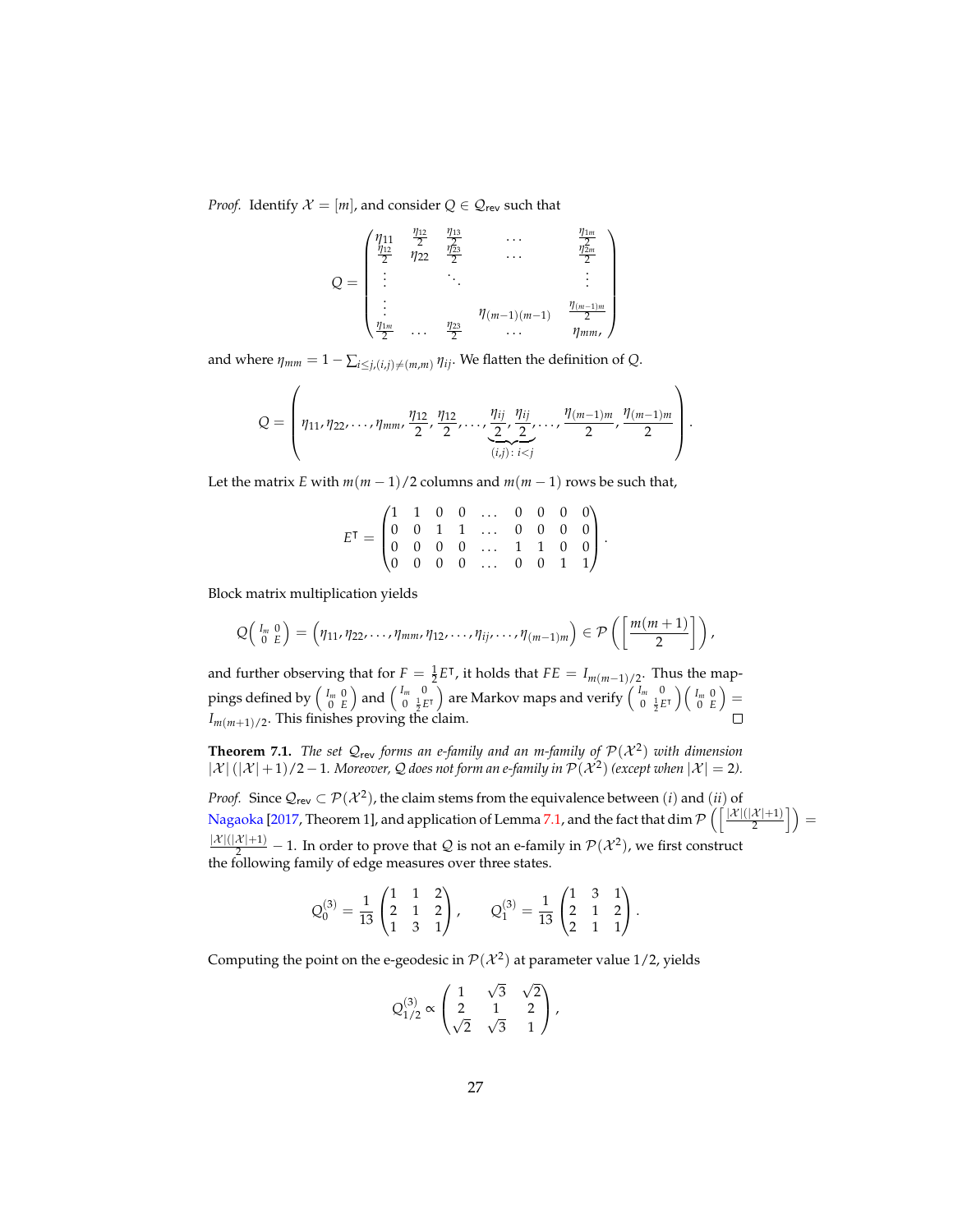which does not belong to  $Q$ . We can readily expand the above example to general state space size,  $m > 3$ , by considering the one-padded versions of the above  $Q_i^{(m)}$  $\sum_{i}^{(m)} \alpha$  $\begin{pmatrix} Q_i^{(3)} & \mathbf{1}_3^T \mathbf{1}_{m-3} \\ \mathbf{1}_1^T & \mathbf{1}_3^T \mathbf{1}_{m-3} \end{pmatrix}$ , for  $i \in \{0,1\}$ .  $\Box$ 

$$
\begin{pmatrix} \mathbf{x}_i & \mathbf{x}_3 & \mathbf{x}_{m-3} \\ \mathbf{1}_{m-3}^{\mathsf{T}} \mathbf{1}_3 & \mathbf{1}_{m-3}^{\mathsf{T}} \mathbf{1}_{m-3} \end{pmatrix}, \text{ for } i \in \{0, 1\}
$$

#### **Remark 7.1.**

- (*i*) *[Nagaoka](#page-36-16) [\[2017,](#page-36-16) Theorem 1-*(*iv*)*], actually proves the stronger result that* Qrev *forms an α-family in* P(X <sup>2</sup> )*, for any α* ∈ **R** *(see [Amari and Nagaoka](#page-34-2) [\[2007,](#page-34-2) Section 2.6] for a definition of α-families).*
- (*ii*) *We note but do not pursue here the fact that a more refined treatment over some irreducible* edge set  $\mathcal{E} \subsetneq \mathcal{X}^2$  is possible.

### <span id="page-27-0"></span>**8 Comparison of remarkable families of Markov chains**

We briefly compare the geometric properties of reversible kernels with that of several other remarkable families of Markov chains, and compile a summary in Table [1.](#page-31-2)

**Family of all kernels irreducible over**  $(\mathcal{X}, \mathcal{E})$ :  $\mathcal{W}(\mathcal{X}, \mathcal{E})$ . This family is known to form both an e-family and an m-family of dimension  $|\mathcal{E}| - |\mathcal{X}|$  [\[Nagaoka,](#page-36-6) [2005,](#page-36-6) Corollary 1].

**Family of all reversible kernels irreducible over**  $(\mathcal{X}, \mathcal{E})$ **:**  $\mathcal{W}_{rev}(\mathcal{X}, \mathcal{E})$ **. We** show in Theorem [5.1](#page-15-0) and Theorem [5.4](#page-20-1) that  $W_{rev}(\mathcal{X}, \mathcal{E})$  is both an e-family and m-family or dimension  $T(\mathcal{E})$ , where

$$
|T(\mathcal{E})|=\frac{|\mathcal{E}|+|T_0(\mathcal{E})|}{2}-1,
$$

with  $T_0(\mathcal{E}) = \{(x, x') \in \mathcal{E} : x = x'\}.$ 

**Family of positive memoryless (iid) kernels:**  $W_{\text{iid}}(\mathcal{X}, \mathcal{X}^2)$ . This family comprises degenerate irreducible kernels that correspond to iid processes, i.e. where all rows are equal to the stationary distribution. Notice that for  $P \in \mathcal{W}_{\text{iid}}$ , irreducibility forces *P* to be positive. We show that  $W_{\text{tid}}$  is an e-family of dimension  $|\mathcal{X}| - 1$ (Lemma [8.1\)](#page-27-1), but not an m-family (Lemma [8.2\)](#page-28-0).

<span id="page-27-1"></span>**Lemma 8.1.** W<sub>iid</sub> forms an e-family of dimension  $|\mathcal{X}| - 1$ .

*Proof.* For  $\mathcal{X} = [m]$ , let us consider the following parametrization proposed by [Ito and](#page-35-8) [Amari](#page-35-8) [\[1988\]](#page-35-8):

$$
\log P(x, x') = \sum_{i=1}^{m-1} \log \frac{P(m, i)P(i, m)}{P(m, m)P(m, m)} \delta_i(x')
$$
  
+ 
$$
\sum_{i=1}^{m-1} \sum_{j=1}^{m-1} \log \frac{P(i, j)P(m, m)}{P(m, j)P(i, m)} \delta_i(x) \delta_j(x')
$$
  
+ 
$$
\log P(x, m) - \log P(x', m) + \log P(m, m).
$$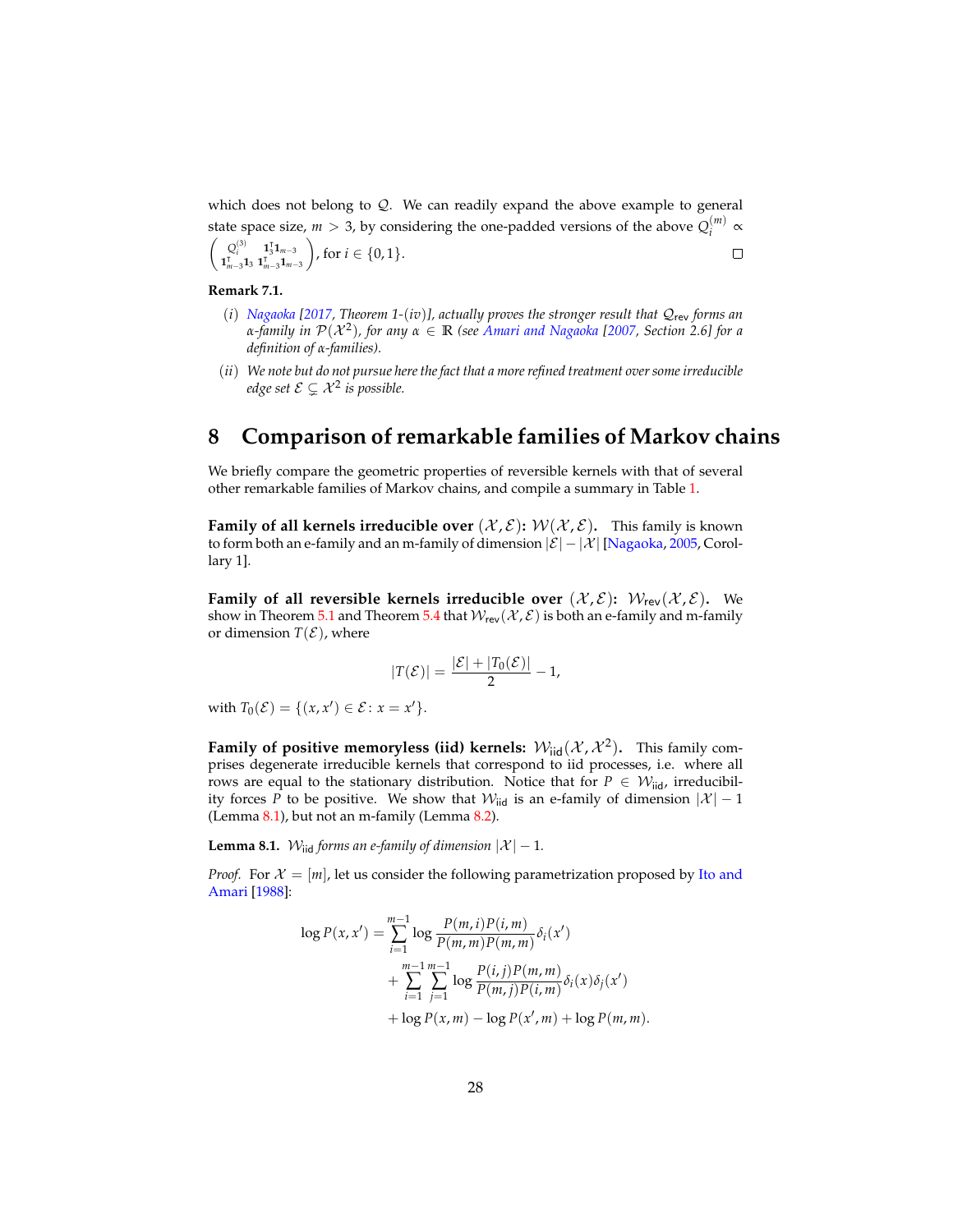This corresponds to the basis

$$
g_i = \mathbf{1}^\mathsf{T} \delta_i, \qquad i \in [m-1],
$$
  
\n
$$
g_{ij} = \delta_i^\mathsf{T} \delta_j, \qquad i, j \in [m-1],
$$

with parameters

$$
\theta^i = \log \frac{P(m,i)P(i,m)}{P(m,m)P(m,m)}, \qquad \theta^{ij} = \log \frac{P(i,j)P(m,m)}{P(m,j)P(i,m)}
$$

.

Let *P* irreducible with stationary distribution  $\pi$ . Suppose first that *P* is memoryless, i.e. for all  $x, x' \in \mathcal{X}$ ,  $P(x, x') = \pi(x')$ . In this case, for all  $i, j \in [m-1]$ , the coefficient  $\theta^{ij}$ vanishes, and for all  $i \in [m-1]$ , it holds that  $\theta^i = \pi(i)/\pi(m)$ , so that we can write more simply

$$
\log P(x, x') = \sum_{i=1}^{m-1} \log \frac{\pi(i)}{\pi(m)} \delta_i(x') + \log \pi(m).
$$

Conversely, now suppose that  $\theta^{ij} = 0$  for any  $i, j \in [m-1]$ . Then the matrix

$$
\widetilde{P}(x, x') = \exp\left(\sum_{i=1}^{m-1} \log \frac{P(m, i)P(i, m)}{P(m, m)P(m, m)} \delta_i(x')\right)
$$

has rank one, the right PF eigenvector is constant, and *P* is memoryless. As a result,  $\mathcal{W}_{\text{iid}}$  is an e-family of  $\mathcal W$  such that  $\theta^{ij} = 0$  for every  $i, j \in [m-1]$ .  $\Box$ 

<span id="page-28-0"></span>**Lemma 8.2.** Wiid *does not form an m-family.*

*Proof.* We prove the case  $|X| = 2$  and  $p \neq 1/2$ ,

$$
P_0 = \begin{pmatrix} p & 1-p \\ p & 1-p \end{pmatrix}, \qquad P_1 = \begin{pmatrix} 1-p & p \\ 1-p & p \end{pmatrix}.
$$

Computing the corresponding edge measures,

$$
Q_0 = \begin{pmatrix} p^2 & p(1-p) \\ p(1-p) & (1-p)^2 \end{pmatrix}, \qquad Q_1 = \begin{pmatrix} (1-p)^2 & p(1-p) \\ p(1-p) & p^2 \end{pmatrix}.
$$

But then if we let

$$
Q_{1/2} = \frac{1}{2}Q_0 + \frac{1}{2}Q_1 = \begin{pmatrix} \frac{1}{2}(p^2 + (1-p)^2) & p(1-p) \\ p(1-p) & \frac{1}{2}(p^2 + (1-p)^2) \end{pmatrix},
$$

we see that the stationary distribution is  $\pi_{1/2} = 1/2$ , and

$$
P_{1/2} = \begin{pmatrix} p^2 + (1-p)^2 & 2p(1-p) \\ 2p(1-p) & p^2 + (1-p)^2 \end{pmatrix}.
$$

But for  $p \neq 0$ ,  $P_{1/2}$  does not belong to  $W_{\text{iid}}$ , hence the family is not an m-family. The proof can be extended to the more general  $\mathcal{X} = [m], m > 2$  by considering instead the *two kernels defined by*  $\pi_p = (p, 1 - p, 1, ..., 1) / (m − 1)$  and  $\pi_{1-p}$  for  $p ∈ (0, 1)$ ,  $p ≠$ 1/2.

For simplicity, in the remainder of this section, we mostly consider the full support case.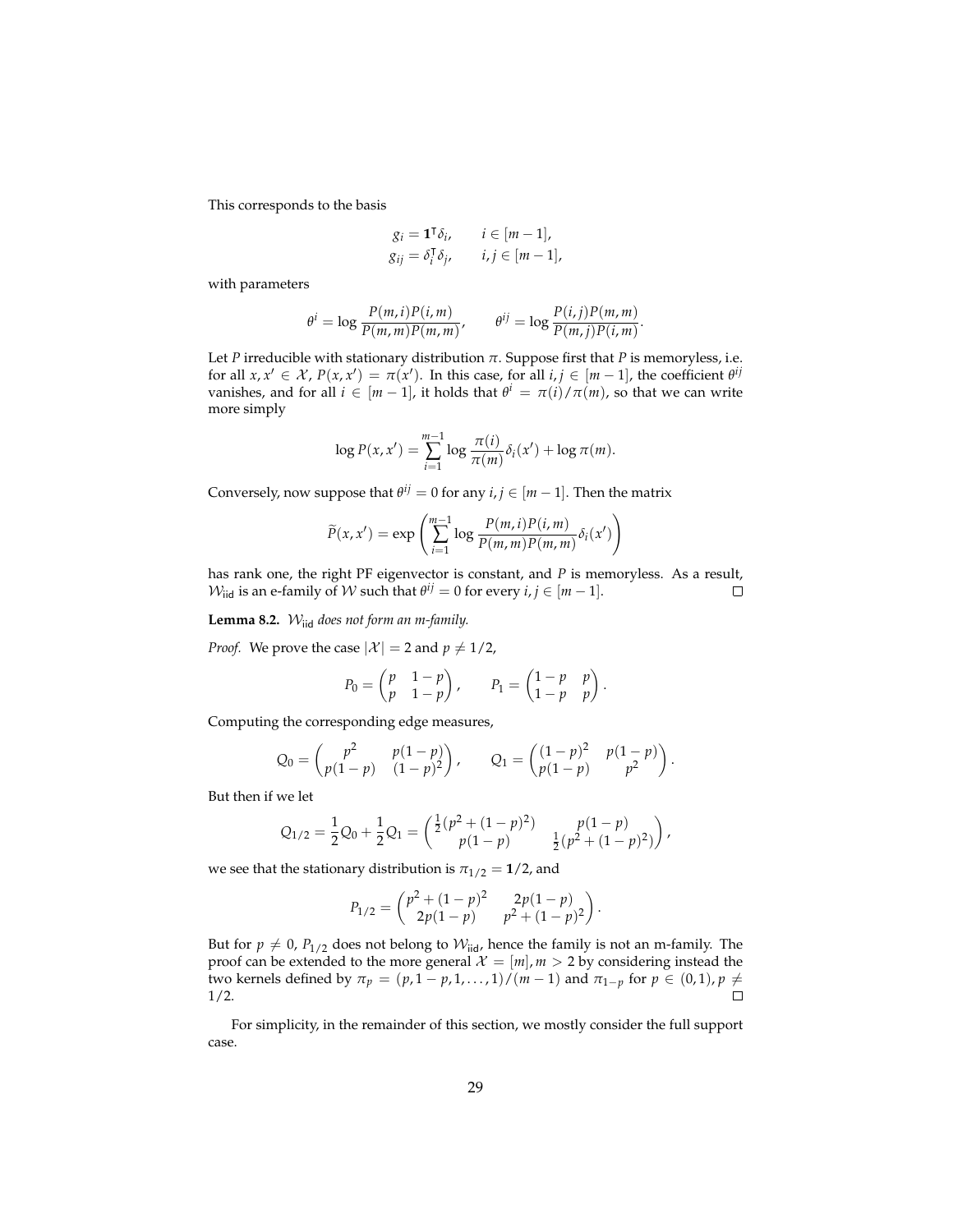**Family of positive doubly-stochastic kernel:**  $\mathcal{W}_{\mathsf{bis}}(\mathcal{X},\mathcal{X}^2)$ . Recall that a kernel *P* is said to be doubly-stochastic, or bi-stochastic, when *P* and *P*<sup>T</sup> are both stochastic matrices. In this case, the stationary distribution is always uniform. It is known that the set of doubly stochastic Markov chains forms an m-family of dimension  $(|\mathcal{X}|-1)^2$ [\[Hayashi and Watanabe,](#page-35-3) [2016,](#page-35-3) Example 4]. However, as a consequence of Lemma [8.4,](#page-29-0) it does not form an e-family (except when  $|\mathcal{X}| = 2$ ).

**Family of positive symmetric kernel:**  $\mathcal{W}_{\text{sym}}(\mathcal{X}, \mathcal{X}^2)$ . A Markov kernel is symmetric, when  $P = P^{\dagger}$ , hence this family lies at the intersection between reversible and doubly-stochastic families of Markov kernels, which are both m-families. This implies that symmetric kernels also form an m-family. In fact, Lemma [8.3](#page-29-1) shows that the dimension of this family is  $|\mathcal{X}|(|\mathcal{X}|-1)/2$ . Lemma [8.4,](#page-29-0) however, shows that  $\mathcal{W}_{sym}$  only forms an e-family for  $|\mathcal{X}| = 2$ .

<span id="page-29-1"></span>**Lemma 8.3.** W<sub>sym</sub> forms an m-family of dimension  $|\mathcal{X}|$  ( $|\mathcal{X}| - 1$ )/2.

*Proof.* To prove the claim, we will rely on Definition [2.1-](#page-4-1)(*ii*) of a mixture family. Consider the functions  $s_0: \mathcal{X}^2 \to \mathbb{R}$  and  $s_{ij}: \mathcal{X}^2 \to \mathbb{R}$  for  $i, j \in \mathcal{X}, i > j$  such that for any  $f(x, x') \in \mathcal{X}$ ,  $s_0(x, x') = \delta_x(x') / |\mathcal{X}|$  and  $s_{ij} = \delta_i$  $\int_i^T \delta_j + \delta_j^T$  $\int_{i}^{\mathsf{T}} \delta_i - 2\delta_i^{\mathsf{T}}$ *i δi* . Let *Q* ∈ Q, we verify that for any  $x, x' \in \mathcal{X}$ ,

$$
Q(x, x') = s_0(x, x') + \sum_{\substack{i,j \in \mathcal{X} \\ i>j}} s_{ij}(x, x') Q(i, j),
$$

and moreover

$$
\sum_{x,x'\in\mathcal{X}} s_0(x,x')=1, \qquad \sum_{x,x'\in\mathcal{X}} s_{ij}(x,x')=0, \forall i,j\in\mathcal{X}, i>j.
$$

It remains to show that the  $s_0$ ,  $s_0 + s_{ij}$ , for  $i > j$ , are affinely independent, or equivalently, that the  $s_{ij}$ , for  $i > j$ , are linearly independent. Let  $s = \sum_{i>j} a_{ij} s_{ij}$  with  $a_{ij} \in \mathbb{R}$ , for any *i* > *j*, be such that *s* = 0. For any *i* > *j*, taking  $x = i$ ,  $x' = j$  yields  $\alpha_{ij} = 0$ , thus the family is independent, hence constitutes a basis, and the dimension is  $|\{i, j \in \mathcal{X} : i > j\}|$  $|\mathcal{X}|$   $(|\mathcal{X}| - 1)/2$ .  $\Box$ 

<span id="page-29-0"></span>**Lemma 8.4.** *For*  $|\mathcal{X}| \geq 2$ *,* 

- (*i*) The set  $W_{sym}$  does not form an e-family, unless  $|X| = 2$ .
- (*ii*) The set  $W_{\text{bis}}$  does not form an e-family, unless  $|X| = 2$ .

*Proof.* We first treat the case  $|\mathcal{X}| = 2$  for (*i*) and (*ii*). Notice that

$$
P_{\theta} = \begin{pmatrix} \frac{e^{\theta}}{1+e^{\theta}} & \frac{1}{1+e^{\theta}} \\ \frac{1}{1+e^{\theta}} & \frac{e^{\theta}}{1+e^{\theta}} \end{pmatrix}
$$

for  $\theta \in \mathbb{R}$  satisfies  $P_{\theta} \in \mathcal{W}_{sym}$ , and that the latter expression exhausts all irreducible symmetric chains. We can therefore write

$$
\mathcal{W}_{\text{sym}} = \left\{ P_{\theta} \colon P_{\theta}(x, x') = \exp \left( \delta_x(x')\theta - \log(e^{\theta} + 1) \right), \theta \in \mathbb{R} \right\},\
$$

which follows the defintion at [\(2\)](#page-5-2) of an e-family with carrier kernel  $K = 0$ , generator  $g(x, x') = δ_x(x')$ , natural parameter *θ*,  $R_\theta = 0$  and potential function  $ψ_\theta = log(e^{θ} + 1)$ .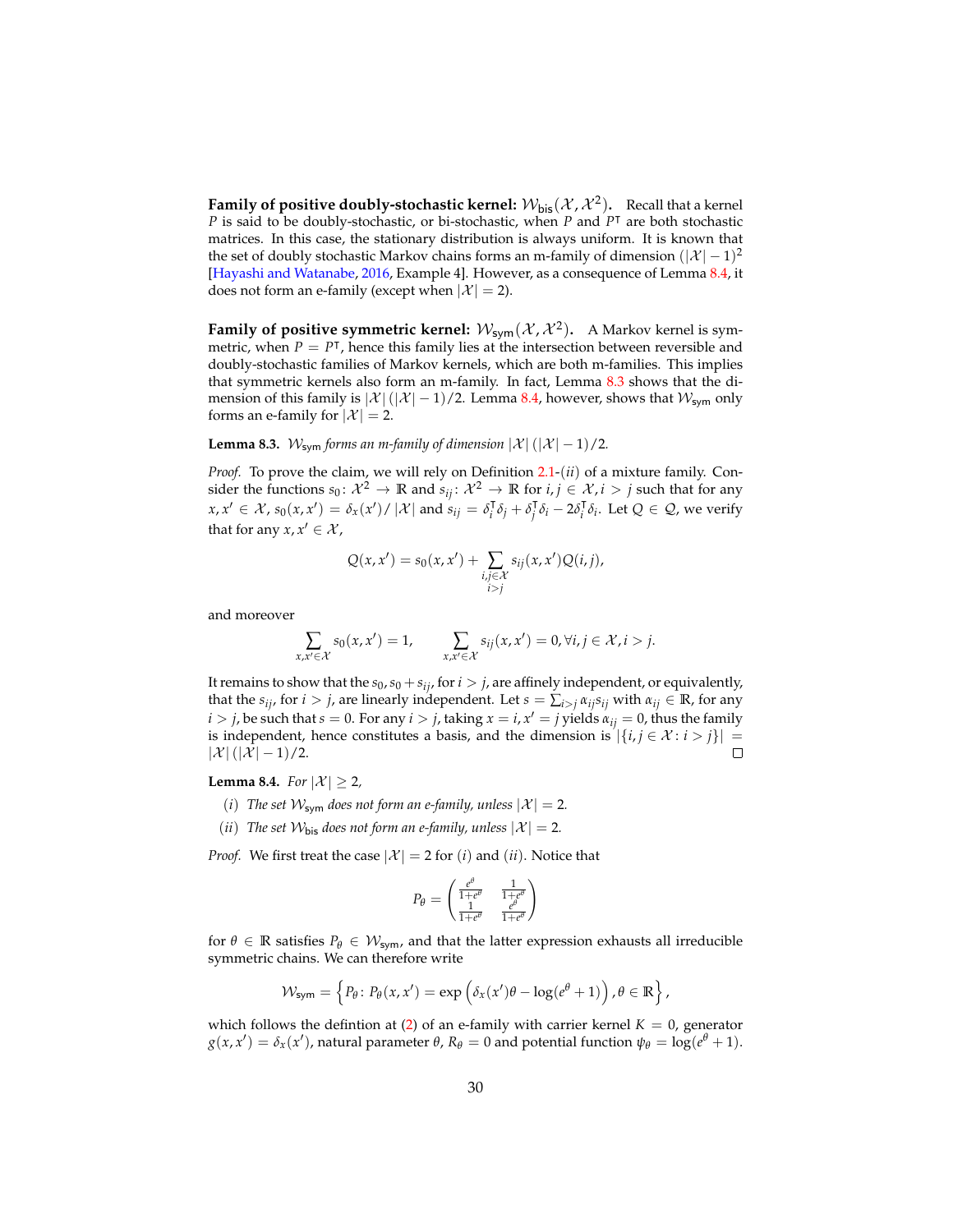Furthermore, for  $|X| = 2$ , it is easy to see that symmetric and doubly-stochastic families coincide, hence  $W_{\text{bis}}$  is also an e-family.

We now prove (*i*) for  $|X| = 3$ . We will consider two positive symmetric Markov kernels *P*<sup>0</sup> and *P*<sup>1</sup> , and look at the e-geodesic

$$
G_e(P_0, P_1) \triangleq \left\{ \mathfrak{s}\left(\widetilde{P}_{\theta}\right): \widetilde{P}_{\theta} = P_0(x, x')^{1-\theta} P_1(x, x')^{\theta}, \theta \in [0, 1] \right\},\
$$

where the map  $\mathfrak{s}$ , defined in [\(3\)](#page-5-1), enforces stochasticity. The matrix  $P_{\theta}(x, x') = \mathfrak{s}(\widetilde{P}_{\theta})$ is symmetric, if and only if the right eigenvector of  $P_{\theta}$  is constant. This, in turn, is equivalent to the rows of  $P_\theta$  being all equal. Consider the two symmetric kernels

$$
P_0 = \begin{pmatrix} \alpha & 2/3 - \alpha & 1/3 \\ 2/3 - \alpha & \alpha & 1/3 \\ 1/3 & 1/3 & 1/3 \end{pmatrix}, \ \ P_1 = \frac{1}{3} \begin{pmatrix} 1 & 1 & 1 \\ 1 & 1 & 1 \\ 1 & 1 & 1 \end{pmatrix},
$$

with free parameter  $\alpha \neq 1/3$ , and let us inspect the curve at parameter  $\theta = 1/2$ . For *P*<sub>1/2</sub> to be symmetric, it is necessary that

$$
\sqrt{\alpha} + \sqrt{2/3 - \alpha} = 2\sqrt{1/3},
$$

whose unique solution is precisely  $\alpha = 1/3$ . Invoking [Nagaoka](#page-36-6) [\[2005,](#page-36-6) Corollary 3] finishes proving (*i*) for  $|\mathcal{X}| = 3$ . We extend the proof to  $|\mathcal{X}| \geq 4$  using the padding argument of Theorem [7.1,](#page-26-0) considering  $\frac{1}{m} \left( \frac{3P_i}{11} \frac{1^1}{1^11} \right)$ . Suppose for contradiction that  $(ii)$  is false, i.e. bi-stochastic matrices form an e-family. Take then any e-geodesic between two arbitrary symmetric kernels. The latter operators being reversible, so is the geodesic. But then this curve must also be composed entirely of symmetric matrices, hence the geodesic is symmetric, which contradicts (*i*).  $\Box$ 

**Remark 8.1.** *For*  $|\mathcal{X}| \geq 3$ *, the following hierarchies hold:* 

$$
\begin{array}{ccc}\n & \text{if } & \text{if } & \text{if } & \text{if } & \text{if } & \text{if } & \text{if } & \text{if } & \text{if } & \text{if } & \text{if } & \text{if } & \text{if } & \text{if } & \text{if } & \text{if } & \text{if } & \text{if } & \text{if } & \text{if } & \text{if } & \text{if } & \text{if } & \text{if } & \text{if } & \text{if } & \text{if } & \text{if } & \text{if } & \text{if } & \text{if } & \text{if } & \text{if } & \text{if } & \text{if } & \text{if } & \text{if } & \text{if } & \text{if } & \text{if } & \text{if } & \text{if } & \text{if } & \text{if } & \text{if } & \text{if } & \text{if } & \text{if } & \text{if } & \text{if } & \text{if } & \text{if } & \text{if } & \text{if } & \text{if } & \text{if } & \text{if } & \text{if } & \text{if } & \text{if } & \text{if } & \text{if } & \text{if } & \text{if } & \text{if } & \text{if } & \text{if } & \text{if } & \text{if } & \text{if } & \text{if } & \text{if } & \text{if } & \text{if } & \text{if } & \text{if } & \text{if } & \text{if } & \text{if } & \text{if } & \text{if } & \text{if } & \text{if } & \text{if } & \text{if } & \text{if } & \text{if } & \text{if } & \text{if } & \text{if } & \text{if } & \text{if } & \text{if } & \text{if } & \text{if } & \text{if } & \text{if } & \text{if } & \text{if } & \text{if } & \text{if } & \text{if } & \text{if } & \text{if } & \text{if } & \text{if } & \text{if } & \text{if } & \text{if } & \text{if } & \text{if } & \text{if } & \text{if } & \text{if } & \text{if } & \text{if } & \text{if } & \text{if } & \text{if } & \text{if } & \text{if } & \text{if } & \text{if } & \text{if } & \text{if } & \
$$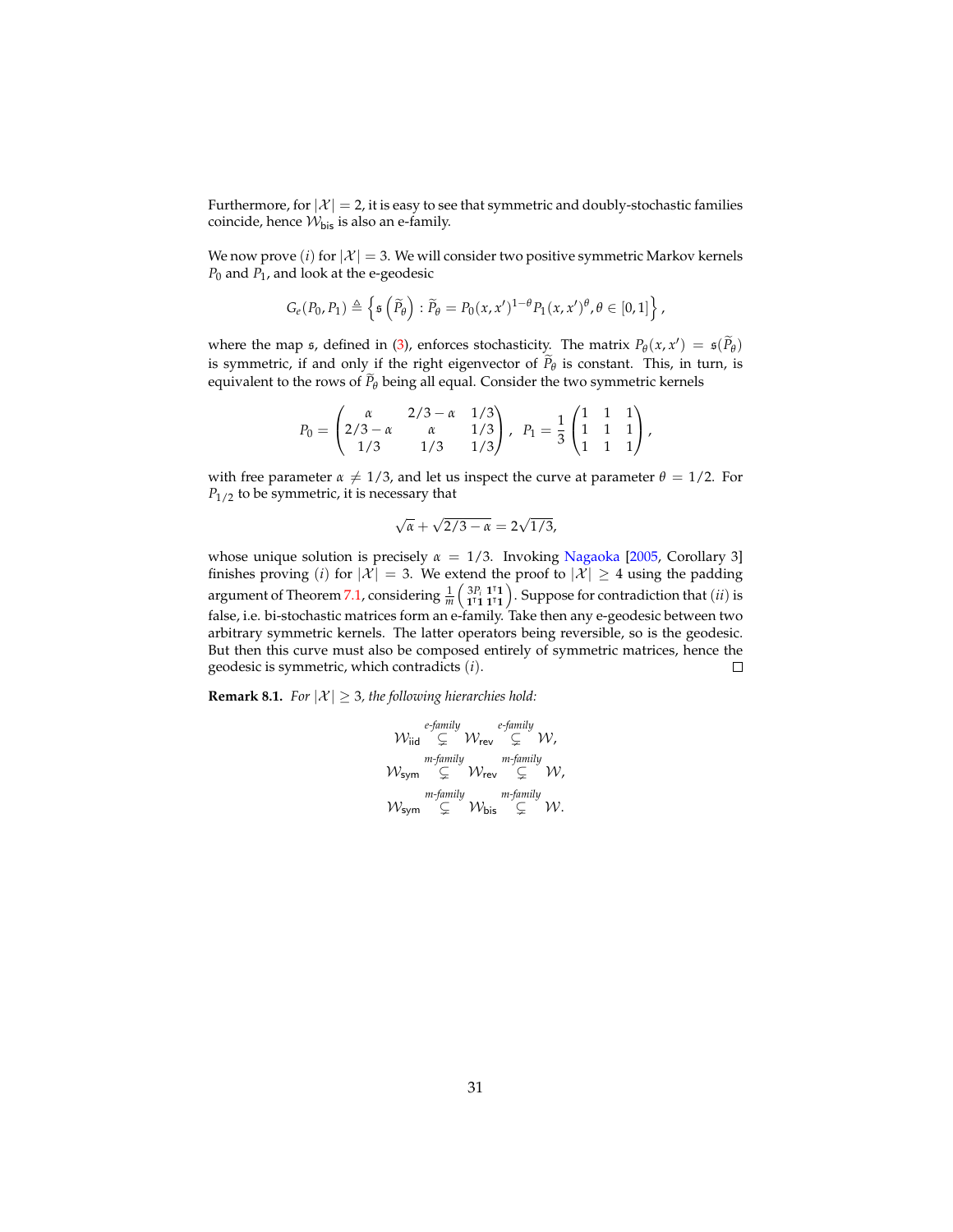<span id="page-31-2"></span>Table 1: Summary of geometric properties of submanifolds of irreducible Markov kernels ( $|\mathcal{X}| \geq 3$ ). We also include, for completeness, the one dimensional manifolds defined by the e-geodesic  $G_e(P_0, P_1)$  and m-geodesic  $G_m(P_0, P_1)$  between two irreducible kernels  $P_0$  and  $P_1$ , as defined in Section [5.4.](#page-20-0) Note that for the binary case  $|\mathcal{X}| = 2$ ,  $\mathcal{W}_{sym} = \mathcal{W}_{bis}$  forms an e-family.

| Manifold                                                          | m-family | e-family | Dimension                               |
|-------------------------------------------------------------------|----------|----------|-----------------------------------------|
| $W(X,\mathcal{E})$                                                |          |          | $ \mathcal{E} - \mathcal{X} $           |
| $\overline{\mathcal{W}(\mathcal{X},\mathcal{X}^2)}$               |          |          | $ \mathcal{X}  ( \mathcal{X} -1)$       |
| $W_{rev}(\overline{\mathcal{X}, \mathcal{E}})$                    |          |          | $T(\mathcal{E})$                        |
| $W_{\rm rev}(\mathcal{X},\mathcal{X}^2)$                          |          |          | $ \mathcal{X} ( \mathcal{X} +1)/2-1$    |
| $\mathcal{W}_{\text{bis}}(\overline{\mathcal{X}}, \mathcal{X}^2)$ |          |          | $( \mathcal{X}  - 1)^2$                 |
| $W_{sym}(\mathcal{X},\mathcal{X}^{2})$                            |          |          | $ \mathcal{X} $ ( $ \mathcal{X} -1$ )/2 |
| $\mathcal{W}_{\text{iid}}(\mathcal{X}, \overline{\mathcal{X}^2})$ |          |          | $\mathcal{X}$                           |
| $G_m(P_0, P_1)$                                                   |          |          |                                         |
| $G_e(P_0, P_1)$                                                   |          |          |                                         |

## <span id="page-31-0"></span>**9 Generation of the reversible family**

In this final section, we consider the family of positive Markov kernels  $\mathcal{W} = \mathcal{W}(\mathcal{X},\mathcal{X}^2)$ i.e. where the support  $\mathcal{E} = \mathcal{X}^2$ . We first show that  $\mathcal{W}_{rev}$  is in a sense the smallest exponential family that contains  $W_{sym}$ , the family of symmetric Markov kernels. Our notion of minimality relies on the following definition of the exponential hull of some submanifold of  $W$ .

**Definition 9.1** (Exponential hull). *Let*  $V \subset W$ .

$$
\text{e-hull}(\mathcal{V}) = \left\{ \mathfrak{s}(\widetilde{P}) \colon \log[\widetilde{P}] = \sum_{i=1}^{k} \alpha_i \log[P_i], \right\}
$$
\n
$$
k \in \mathbb{N}, \alpha_1, \dots, \alpha_k \in \mathbb{R}, \sum_{i=1}^{k} \alpha_i = 1, P_1, \dots P_k \in \mathcal{V} \right\},
$$

*where* s *is defined in* [\(3\)](#page-5-1)*.*

Remark: When  $U = \frac{1}{|X|} 1^{\intercal} 1 \in V$ , the constraint  $\sum_{i=1}^{k} \alpha_i = 1$  is redundant. Indeed, since *U* corresponds to the origin in e-coordinates, the linear hull and affine hull coincide in this case.

<span id="page-31-1"></span>**Theorem 9.1.** *For*  $|\mathcal{X}| \geq 3$ *, it holds that* 

$$
e\text{-hull}(\mathcal{W}_{sym}) = \mathcal{W}_{rev}.
$$

*Proof.* We begin by proving the inclusion e-hull( $W_{sym}$ )  $\subset W_{rev}$ . Let  $P \in$  e-hull( $W_{sym}$ ), then there exist a positive  $P \in \mathcal{F}_+$ , and  $k \in \mathbb{N}$ ,  $\alpha_1, \ldots, \alpha_k \in \mathbb{R}$ ,  $P_1, \ldots, P_k \in \mathcal{W}_{sym}$  such that  $\log \widetilde{P}(x, x') = \sum_{i=1}^{k} \alpha_i \log P_i(x, x')$ . Observe that the function  $\sum_{i=1}^{k} \alpha_i \log P_i(x, x')$  is symmetric in *x* and *x*<sup>*'*</sup>, thus log  $\tilde{P}(x, x')$  is log-reversible, and *P* is reversible.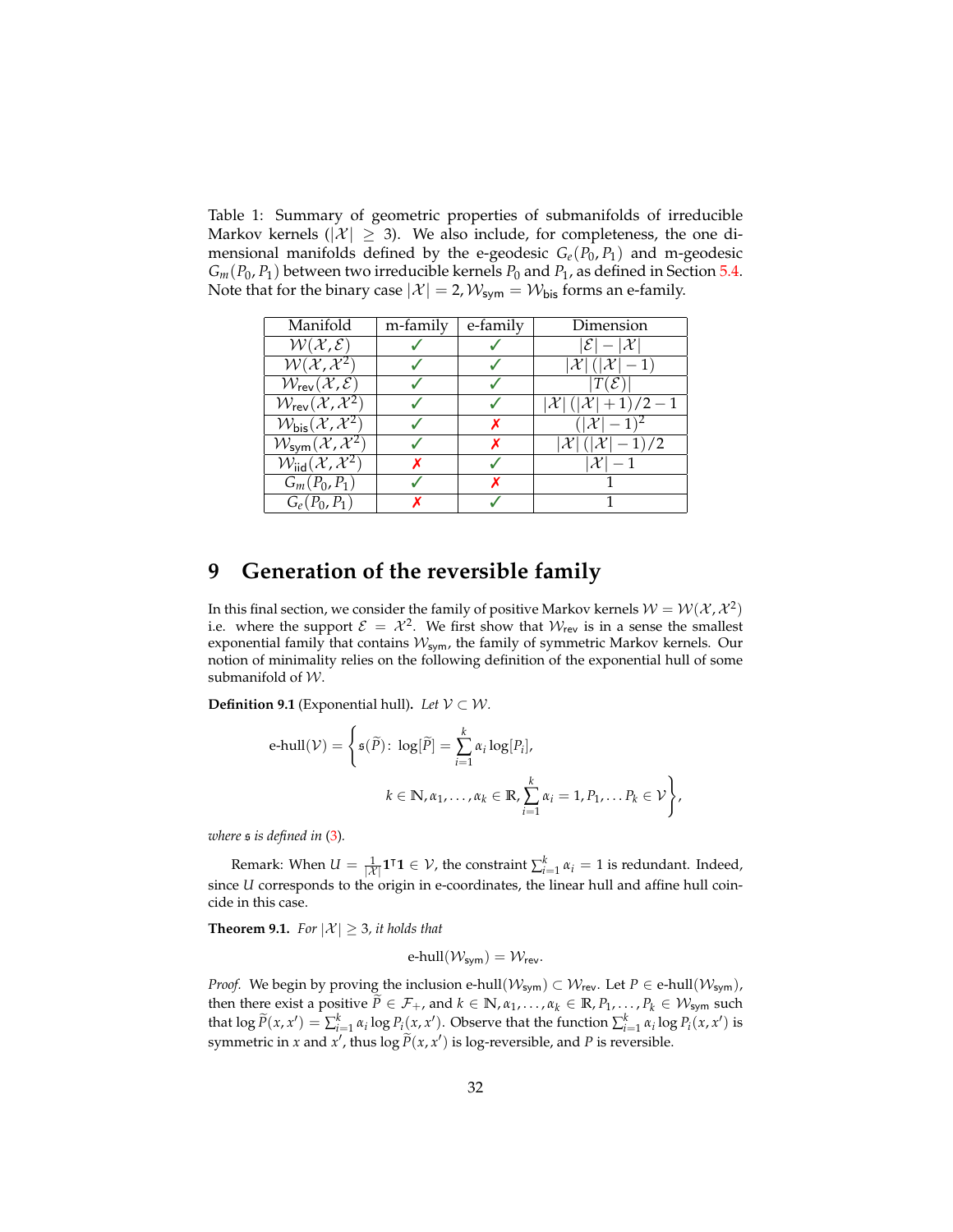We now prove the second inclusion  $W_{rev} \subset e$ -hull $(W_{sym})$ . We let

$$
\mathcal{H} = \text{span}\left(\{\log[P] \colon P \in \mathcal{W}_{\text{sym}}\} \cup \mathcal{N}\right).
$$

Recall from Theorem [5.2](#page-15-1) that the functions  $g_{ij} = \delta_i^{\dagger}$  $\int_i^T \delta_j + \delta_j^T$  $\int\limits_i^{\intercal} \delta_i$  , for  $(i, j) \in T(\mathcal{X}^2)$ , form a basis of the quotient space  $\mathcal{G}_{\sf rev} = \mathcal{F}_{\sf rev}/\mathcal{N}$  . It suffices therefore to show that  $\left\{g_{ij}\colon (i,j)\in T(\mathcal{X}^2)\right\}\subset \mathcal{H}$ . Introduce a free parameter  $t \in (0, 1)$ ,  $t \neq 1/2$ , and let us fix  $(i, j) \in T_+(\mathcal{X})$ . Consider  $P_{ij,t} \in \mathcal{W}_{sym}$  defined as follows

$$
P_{ij,t}(x,x') \triangleq \begin{cases} 2(1-t)/|\mathcal{X}| & \text{if } (x,x') \in \{(i,i),(j,j)\}, \\ 2t/|\mathcal{X}| & \text{if } (x,x') \in \{(i,j),(j,i)\}, \\ 1/|\mathcal{X}| & \text{otherwise}, \end{cases}
$$

and the functions  $\hat{h}_{ij}$ ,  $\tilde{h}_{ij}$ 

$$
\hat{h}_{ij} = \log |\mathcal{X}| + \log \left[ P_{ij,t} \right] = a(\delta_i^{\mathsf{T}} \delta_i + \delta_j^{\mathsf{T}} \delta_j) + b(\delta_i^{\mathsf{T}} \delta_j + \delta_j^{\mathsf{T}} \delta_i),
$$
\n
$$
\tilde{h}_{ij} = \log |\mathcal{X}| + \log \left[ P_{ij,1-t} \right] = b(\delta_i^{\mathsf{T}} \delta_i + \delta_j^{\mathsf{T}} \delta_j) + a(\delta_i^{\mathsf{T}} \delta_j + \delta_j^{\mathsf{T}} \delta_i),
$$

where for simplicity we wrote  $a = \log 2(1 - t)$  and  $b = \log 2t \neq a$ . Since the function  $((x, x') \mapsto \log |\mathcal{X}|) \in \mathcal{N}$ , we have  $\hat{h}_{ij}, \tilde{h}_{ij} \in \mathcal{H}$ . Notice that we can write

$$
g_{ij}=\frac{b\hat{h}_{ij}-a\tilde{h}_{ij}}{b^2-a^2},
$$

hence also  $g_{ij} \in \mathcal{H}$ . Introduce the function

$$
h_{ij} = \frac{a\hat{h}_{ij} - b\tilde{h}_{ij}}{a^2 - b^2} = \delta_i^{\mathsf{T}}\delta_i + \delta_j^{\mathsf{T}}\delta_j \in \mathcal{H},
$$

and observe that we can rewrite the identity  $I = \mathbf{1}^{\intercal} \mathbf{1} - \sum_{(i,j) \in T_+(\mathcal{X}^2)} g_{ij}$  with  $\mathbf{1}^{\intercal} \mathbf{1}$  being a constant function. It follows that *I*  $\in$  *H*, and for any *j*  $\in$   $\mathcal{X}$ , we can express

$$
g_{jj} = \frac{2}{|\mathcal{X}|-2} \left( \sum_{\substack{i \in \mathcal{X} \\ i>j}} h_{ij} + \sum_{\substack{i \in \mathcal{X} \\ i
$$

As a result,  $\left\{ g_{ij}\colon (i,j)\in T(\mathcal{X}^2) \right\} \subset \mathcal{H}$ , and the theorem follows.

**Remark 9.1.** *Observe that in the above proof, it is crucial that*  $|\mathcal{X}| \geq 3$ *. For*  $|\mathcal{X}| = 2$ *, we can only have h*<sub>21</sub> =  $\binom{10}{01}$ *, and cannot construct*  $g_{11} = \binom{10}{00}$  *nor*  $g_{22} = \binom{00}{01}$ *. This is consistent with the observation that*  $e$ -hull $(\mathcal{W}_{sym}) \neq \mathcal{W}_{rev}$  *for*  $|\mathcal{X}| = 2$ *.* 

Secondly, we show that  $W_{rev}$  is also the smallest mixture family that contains  $W_{iid}$ , the family of Markov kernels that correspond to iid processes. For this, we define minimality in terms of a mixture hull.

 $\Box$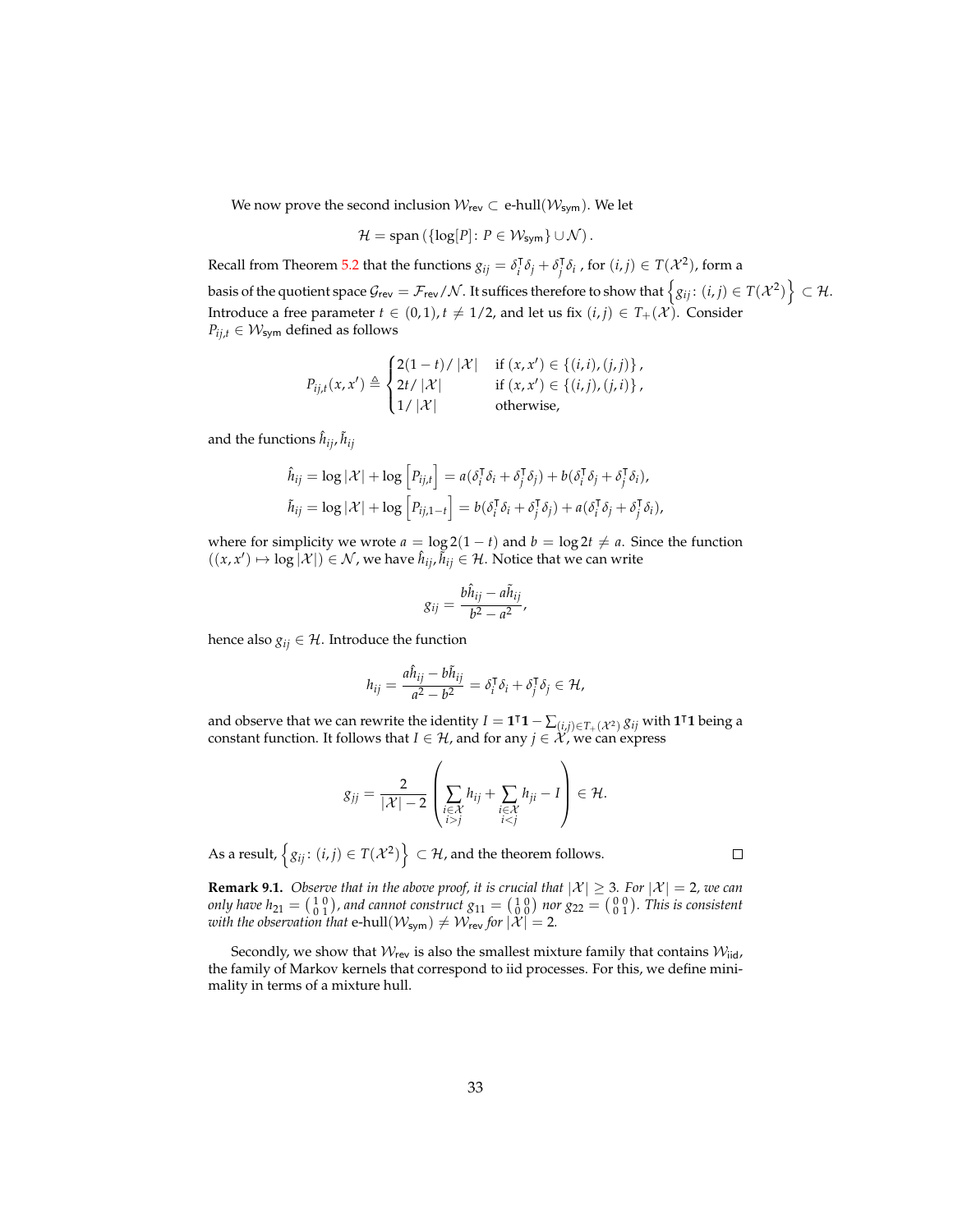**Definition 9.2** (Mixture hull). *Let*  $V \subset W$ .

$$
\text{m-hull}(\mathcal{V}) = \left\{ P : Q \in \mathcal{Q}, Q = \sum_{i=1}^{k} \alpha_i Q_i,
$$

$$
k \in \mathbb{N}, \alpha_1, \dots, \alpha_k \in \mathbb{R}, P_1, \dots, P_k \in \mathcal{V} \right\},\
$$

*where Q (resp.*  $Q_i$ *) pertains to P (resp.*  $P_i$ *).* 

<span id="page-33-0"></span>**Theorem 9.2.** *It holds that*

$$
m\text{-hull}(\mathcal{W}_{iid}) = \mathcal{W}_{rev}.
$$

*Proof.* Let  $P \in \text{m-hull}(\mathcal{W}_{\text{iid}})$ , then the corresponding edge measure can be expressed as a linear combination  $\sum_{i=1}^{k} \alpha_i Q_i$ , with  $k \in \mathbb{N}$ ,  $\alpha_1, \ldots, \alpha_k \in \mathbb{R}$ , and where the  $Q_i$  pertain to some degenerate iid kernel  $P_i = \mathbf{1}^\intercal \pi_i$ . This implies that  $Q_i(x, x') = \pi_i(x) \pi_i(x')$ , hence  $Q_i$  is symmetric. In turn,  $Q$  is symmetric, i.e. *P* is reversible, and m-hull $(\mathcal{W}_{\mathsf{iid}}) \subset \mathcal{W}_{\mathsf{rev}}.$ 

For  $(i, j) \in \mathcal{X}^2$ ,  $i \geq j$ , and  $\varepsilon \in [0, 1]$ , consider the mixture distribution

$$
\pi_{ij,\varepsilon} = \frac{\varepsilon}{|\mathcal{X}|} \mathbf{1} + (1-\varepsilon) \frac{\delta_i + \delta_j}{2} \in \mathcal{P}(\mathcal{X}).
$$

A direct computation yields that the pair probabilities of the iid process can be written as

$$
Q_{ij,\varepsilon}(x,x') = \frac{\varepsilon^2}{|\mathcal{X}|^2} + \frac{\varepsilon(1-\varepsilon)}{2|\mathcal{X}|} \left\{ \delta_i(x) + \delta_j(x) + \delta_i(x') + \delta_j(x') \right\} + \frac{(1-\varepsilon)^2}{4} \left\{ \delta_i(x)\delta_i(x') + \delta_i(x)\delta_j(x') + \delta_j(x)\delta_i(x') + \delta_j(x)\delta_j(x') \right\}
$$

.

We first show that  $\left\{Q_{ij,0} \colon i \geq j\right\}$  forms a basis of  $\mathcal{F}_{\textsf{sym}}$ . Let  $\left\{\alpha_{ij} \in \mathbb{R} \colon i \geq j\right\}$  be such that  $\sum_{i\geq j} \alpha_{ij} Q_{ij,0} = 0$ . Consider first  $x, x' \in \mathcal{X}$  such that  $x > x'$ .

$$
\sum_{i\geq j}\alpha_{ij}Q_{ij,0}(x,x')=\frac{1}{4}\sum_{i\geq j}\alpha_{ij}\delta_i(x)\delta_j(x')=\frac{1}{4}\alpha_{xx'}=0 \text{ and } \alpha_{xx'}=0.
$$

By a similar argument for the case  $x < x'$ , we obtain that  $a_{xx'} = 0$  for any  $x \neq x'$ . Inspecting now the diagonal for  $x \in \mathcal{X}$ ,

$$
\sum_{i\geq j}\alpha_{ij}Q_{ij,0}(x,x)=\sum_{i\in\mathcal{X}}\alpha_{ii}Q_{ii,0}(x,x)=\sum_{i\in\mathcal{X}}\alpha_{ii}\delta_i(x)=\alpha_{xx}=0.
$$

This implies that the family  $\left\{Q_{ij,0}\colon i\geq j\right\}$  is independent. Since  $\dim\mathcal{F}_{\textsf{sym}}=|\mathcal{X}|\left(|\mathcal{X}|+\right)$  $1)/2 = |$  $\left\{Q_{ij,0}: i \geq j\right\}$ , it is maximally so, thus forms a basis. However, the basis elements are not in  $W_{\text{tid}}$ . We therefore examine the case  $\varepsilon > 0$ , and leverage the property that in normed vector spaces, finite linearly independent systems are stable under small perturbations (see Lemma [9.1](#page-34-5) reported below for convenience) in order to show existence of a basis in  $\mathcal{W}_{\text{iid}}$ .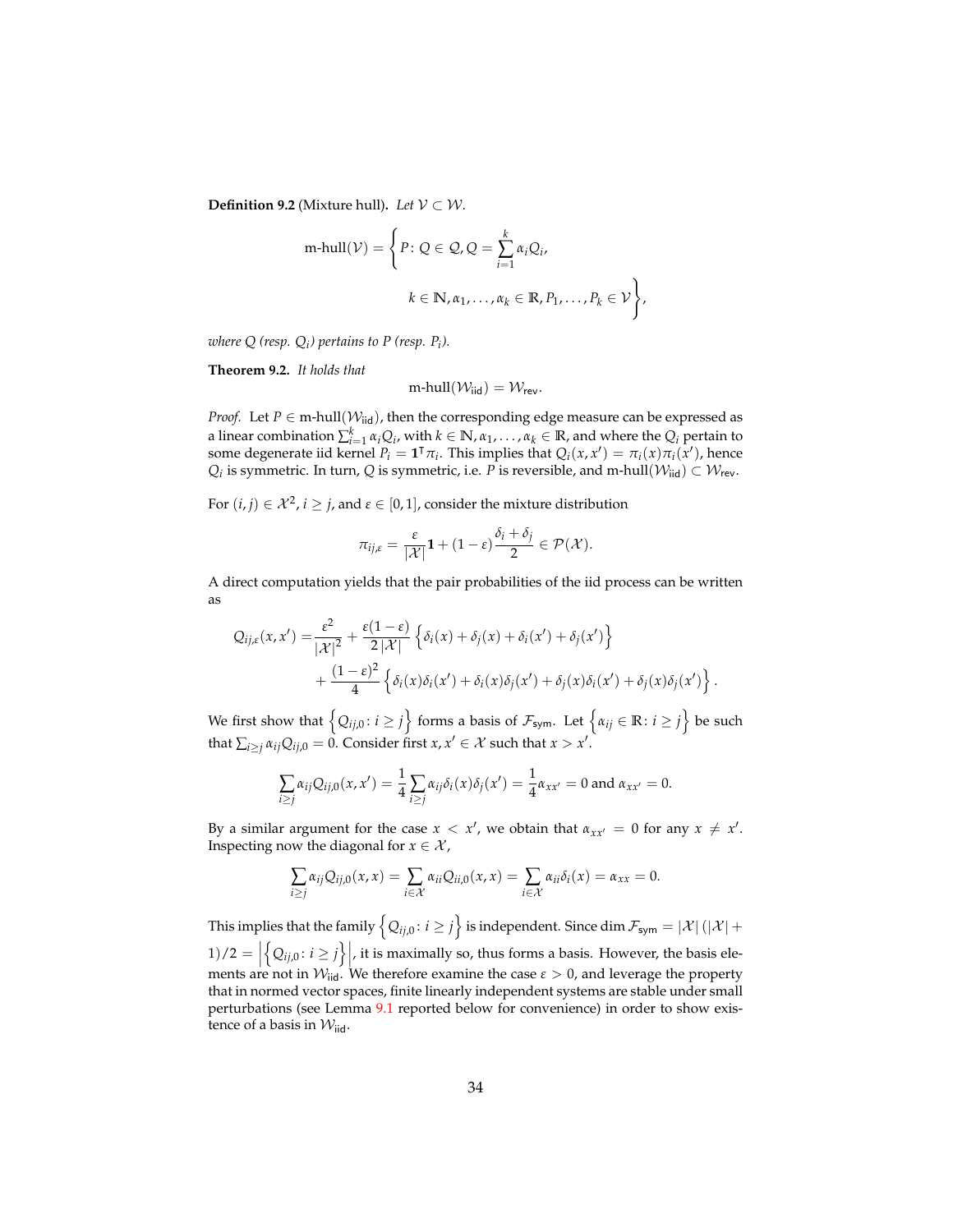<span id="page-34-5"></span>**Lemma 9.1** [\(Costara and Popa](#page-34-6) [\[2013,](#page-34-6) p.9, Exercise 35]). Let  $n \in \mathbb{N}$ , X is a normed vector *space and x*<sup>1</sup> , . . . , *x<sup>n</sup> are n linearly independent elements in X. Then there exists η* > 0 *such* that if  $y_1, y_2, \ldots, y_n$  are such that  $||y_i|| < \eta$  for  $i = 1, \ldots, n$ , then  $x_1 + y_1, x_2 + y_2, \ldots, x_n + y_n$ *are also n linearly independent elements in X.*

Let us consider  $(\mathcal{F}_{sym}$ ,  $\lVert \cdot \rVert_{1,1})$ , the space of real symmetric matrices equipped with the *entry-wise*  $\ell_1$  norm. For any  $i \ge j$  and for any  $\varepsilon \in (0,1)$ ,

$$
\|Q_{ij,\varepsilon} - Q_{ij,0}\|_{1,1} \triangleq \sum_{x,x' \in \mathcal{X}} \left|Q_{ij,\varepsilon}(x,x') - Q_{ij,0}(x,x')\right|
$$
  
\n
$$
\leq |\mathcal{X}|^2 \left|\frac{\varepsilon^2}{|\mathcal{X}|^2}\right| + \left|\frac{\varepsilon(1-\varepsilon)}{2|\mathcal{X}|}\right| \sum_{x,x'} \left|\delta_i(x) + \delta_j(x) + \delta_i(x') + \delta_j(x')\right|
$$
  
\n
$$
+ \left|\frac{\varepsilon(2-\varepsilon)}{4}\right| \sum_{x,x' \in \mathcal{X}} \left|\delta_i(x)\delta_i(x') + \delta_i(x)\delta_j(x') + \delta_j(x)\delta_i(x') + \delta_j(x)\delta_j(x')\right|
$$
  
\n
$$
\leq \varepsilon^2 + 2\varepsilon |\mathcal{X}| + 2\varepsilon |\mathcal{X}|^2,
$$

thus

$$
\left\|Q_{ij,\varepsilon}-Q_{ij,0}\right\|_{1,1}\leq 5\varepsilon\left|\mathcal{X}\right|^2
$$

.

Let  $\eta$  as defined in Lemma [9.1,](#page-34-5) with respect to the basis  $\left\{Q_{ij,0} \colon i \geq j\right\}$ , and choose  $\frac{\eta}{5|\mathcal{X}|^2}.$  Then  $\left\|Q_{ij,\varepsilon}-Q_{ij,0}\right\|_{1,1}<\eta$ , thus the family  $\left\{Q_{ij,\varepsilon\colon i\geq j}\right\}$  is a also basis for  $0 < \varepsilon < \frac{\eta}{5! \lambda}$  $\mathcal{F}_{sym}$  that lies in  $\mathcal{W}_{iid}$ , whence the theorem.  $\Box$ 

## **Acknowledgements**

We thank the anonymous referees for the helpful comments, which helped us to improve the presentation of this manuscript. We also thank Hiroshi Nagaoka for an enlightening discussion, and constructive remarks.

## **References**

- <span id="page-34-1"></span>D. Aldous and J. Fill. Reversible Markov chains and random walks on graphs, 2002.
- <span id="page-34-2"></span>S.-i. Amari and H. Nagaoka. *Methods of information geometry*, volume 191. American Mathematical Soc., 2007.
- <span id="page-34-4"></span>P. Brill, M. Hlynka, Q. Jiang, et al. Reversibility checking for Markov chains. *Communications on Stochastic Analysis*, 12(2):2, 2018.
- <span id="page-34-0"></span>S. Brooks, A. Gelman, G. Jones, and X.-L. Meng. *Handbook of Markov Chain Monte Carlo*. CRC press, 2011.
- <span id="page-34-3"></span>H. Chernoff. A measure of asymptotic efficiency for tests of a hypothesis based on the sum of observations. *The Annals of Mathematical Statistics*, pages 493–507, 1952.
- <span id="page-34-6"></span>C. Costara and D. Popa. *Exercises in functional analysis*, volume 26. Springer Science & Business Media, 2013.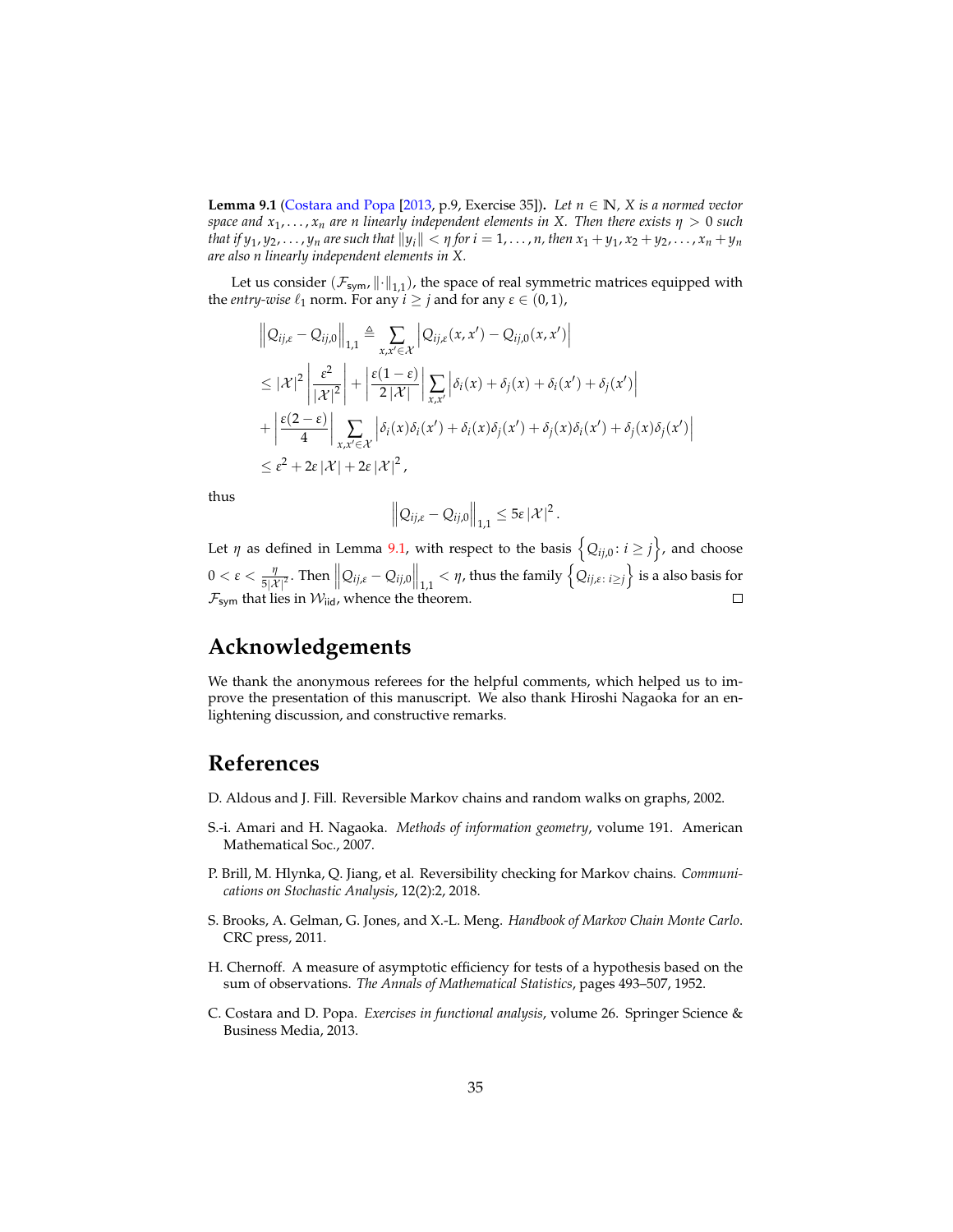- <span id="page-35-7"></span>I. Csiszar, T. Cover, and B.-S. Choi. Conditional limit theorems under Markov condi- ´ tioning. *IEEE Transactions on Information Theory*, 33(6):788–801, 1987.
- <span id="page-35-6"></span>A. Dembo and O. Zeitouni. *Large deviations techniques and applications*, volume 38. 1998.
- <span id="page-35-15"></span>P. Diaconis, S. W. Rolles, et al. Bayesian analysis for reversible Markov chains. *Annals of Statistics*, 34(3):1270–1292, 2006.
- <span id="page-35-0"></span>R. L. Dobrushin, Y. M. Sukhov, and J. Fritz. A.N. Kolmogorov - the founder of the theory of reversible Markov processes. *Russian Mathematical Surveys*, 43(6):157–182, 1988.
- <span id="page-35-4"></span>M. D. Donsker and S. S. Varadhan. Asymptotic evaluation of certain Markov process expectations for large time, i. *Communications on Pure and Applied Mathematics*, 28(1): 1–47, 1975.
- <span id="page-35-12"></span>P. D. Feigin et al. Conditional exponential families and a representation theorem for asympotic inference. *The Annals of Statistics*, 9(3):597–603, 1981.
- <span id="page-35-17"></span>J. A. Fill. Eigenvalue bounds on convergence to stationarity for nonreversible Markov chains, with an application to the exclusion process. *The annals of applied probability*, pages 62–87, 1991.
- <span id="page-35-11"></span>A. Fujiwara. Foundations of information geometry. *Makino Shoten*, 2015.
- <span id="page-35-14"></span>R. G. Gallager. *Information theory and reliable communication*, volume 2. Springer, 1968.
- <span id="page-35-5"></span>J. Gartner. On large deviations from the invariant measure. ¨ *Theory of Probability & Its Applications*, 22(1):24–39, 1977.
- <span id="page-35-9"></span>M. Hayashi. Local equivalence problem in hidden Markov model. *Information Geometry*, 2(1):1–42, 2019.
- <span id="page-35-10"></span>M. Hayashi. Information geometry approach to parameter estimation in hidden Markov model. *Bernoulli*, to appear, 2021+.
- <span id="page-35-3"></span>M. Hayashi and S. Watanabe. Information geometry approach to parameter estimation in Markov chains. *The Annals of Statistics*, 44(4):1495 – 1535, 2016. doi: 10.1214/ 15-AOS1420. URL <https://doi.org/10.1214/15-AOS1420>.
- <span id="page-35-16"></span>D. Hsu, A. Kontorovich, D. A. Levin, Y. Peres, C. Szepesvári, and G. Wolfer. Mixing time estimation in reversible markov chains from a single sample path. *Ann. Appl. Probab.*, 29(4):2439–2480, 08 2019. doi: 10.1214/18-AAP1457. URL [https://doi.](https://doi.org/10.1214/18-AAP1457) [org/10.1214/18-AAP1457](https://doi.org/10.1214/18-AAP1457).
- <span id="page-35-13"></span>I. L. Hudson. Large sample inference for Markovian exponential families with application to branching processes with immigration. *Australian Journal of Statistics*, 24(1): 98–112, 1982.
- <span id="page-35-8"></span>H. Ito and S.-i. Amari. Geometry of information sources. In *Proceedings of the 11th Symposium on Information Theory and Its Applications (SITA '88)*, pages 57–60, 1988.
- <span id="page-35-2"></span>F. P. Kelly. *Reversibility and stochastic networks*. Cambridge University Press, 2011.
- <span id="page-35-1"></span>A. Kolmogorov. Zur theorie der Markoffschen ketten. *Mathematische Annalen*, 112(1): 155–160, 1936.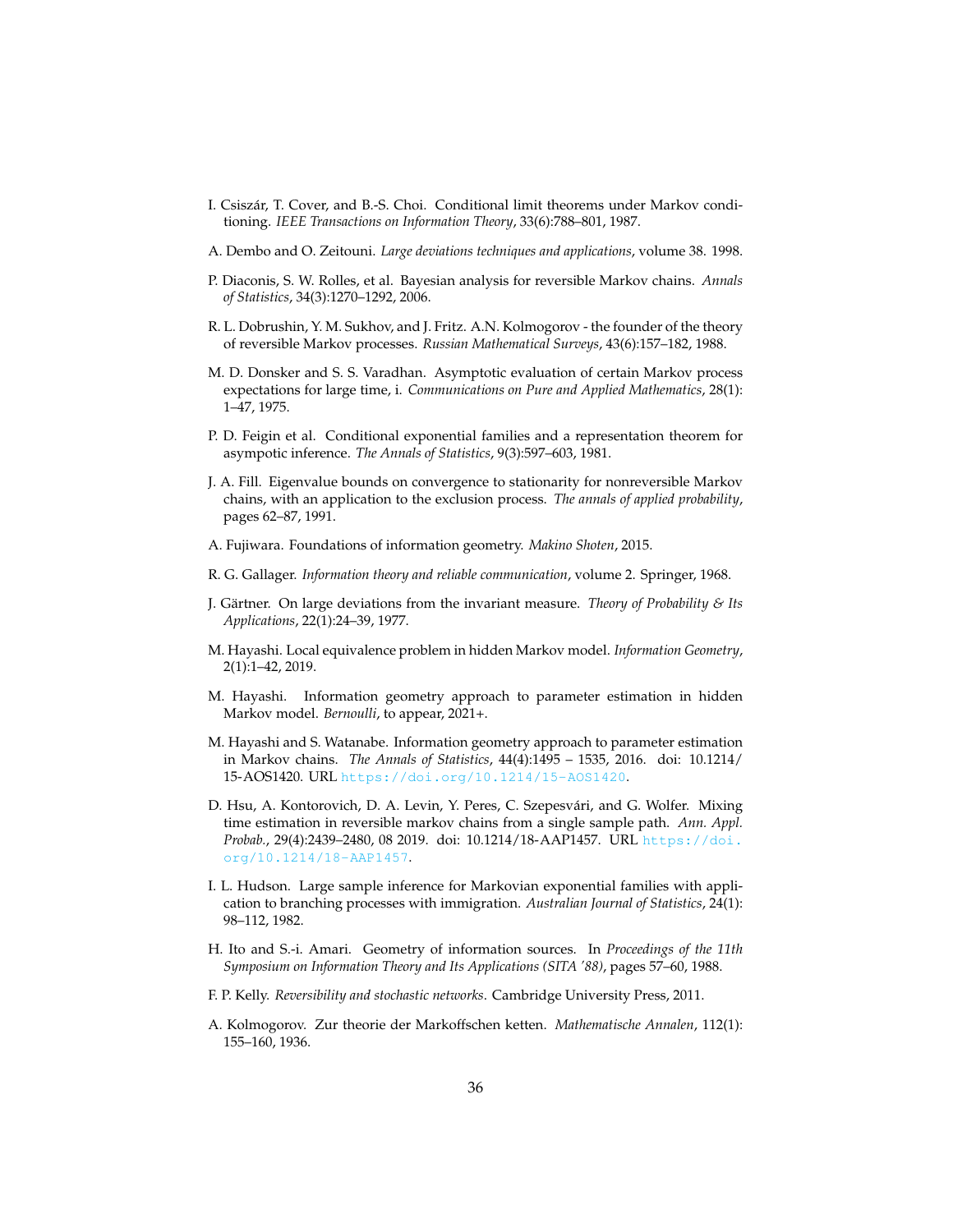- <span id="page-36-1"></span>A. Kolmogorov. Zur umkehrbarkeit der statistischen naturgesetze. *Mathematische Annalen*, 113(1):766–772, 1937.
- <span id="page-36-10"></span>U. Küchler and M. Sørensen. Exponential families of stochastic processes: A unifying semimartingale approach. *International Statistical Review/Revue Internationale de Statistique*, pages 123–144, 1989.
- <span id="page-36-8"></span>U. Küchler and M. Sørensen. On exponential families of Markov processes. *Journal of statistical planning and inference*, 66(1):3–19, 1998.
- <span id="page-36-2"></span>D. A. Levin, Y. Peres, and E. L. Wilmer. *Markov chains and mixing times, second edition*. American Mathematical Soc., 2009.
- <span id="page-36-12"></span>C. D. Meyer. *Matrix analysis and applied linear algebra*, volume 71. Siam, 2000.
- <span id="page-36-4"></span>H. Miller. A convexity property in the theory of random variables defined on a finite Markov chain. *The Annals of mathematical statistics*, pages 1260–1270, 1961.
- <span id="page-36-7"></span>V. Moulos and V. Anantharam. Optimal Chernoff and Hoeffding bounds for finite state Markov chains. *arXiv preprint arXiv:1907.04467*, 2019.
- <span id="page-36-6"></span>H. Nagaoka. The exponential family of Markov chains and its information geometry. In *The proceedings of the Symposium on Information Theory and Its Applications*, volume 28, pages 601–604, 2005. (available on arXiv:1701.06119).
- <span id="page-36-16"></span>H. Nagaoka. Information-geometrical characterization of statistical models which are statistically equivalent to probability simplexes. In *2017 IEEE International Symposium on Information Theory (ISIT)*, pages 1346–1350. IEEE, 2017.
- <span id="page-36-5"></span>K. Nakagawa and F. Kanaya. On the converse theorem in statistical hypothesis testing for Markov chains. *IEEE transactions on information theory*, 39(2):629–633, 1993.
- <span id="page-36-15"></span>A. Nielsen and M. Weber. Computing the nearest reversible Markov chain. *Numerical Linear Algebra with Applications*, 22(3):483–499, 2015.
- <span id="page-36-13"></span>A. Ohara and H. Ishi. Doubly autoparallel structure on the probability simplex. In *Information Geometry and its Applications IV*, pages 323–334. Springer, 2016.
- <span id="page-36-3"></span>G. Pistone and M. P. Rogantin. The algebra of reversible Markov chains. *Annals of the Institute of Statistical Mathematics*, 65(2):269–293, 2013.
- <span id="page-36-0"></span>E. Schrodinger. ¨ Uber die umkehrung der naturgesetze. ¨ *Sitzungsberichte der preussischen Akademie der Wissenschaften, physikalische mathematische Klasse*, 8(N9):144–153, 1931.
- <span id="page-36-11"></span>M. Sørensen. On sequential maximum likelihood estimation for exponential families of stochastic processes. *International Statistical Review/Revue Internationale de Statistique*, pages 191–210, 1986.
- <span id="page-36-9"></span>V. T. Stefanov. Explicit limit results for minimal sufficient statistics and maximum likelihood estimators in some Markov processes: exponential families approach. *The Annals of Statistics*, pages 1073–1101, 1995.
- <span id="page-36-14"></span>G. W. Stewart. *Matrix perturbation theory*. Boston: Academic Press. ISBN: 0126702306., 1990.